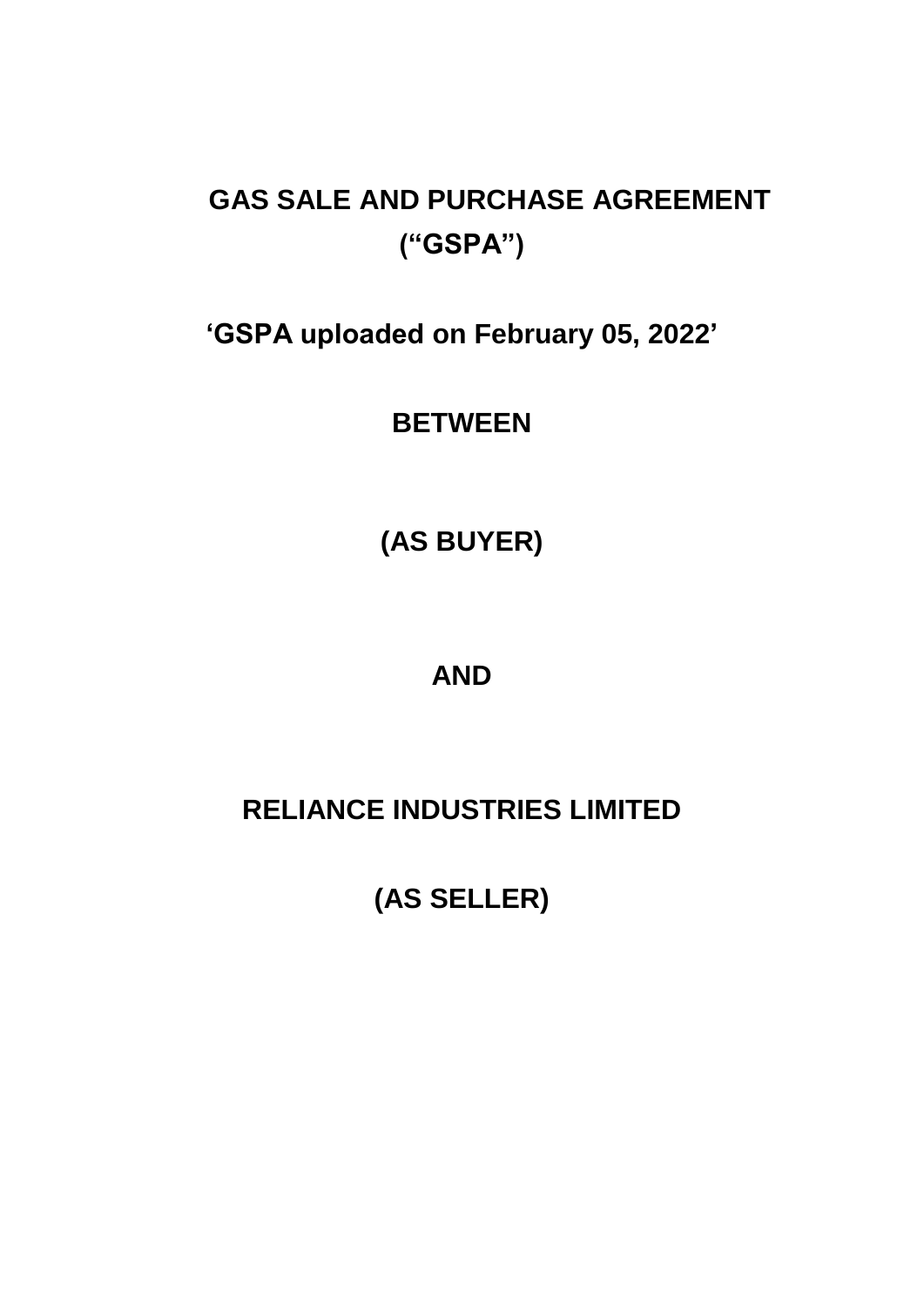## **TABLE OF CONTENTS**

| 1.  |  |
|-----|--|
| 2.  |  |
| 3.  |  |
| 4.  |  |
| 5.  |  |
| 6.  |  |
| 7.  |  |
| 8.  |  |
| 9.  |  |
| 10. |  |
| 11. |  |
| 12. |  |
| 13. |  |
| 14. |  |
| 15. |  |
| 16. |  |
| 17. |  |
| 18. |  |
| 19. |  |
| 20. |  |
| 21. |  |
| 22. |  |
| 23. |  |
| 24. |  |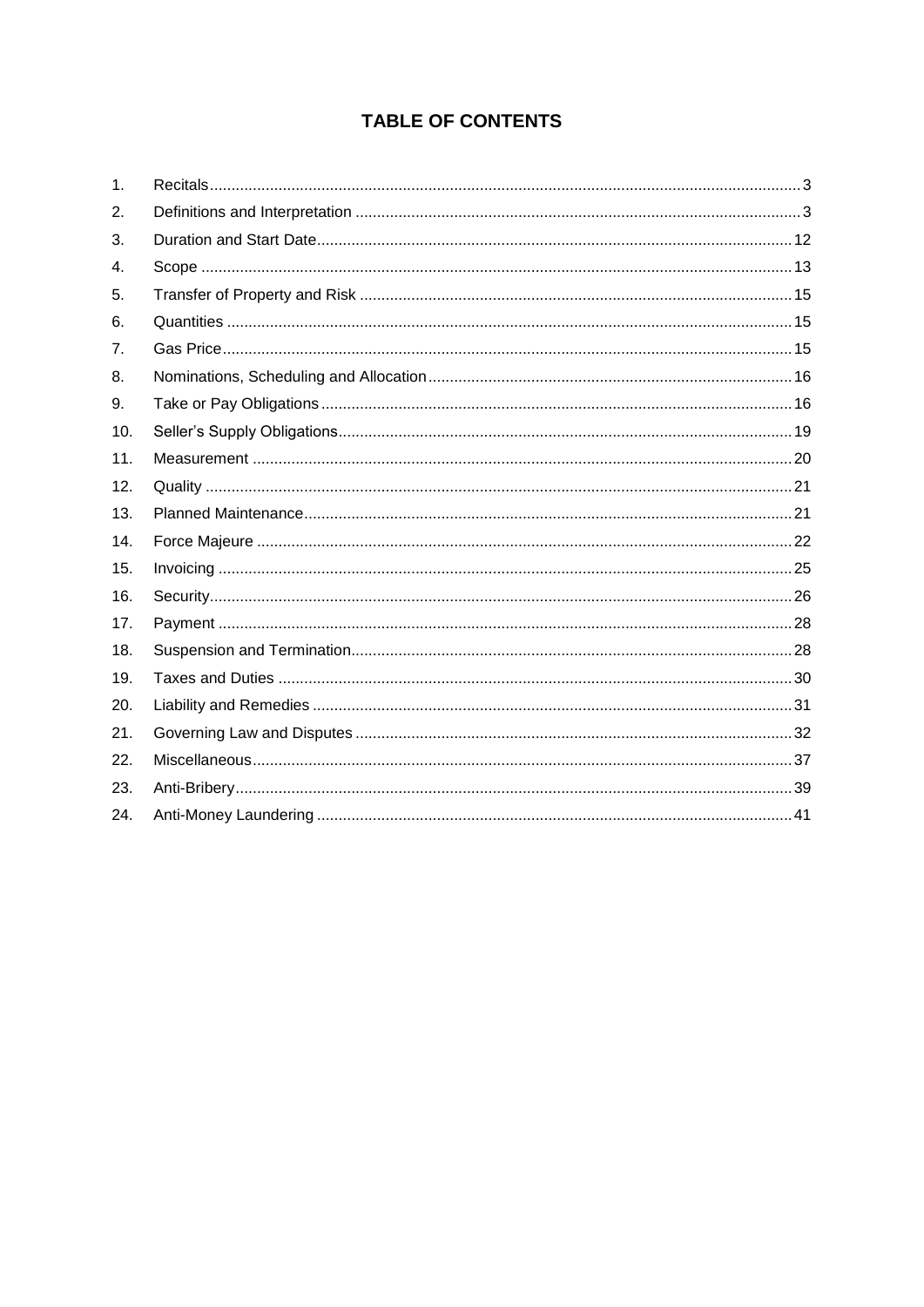- EXHIBIT 1: DAILY CONTRACT QUANTITY
- EXHIBIT 2: GAS QUALITY SPECIFICATIONS
- EXHIBIT 3: NOMINATION, SCHEDULING, AND ALLOCATION PROCEDURES
- EXHIBIT 4: MEASUREMENT
- EXHIBIT 5: FORM OF LETTER OF CREDIT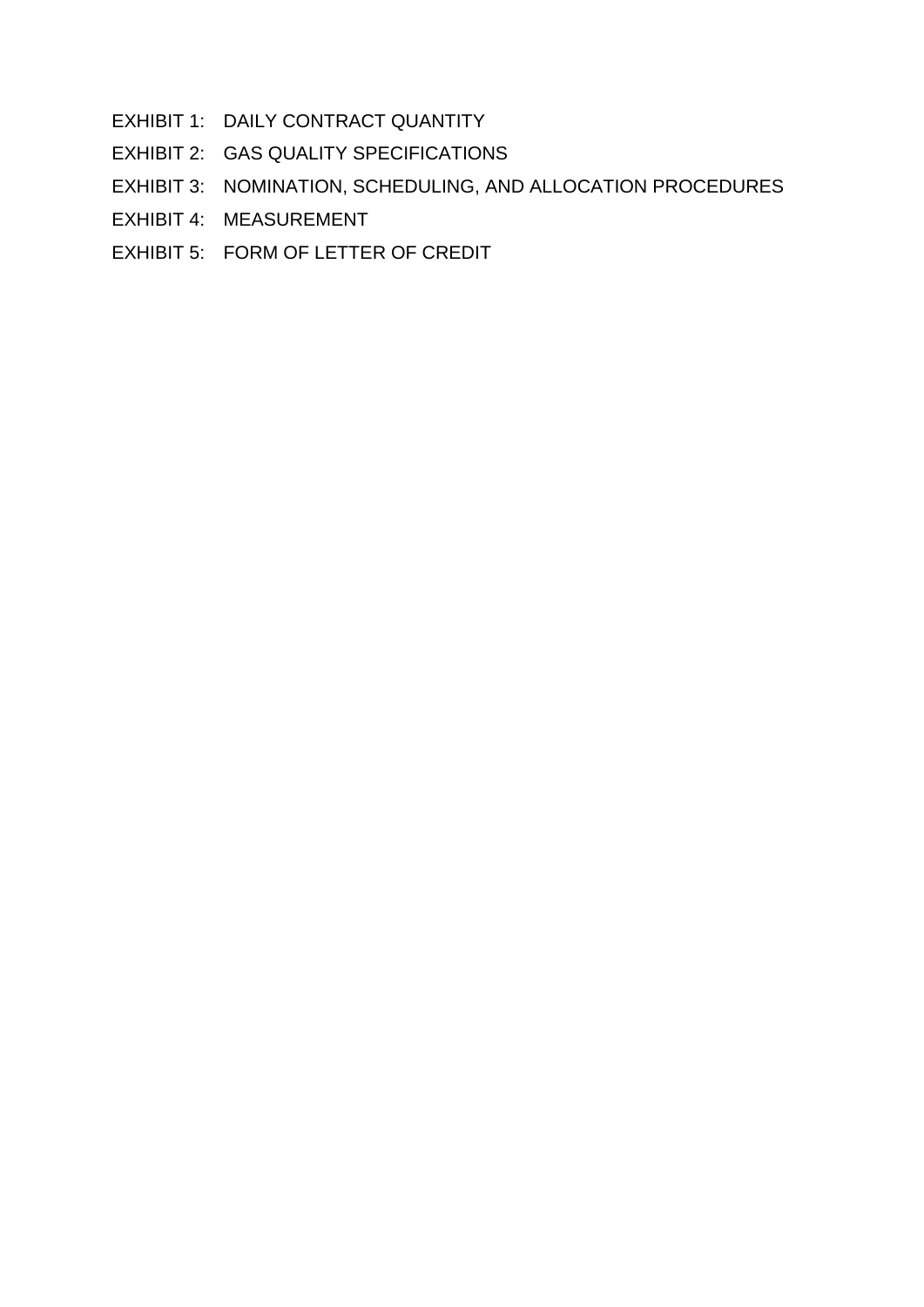## **GAS SALE AND PURCHASE AGREEMENT (GSPA)**

This Gas Sale and Purchase Agreement (hereinafter referred to as the "**Agreement**") is executed and dated \_\_\_\_\_\_\_\_\_\_\_\_\_\_\_\_\_\_\_\_\_\_ ("**Effective Date**"),

#### **BETWEEN:**

**EXECULEE:** A company incorporated under the Companies Act 1956/Companies Act 2013/ a society registered under the Multi State Cooperative Societies Act, 2002 with its registered office at  $( "Buyer" )$ ;

**AND**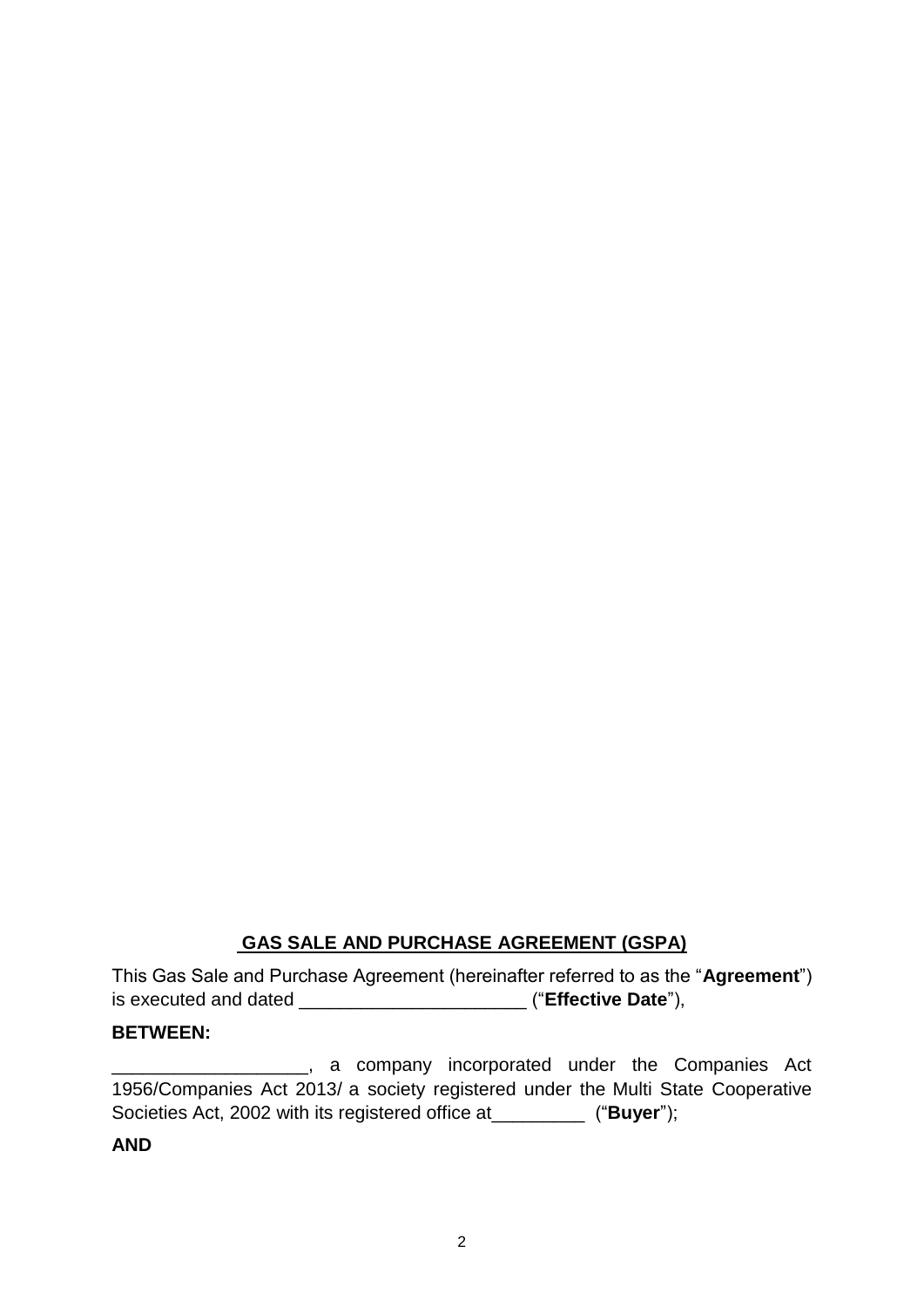**Reliance Industries Limited**, a company validly organised and existing under the Companies Act, 1956 with its registered office at Maker Chambers IV, 3rd floor, 222, Nariman Point, Mumbai – 400 021 ("**RIL**" or "**Seller**"); and

(Each of the above being individually a "**Party**" and collectively the "**Parties**").

#### <span id="page-4-0"></span>**1. Recitals**

- (a) Buyer is in the business of **Example 2** and desires to purchase Gas from Seller at the Delivery Point for use at its unit located at \_\_\_\_\_\_\_\_\_\_\_\_\_\_\_\_\_\_\_\_
- (b) Seller is party to the Contract for Exploration and Production of Coal Bed Methane with the Government of India with respect to the CBM Block (as defined below) dated July 26, 2002 (This contract is referred to as the "**CBM Contract**"). Seller desires to sell and supply to Buyer, Gas available for sale from the CBM Block, subject to the CBM Contract and the terms stated herein.
- (c) The CBM Contract requires Seller to maintain accounts in United States Dollars and accordingly all calculations under this Agreement shall be made in United States Dollars and, where necessary, United States Dollars shall be converted into Indian Rupees as provided herein.
- (d) Seller desires to sell Gas produced under the CBM Contract and Buyer desires to purchase such Gas for use in Buyer's Facilities, each in the quantities and subject to the terms stated herein.
- (e) The Parties wish to record the terms and conditions upon which Seller shall sell and deliver Gas to Buyer and Buyer shall purchase Gas from Seller in accordance with the terms and conditions of this Agreement.

It is hereby agreed as follows:

#### <span id="page-4-1"></span>**2. Definitions and Interpretation**

#### (a) Definitions

"**Adjusted Quarterly Supply Quantity"** means, for any Contract Quarter, the Quarterly Supply Quantity for such Contract Quarter less the Quarterly Deductible Quantities.

"**Affected Party**" has the meaning given to such term in Clause 14(a).

"**Affiliate**" means, from time to time, any Person which: (a) is directly or indirectly controlled by a Party, (b) directly or indirectly, controls a Party or (c) is, directly or indirectly, controlled by a Person which also, directly or indirectly, controls a Party. For the purposes of this definition, "**control**" means the right to cast more than fifty percent (50%) of the votes exercisable at an annual general meeting of such Party (or its equivalent) or ownership of more than fifty percent (50%) of the equity share capital of or other ownership interests in such entity, or the right to direct the policies or operations of such entity.

"**Agreement**" means this Agreement for the sale and purchase of Gas, including the Exhibits annexed hereto.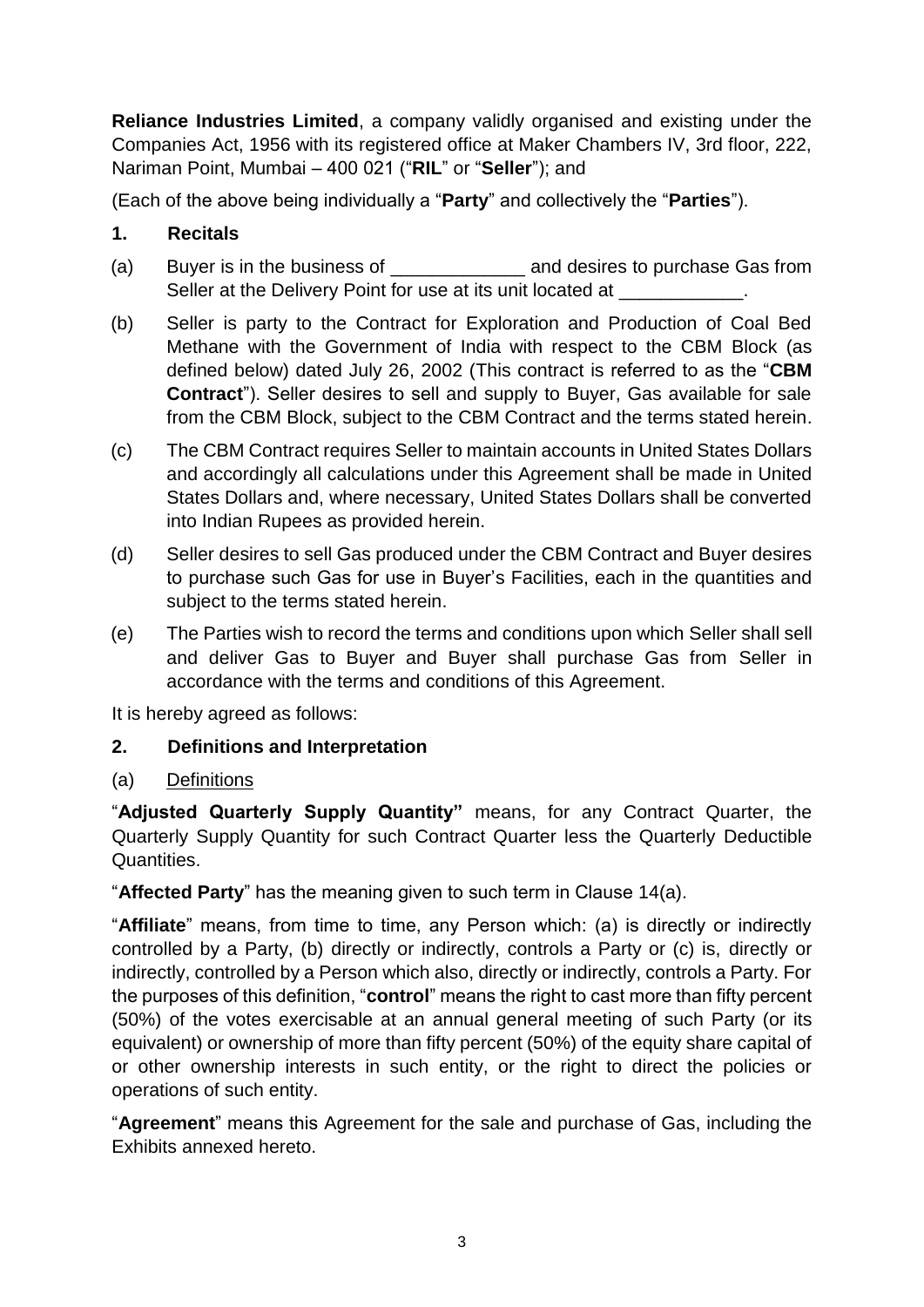"**Allocated Quantity**" means the quantity of Gas in MMBtu delivered under this Agreement by Seller to Buyer at the Delivery Point on a Day as determined in accordance with the measurement and allocation procedures of this Agreement.

"**Associated Person**" means in relation to a Party or any Government Official, any Person who is an agent, servant, representative, director, officer or employee of such Person.

"**Authorised Area**" means specified geographical area of \_\_\_\_\_\_\_\_\_\_\_\_\_\_\_\_\_\_\_\_\_\_\_\_, as authorised by the Petroleum and Natural Gas Regulatory Board to Buyer for City Gas Distribution business.<sup>1</sup>

"**Bar**" shall have the meaning as defined in ISO 80000:2009, and "**Bar g**" means Bar gauge.

"**Bribery Acts**" mean anti-bribery or anti-corruption laws under relevant jurisdiction, as may be applicable to the Parties, which has as its objective, the prevention of corruption including, (a) the Indian Prevention of Corruption Act, 1988; (b) in relation to the offence of abetment, the Indian Penal Code 1860; (c) the 1977 Foreign Corrupt Practices Act of the United States of America; (d) the Bribery Act 2010 of the United Kingdom of Great Britain and Northern Ireland.

"**British Thermal Unit**" or "**Btu**" mean the quantity of heat required to raise the temperature of one (1) avoirdupois pound of pure water from fifty-nine degrees Fahrenheit (59°F) to sixty degrees Fahrenheit (60°F) at an absolute pressure of fourteen decimal six nine six pounds per square inch (14.696 psi).

"**Business Day**" means any day other than a Sunday, the second and fourth Saturday of a calendar month or a day declared to be a public holiday under the provisions of the Negotiable Instruments Act, 1881, as applicable in Mumbai.

"**Buyer**" has the meaning given to such term in the preamble to this Agreement.

"**Buyer's Facilities**<sup>2</sup> " means:

*For CGD entities*: the City Gate Station and City Gas Distribution network including all equipment installed by Buyer in the Authorised Area for City Gas Distribution.

*For aggregators / resellers*: the Gas receiving and handling facilities located at which the Shahdol Phulpur Gas Pipeline ("SHPPL") connects with the downstream transporter.

*For other Buyers:* the Gas receiving and handling facilities located at . at which the Gas sold under this Agreement is to be consumed.

"**CBM Block"** means the CBM block SP (West)-CBM-2001/1 located within the contract areas under the CBM Contract.

"**CBM Contract**" has the meaning given to such term in the Recitals to this Agreement.

-

<sup>&</sup>lt;sup>1</sup> For CGD entities

<sup>2</sup> To be used as applicable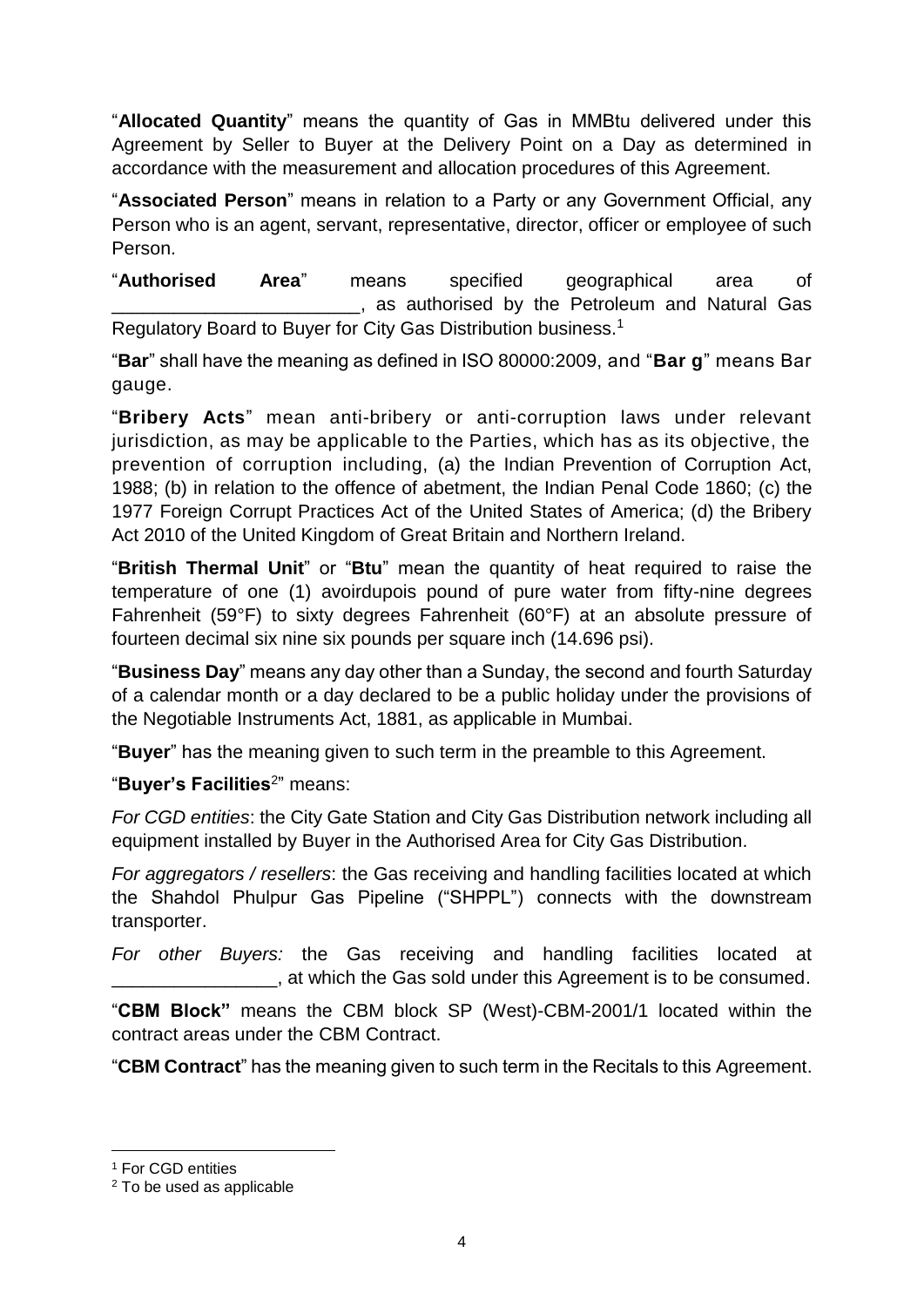"**City Gas Distribution**" means the interconnected network of Gas pipelines and the associated equipment used for transporting Gas downstream of City Gate Station, from a bulk high pressure transmission main to the medium pressure distribution grid and subsequently to the service pipes supplying Gas to domestic, industrial and commercial segments and CNG stations situated in the Authorised Area. 3

"**City Gate Station**" means the Gas receiving facility of Buyer located downstream of the Transporter's Facilities and comprises bulk metering, pressure reduction and odourisation equipment.<sup>3</sup>

"**Contract Month**" means the period commencing at 06:00 hours on the first day of a calendar month and ending at 06:00 hours on the first day of the following calendar month, except the first Contract Month shall commence at 06:00 hours on the Start Date and end at 06:00 hours on the first day of the following calendar month, and the last Contract Month shall end on the date of expiration or termination of this Agreement.

"**Contract Quarter**" means the period commencing at 06:00 hours on the first day of a Quarter and ending at 06:00 hours on the first day of the following Quarter, except the first Contract Quarter shall commence at 06:00 hours on the Start Date and end at 06:00 hours on the first day of the following Quarter, and the last Contract Quarter shall end on the date of expiration or termination of this Agreement.

"**Contract Year**" means the period commencing at 06:00 hours on the Start Date and ending at 06:00 hours on End Date.

"**Daily Contract Quantity**" or "**DCQ**" has the meaning given to such terms in Clause 6(a).

"**Day**" means a period of twenty-four (24) consecutive hours beginning at 06:00 hours on a day and ending at 06:00 hours on the following day, and "**Daily**" shall be construed accordingly.

"**Default Interest Rate**" has the meaning given to such term in Clause 17(a).

"**Delivery Point**" means the outlet flange of the sales gas meter located at GGS 11, situated at Tehsil Burhar, District Shahdol, Madhya Pradesh, at which point Seller's Facilities are interconnected to the Gas transportation facilities of RGPL.

"**Downstream GTA**" means the agreement entered, or shortly to be entered, into between Gas transporter and Buyer (as shipper) for transportation of Gas purchased and sold under this Agreement for onward transportation of Gas downstream of SHPPL up to Buyer's Facilities.

"**Effective Date**" has the meaning given to such term in the preamble to this Agreement.

"**End Date**" has the meaning given to such term in Clause 3(c).

"**Exchange Rate**" means the average (as rounded off to two decimal places) of the TT (Telegraphic Transfer) buying and selling rates of exchange for converting US\$ to INR,

1

<sup>3</sup> For CGD entities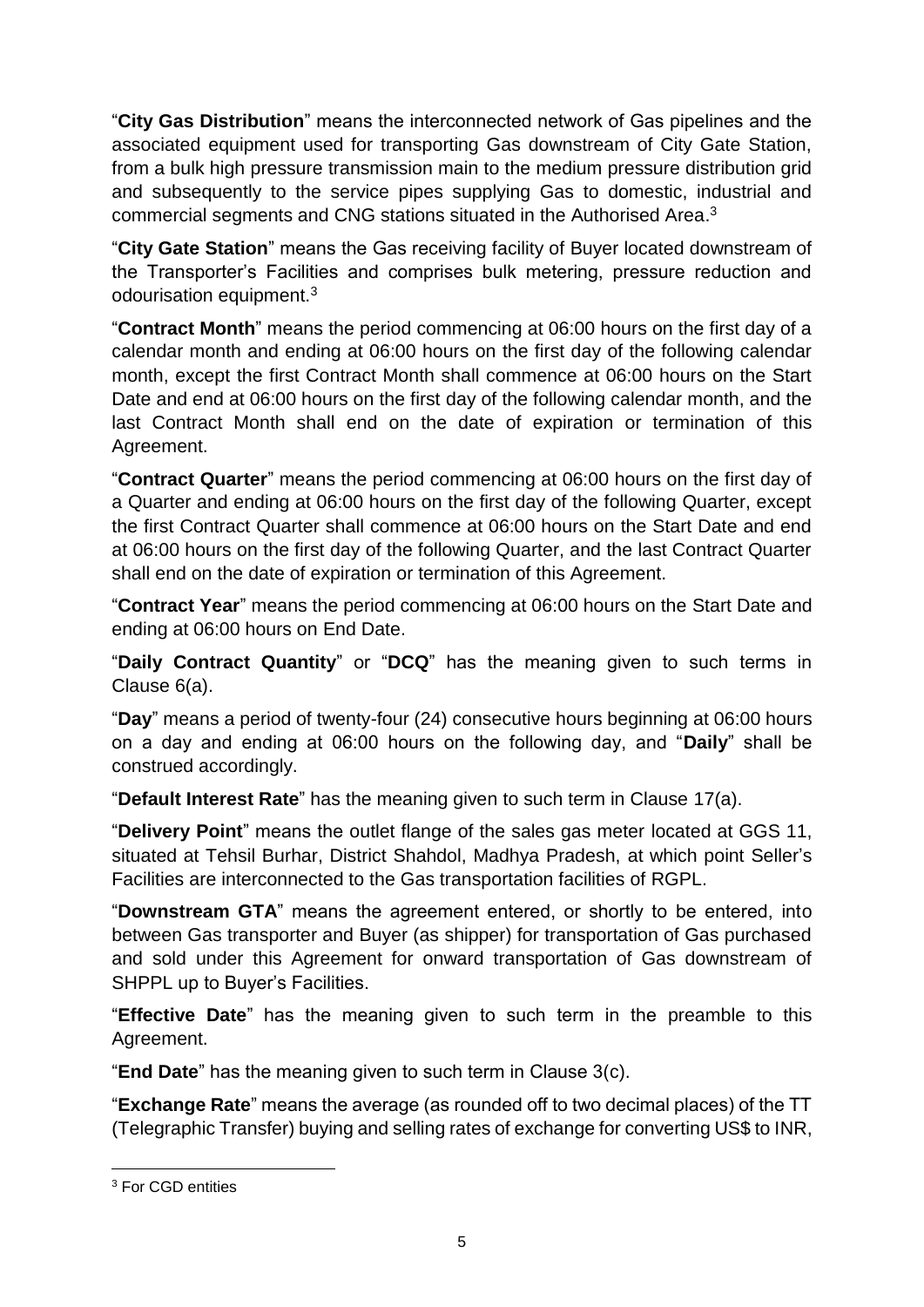as quoted by SBI applicable to the day on which payment of any amounts due under this Agreement is made, provided that: (a) if SBI releases more than one quote on the applicable day, the first quote of the day shall be used; and (b) if such rate is not available as to any day, the Exchange Rate available for the last quoted day preceding such day shall be used.

"**Expert**" means the person appointed pursuant to, and in accordance with, Clause 21(e).

"**Force Majeure**" has the meaning given to such term in Clause 14(a).

"**Fortnight**" means:

- (a) a period commencing on the first (1st) Day of a calendar month and ending on the fifteenth (15th) Day of such calendar month; and
- (b) a period commencing from the sixteenth (16th) Day of the calendar month and ending on the last Day of such calendar month,

provided that the first Fortnight shall begin on the Start Date and the last Fortnight shall end on the End Date, and the term "**Fortnightly**" shall be construed accordingly.

"**Gas**" or "**CBM**" means natural gas (mainly methane) contained in coal or bituminous lignite beds under reservoir condition and extracted therefrom during operations carried out by Seller in connection with the CBM Contract.

"**Gas Price**" has the meaning given to such term in Clause 7(a).

"**GoI**" has the meaning given to such term in the Recitals to this Agreement.

"**Governmental Authority**" means any local, regional, state, federal or central government, governmental agency, department, ministry, commission, board, bureau or any other administrative or regulatory authority or instrumentality in India.

"**Government Official**" means, whether appointed, elected or otherwise, any:

- (a) officer or employee of a government or any department, agency or instrumentality of a government;
- (b) person acting in an official capacity or exercising a public function for or on behalf of a country or territory (or any subdivision of such a country or territory) or a government or any department, agency, enterprise or instrumentality of a country or territory (or any subdivision of such a country or territory) or a government;
- (c) officer or employee of a company or business which is majority owned or controlled by a government;
- (d) officer, employee or agent of a public international organisation such as the World Bank or United Nations; and/or
- (e) officer or employee of a political party or any person acting in an official capacity on behalf of a political party.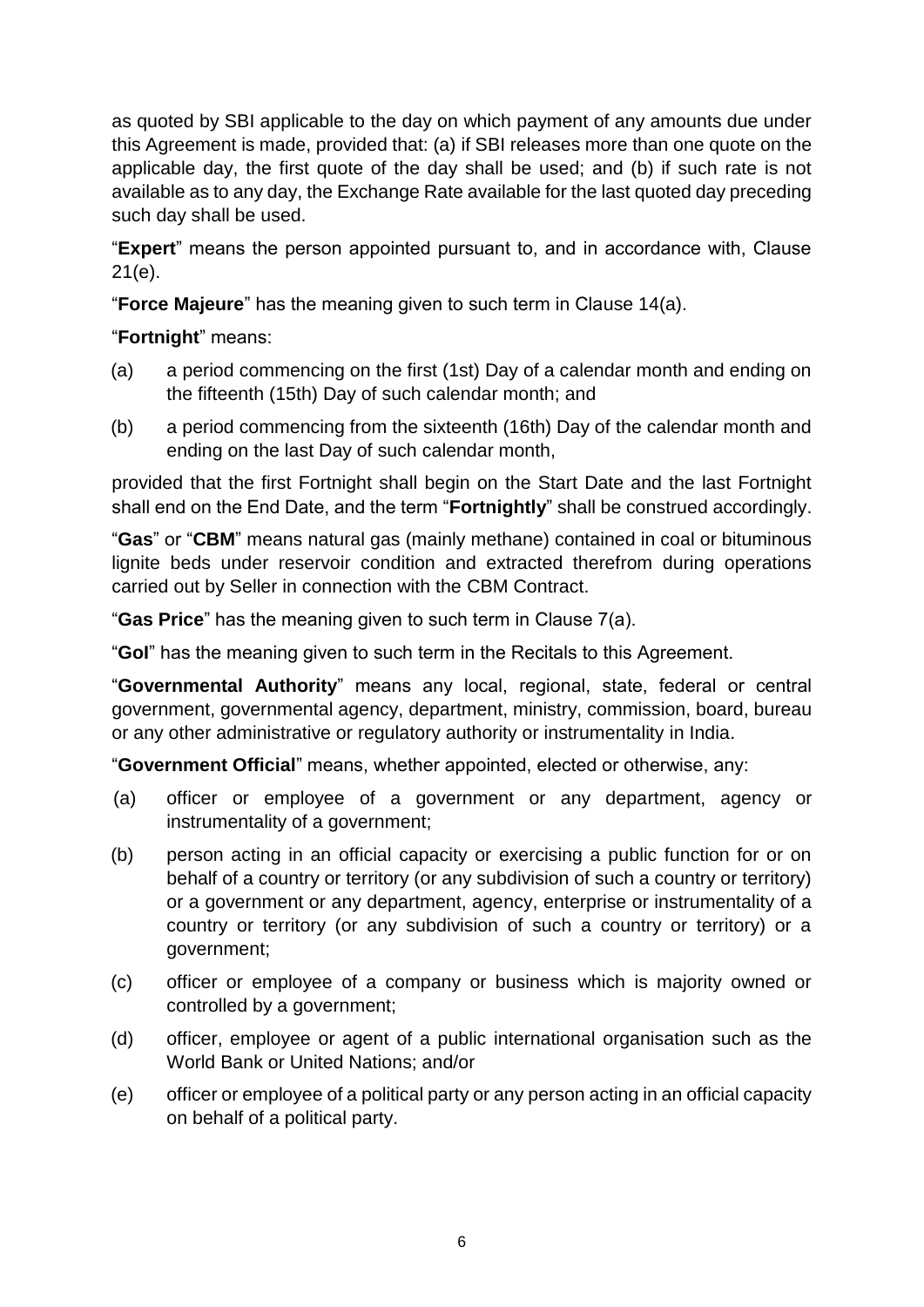"**Government Owned Party**" means a Party either that is controlled by a Governmental Authority (as the term "control" is defined in the definition of Affiliate above) or in which a Governmental Authority is the largest shareholder.

"**Gross Calorific Value**" or "**GCV**" means the quantity of heat, expressed in Btu or Kcal, produced by the complete combustion at constant pressure of one (1) Standard Cubic Meter of Gas, with the air at the same temperature and pressure as the Gas and the products of combustion are cooled to original temperature and the water formed by combustion is condensed to liquid state.

"**Indian Rupees**" or "**INR**" means the lawful currency of India.

"**Law**" means all federal, national, central, state, municipal and/or local legislation, ordinances, rules, regulations, statutes, bylaws, administrative requirements, notifications published in official gazettes, registration requirements, permits and other laws of any Governmental Authority, orders of any court, tribunal or any other judicial body, and any other instrument or pronouncement having the force of law as may be issued and be in force from time to time.

"**Letter of Credit**" has the meaning given to such term in Clause 16(a).

"**Liquidated Damages**" means, in relation to each Replacement Quantity, the difference between:

- (a) all third-party costs, charges, taxes and tariffs directly incurred by Buyer in purchasing such Replacement Quantity and having such Replacement Quantity delivered to Buyer's Facilities; less
- (b) all costs, charges, Taxes and tariffs Buyer would have incurred had Buyer been supplied such Gas quantity under this Agreement at the Delivery Point and had such Gas quantity been delivered to Buyer's Facilities,

provided that: (i) in computing the total sum for paragraph (b), the applicable Gas Price for the Gas quantity that should have been delivered shall be the Weighted Average Gas Price for the relevant Contract Quarter; and (ii) if the difference between the total sum determined under paragraph (a) less the total sum determined under paragraph (b) is less than zero (0), then such difference shall be deemed to be zero (0).

"**Make Up Gas**" has the meaning given to such term in Clause 9(c)(i).

"**Measured Quantity**" in respect of a Day means the total quantity of Gas in MMBtu delivered by Seller at the Delivery Point to all offtakers, as determined in accordance with Clause 11 and Exhibit 4

"**Measurement Equipment**" has the meaning given to such term in Exhibit 4.

"**MMBtu**" means one million (1,000,000) British Thermal Units.

"**Monthly Allocated Quantity**" means the sum of the Allocated Quantities for each Day of the relevant Contract Month.

"**Monthly Deductible Quantities**" means, for the applicable Contract Month, the sum of the following quantities for each Day during such Contract Month (but without double counting any of the following quantities):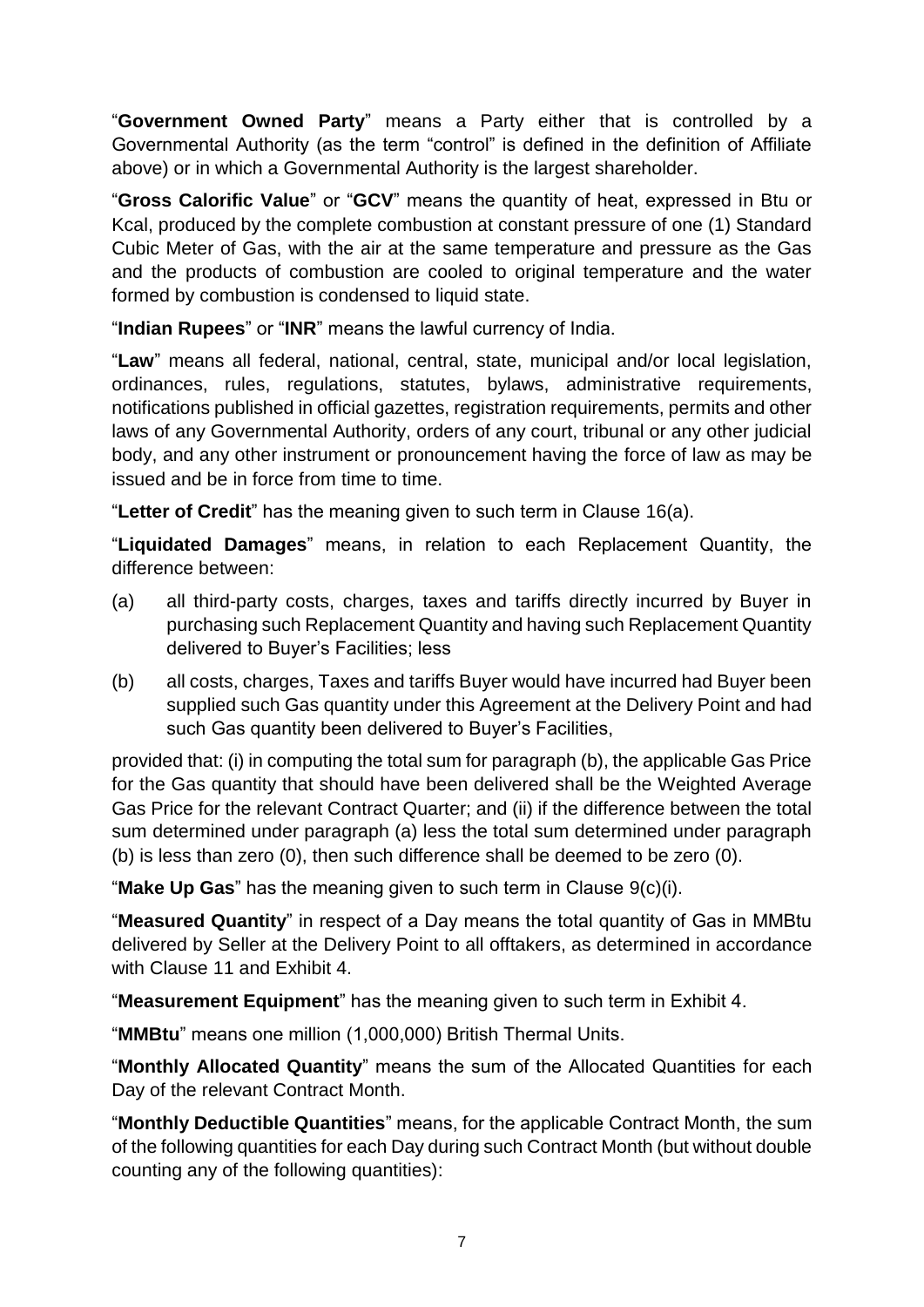- (a) any quantity of Gas up to the DCQ for the relevant Day that Seller failed to supply due to Force Majeure to the extent accepted under the SHPPL GTA ; plus
- (b) any quantity of Gas up to the DCQ for the relevant Day that Seller failed to make available due to: (i) Buyer's failure to comply with the terms of this Agreement; or (ii) the exercise of Seller's right to suspend Gas deliveries pursuant to Clause 18; plus
- (c) any quantity of Gas up to the Nominated Daily Quantity for the relevant Day that Seller made available in accordance with the terms of this Agreement but that Buyer failed to take for any reason not otherwise excused by the terms of this Agreement; plus
- (d) any quantity of Gas up to the DCQ for the relevant Day which a Party did not nominate or schedule due to Planned Maintenance pursuant to Clause 13.

"**Nominated Daily Quantity**" has the meaning given to such term in Exhibit 3.

"**Party**" and "**Parties**" has the meaning given to such terms in the preamble to this Agreement.

"**Person**" means any natural person, firm, corporation, company, voluntary association, partnership, limited liability partnership, joint venture, trust, limited organisation, competent authority or other entity including either Party, their Affiliates and Associated Persons.

"**Planned Maintenance**" means any maintenance activities scheduled at Buyer's Facilities, Seller's Facilities or Transporter's Facilities in accordance with the requirements of any applicable equipment manufacturer or otherwise in accordance with the owner or operator of such facilities duty to act as a Reasonable and Prudent Operator, that may temporarily restrict capacity to consume, produce, deliver or transport Gas (as the case may be) in Buyer's Facilities, Seller's Facilities or Transporter's Facilities.

"**Quarter**" means each of the following periods as the context requires: 1 January until 31 March; 1 April until 30 June; 1 July until 30 September; and 1 October until 31 December (all dates inclusive) and "**Quarterly**" shall be construed accordingly.

"**Quarterly Allocated Quantity**" means the sum of the Allocated Quantities for each Day of the relevant Contract Quarter.

"**Quarterly Deductible Quantities**" means, for the applicable Contract Quarter, the sum of the following quantities for each Day during such Contract Quarter (but without double counting any of the following quantities):

- (a) any quantity of Gas up to the DCQ for the relevant Day that Seller failed to supply due to Force Majeure; plus
- (b) any quantity of Gas up to the DCQ for the relevant Day that Seller failed to make available due to: (i) Buyer's failure to comply with the terms of this Agreement; or (ii) the exercise of Seller's right to suspend Gas deliveries pursuant to Clause 18; plus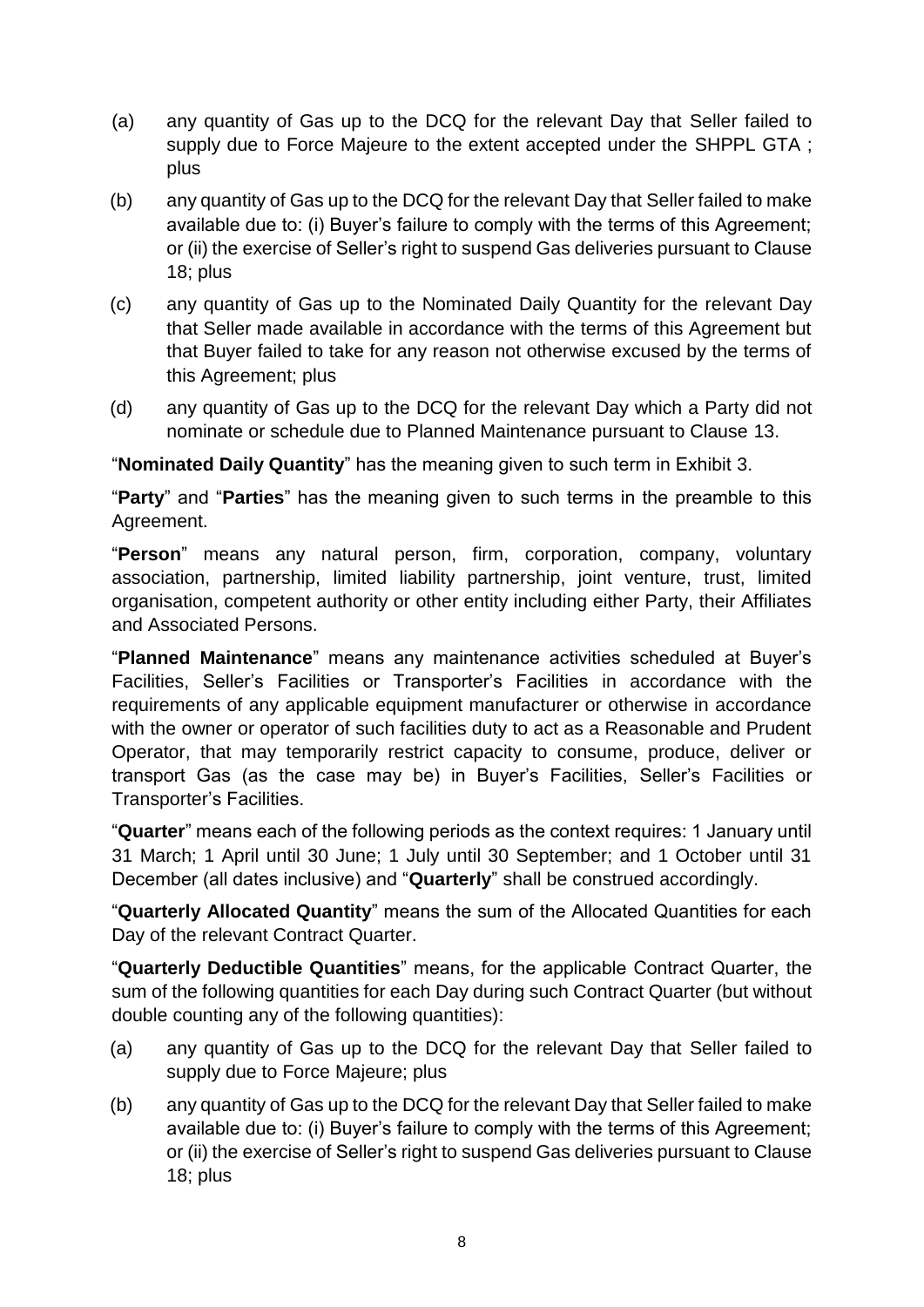- (c) any quantity of Gas up to the Nominated Daily Quantity for the relevant Day that Seller made available in accordance with the terms of this Agreement but that Buyer failed to take for any reason not otherwise excused by the terms of this Agreement; plus
- (d) any quantity of Gas up to the DCQ for the relevant Day which a Party did not nominate or schedule due to Planned Maintenance pursuant to Clause 13.

"**Quarterly Deficiency Payment**" has the meaning given to such term in Clause 9(b)(ii).

"**Quarterly Deficiency Quantity**" means, for each Contract Quarter, the difference, if positive, between: (a) the Take or Pay Quantity for such Contract Quarter; and (b) the Quarterly Allocated Quantity for such Contract Quarter. If the result is a negative number, the Quarterly Deficiency Quantity for such Contract Quarter shall be deemed to be zero (0).

"**Quarterly Offtake Quantity**" means, for each Contract Quarter, the quantity of Gas equal to the sum of the DCQs in effect on each Day of the relevant Contact Quarter.

"**Quarterly Supply Quantity**" means, for each Contract Quarter, the quantity of Gas equal to **eighty percent (80%)** of the sum of the Nominated Daily Quantities for each Day of such Contract Quarter.

"**Reasonable and Prudent Operator**" means a person seeking in good faith to perform its contractual obligations and, in the process of doing so and in the overall conduct of its whole undertaking exercising that degree of diligence, skill, prudence and foresight which can reasonably and ordinarily be expected from a skilled and experienced operator engaged in the same type of undertaking under the same or similar circumstances complying with all applicable Laws, and any reference to the standard of a Reasonable and Prudent Operator means such degree of diligence, skill, prudence and foresight as aforesaid.

"**Recovery Period**" means, subject to Clause 9(d), the period commencing at the end of the Term and continuing for a number of Days equal to the lower of:

- (a) the number of Days determined by dividing:
	- (i) the aggregate of Make Up Gas not taken as of the end of the Term; by
	- (ii) ninety percent (90%) of DCQ in effect immediately prior to the end of the Term,

provided that, if the calculation above yields a fraction of a Day, then the result shall be rounded up to a whole Day; and

(b) fifteen (15) Days.

"**Related Dispute**" has the meaning given to such term in Clause 21(g).

"**Replacement Quantity**" has the meaning given to such term in Clause 10(d).

"**Restricted Party**" means any person who is identified from time to time by any government or legal authority under applicable trade sanctions, export controls, antimoney laundering, non-proliferation, anti-terrorism and similar laws as a person with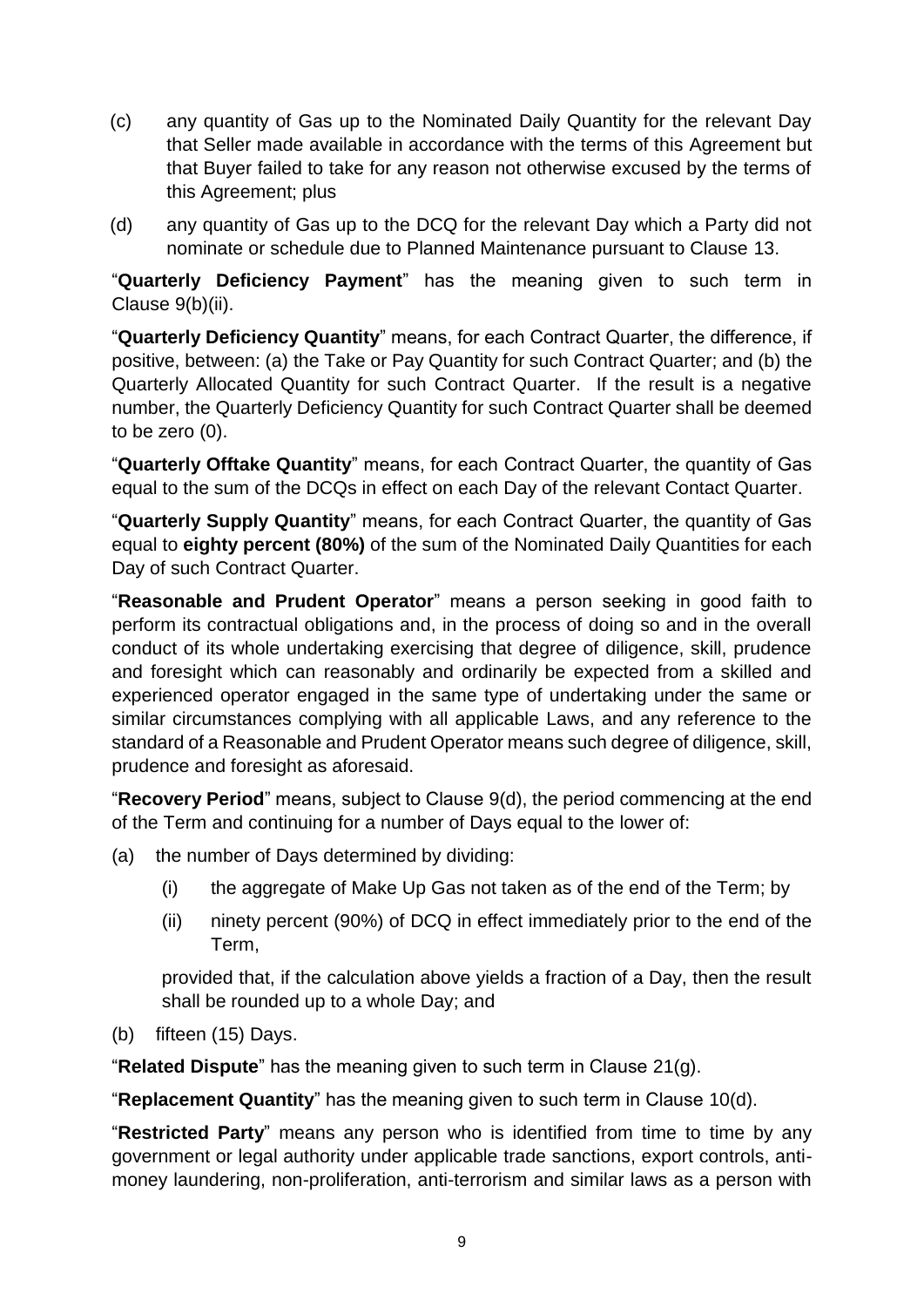whom trade or financial dealings and transactions by either Seller and/or its Affiliates are prohibited or restricted.

"**RFP Process**" means the process of selecting buyers of Gas from the CBM Block provided in the Request for Proposal No. RFP/CBM/2022/001 issued by the Seller dated February 05, 2022.

"**RGPL**" means Reliance Gas Pipelines Limited, a company incorporated under the Companies Act, 1956, having its registered office at 13th Floor, Maker Chambers IV, 222, Nariman Point, Mumbai- 400 021, Maharashtra, India.

"**RIL**" has the meaning given to such term in the preamble to this Agreement.

"**SBI**" means the State Bank of India.

"**SBIMCLR**" has the meaning given to such term in Clause 17(a).

"**Scheduled Daily Quantity**" has the meaning given to such term in Exhibit 3.

"**Scheduled Quarterly Supply Quantity**" has the meaning given to such term in Clause 10(g).

"**Seller**" has the meaning given to such term in the preamble to this Agreement.

"**Seller's Facilities**" means the reservoirs in the CBM Block and pipelines, wells, gas gathering stations, plant, machinery or any other equipment or facilities used or to be used from time to time by Seller to produce, gather, receive, process, compress, store, treat, transport, meter, test, or deliver Gas at the Delivery Point for sale to Buyer.

"**Ship or Pay Payments**" has the meaning given to such term in the SHPPL GTA.

"**Shortfall Quantity**" means, for each Contract Quarter, the difference, if positive, between: (a) the Adjusted Quarterly Supply Quantity for such Contract Quarter; and (b) the Quarterly Allocated Quantity for such Contract Quarter. If the result is a negative number, the Shortfall Quantity for such Contract Quarter shall be deemed to be zero (0).

"**SHPPL GTA**" means the agreement (such agreement being a single agreement to transport Gas under this Agreement) entered, or shortly to be entered, into between RGPL (as transporter) and Buyer (as shipper) for transportation of Gas purchased and sold under this Agreement.

"**Specifications**" means the Gas quality specifications set out in Exhibit 2.

"**Standard Cubic Meter** means the quantity of Gas that occupies a volume of one (1) cubic meter at a temperature of 15°C (fifteen degrees Celsius) under an absolute pressure of 1.01325 Bar (one decimal zero one three two five Bar).

"**Start Date**" has the meaning given to such term in Clause 3(b).

"**Take or Pay Quantity**" means for each Contract Quarter, **eighty five percent (85%)** of the Quarterly Offtake Quantity for such Contract Quarter less the sum of the following quantities for each Day during such Contract Quarter (but without double counting any of the following quantities):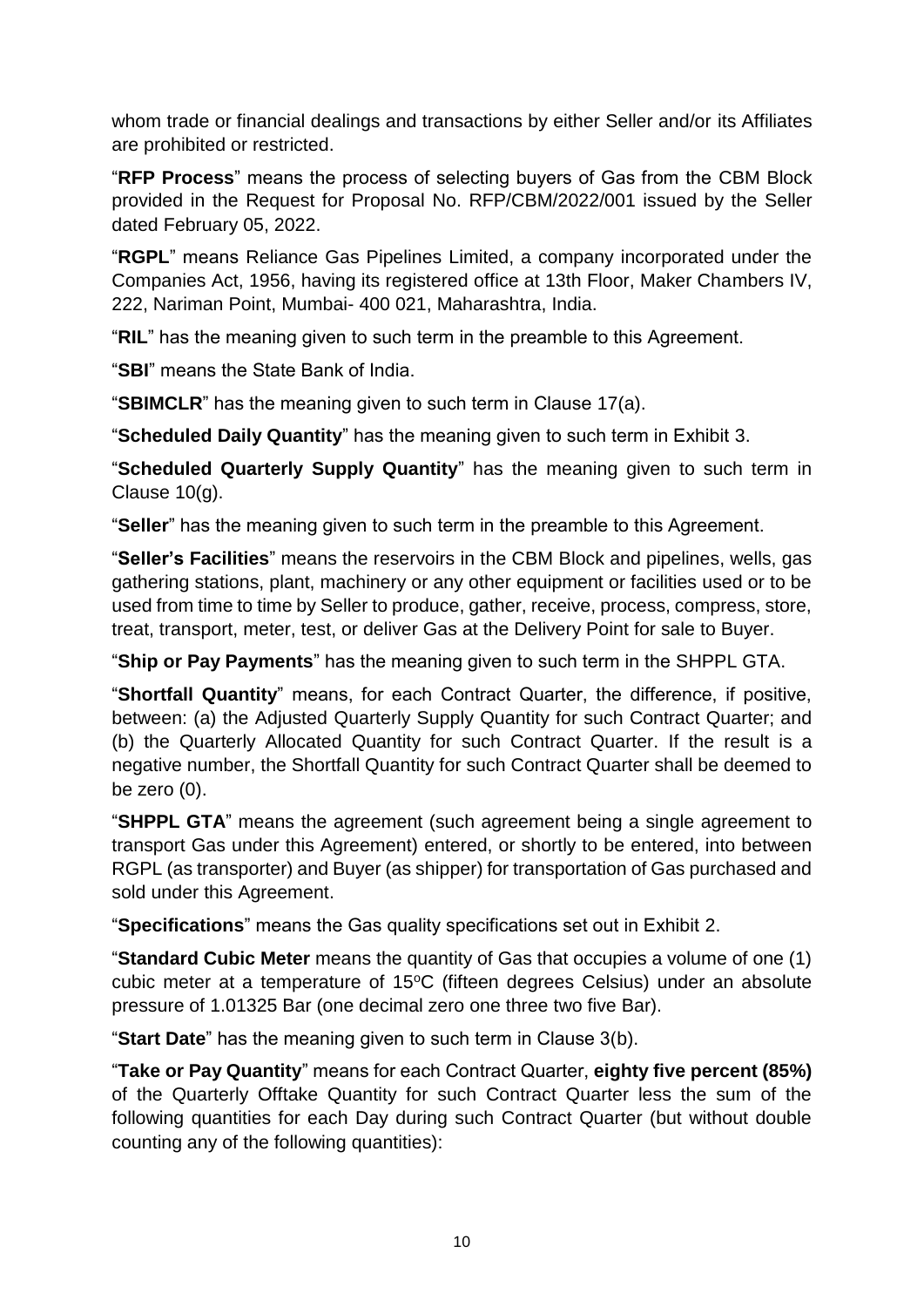- (a) any quantity of Gas up to the Nominated Daily Quantity for the relevant Day and that Buyer was prevented from purchasing and taking by reason of Force Majeure; plus
- (b) any quantity of Gas up to the Nominated Daily Quantity for the relevant Day that Seller failed to make available for delivery unless such failure was: (i) caused by Buyer's failure to comply with the terms of this Agreement; or (ii) due to the exercise of Seller's right to suspend Gas deliveries pursuant to Clause 18; plus
- (c) any quantity of Gas up to the Nominated Daily Quantity for the relevant Day that Buyer would have purchased and taken but which Buyer rejected in accordance with Clause 12 because it failed to meet the Specifications; plus
- (d) any quantity of Gas up to the DCQ for the relevant Day which a Party did not nominate or schedule due to Planned Maintenance pursuant to Clause 13.

"**Taxes**" means any and all present or future statutory taxes, levies, duties, cesses, charges, withholdings and imposts, or any similar charges or levies enacted, imposed by a court or judicial order or demanded by any Governmental Authority (or asserted by such Governmental Authority to be owing or to become owing in the future) from time to time including sales tax, value added tax, goods and services tax, excise duty, customs duty, local body tax, entry tax, advance tax, additional tax, octroi duty, works contract tax, construction cess, service tax and stamp duty, but shall not include any corporate or income taxes. For the avoidance of doubt, if any of the foregoing are enacted, imposed or demanded (by a provisional or final demand) by such Governmental Authority, court or judicial authority but the enactment or imposition or demand of which is subject to a challenge as to their validity, efficacy, effect, or amount, such charges or levies shall nonetheless constitute Taxes unless and until a court of competent jurisdiction shall have determined by a final order or judgment (against which no appeal may be brought, or, if any appeal shall have been brought, the appeal shall have been disposed of) that the charges or levies are invalid or ineffective for any reason including that the legislative provision or enactment pursuant to which such charge or levy has been brought or levied is invalid or ineffective or such charge or levy was not made or levied effectively by the Governmental Authority.

"**Term**" means the period from the Effective Date until the End Date.

**"Transporter's Facilities"** means the Gas pipeline, compression, measurement, and related facilities required to transport the Gas received under this Agreement from the Delivery Point to the inlet to Buyer's Facilities.

"**Underdelivered Quantity**" has the meaning given to such term in Clause 10(f).

"**United States Dollars**" or "**US\$**" means the lawful currency of the United States of America.

"**Week**" means a period of seven (7) consecutive Days beginning at 06:00 hours on a Monday and ending at 06:00 hours on the following Monday and "**Weekly**" shall be construed accordingly.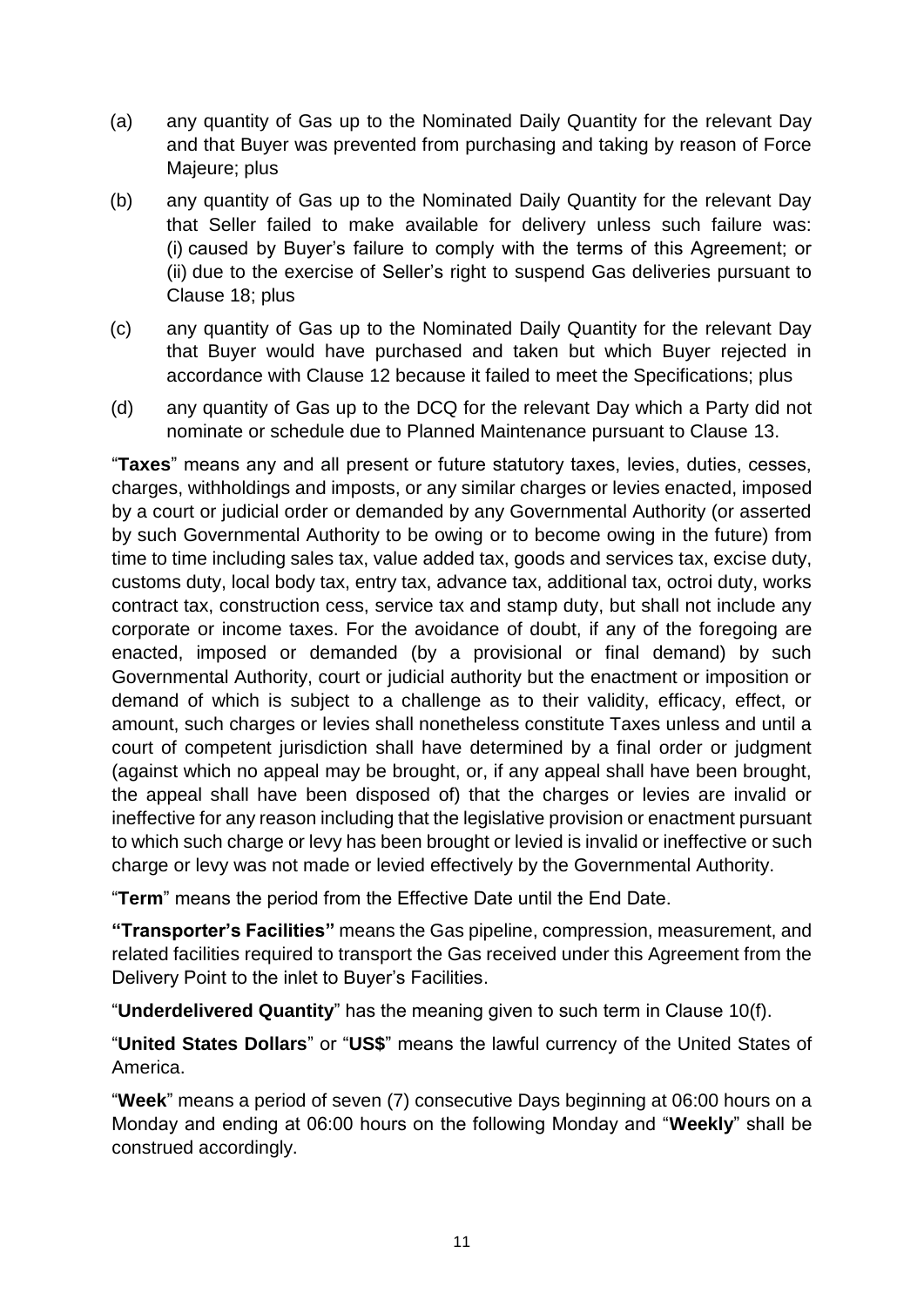"**Weighted Average Gas Price"** means in respect of any Contract Quarter, the US\$ per MMBtu price (on GCV basis) equal to the quotient of: (a) the aggregate of the product of the Gas Price applicable on each Day of such Contract Quarter; and the DCQ for such Day; and (b) the sum of the DCQs for each Day of such Contract Quarter.

#### (b) Interpretation

Within this Agreement:

- (i) references to Recitals, Clauses and Schedules shall mean Recitals to, Clauses of and Schedules to this Agreement unless expressly stated otherwise;
- (ii) references to the singular shall include the plural and vice versa unless the context provides otherwise;
- (iii) references to any gender shall include a reference to the other gender;
- (iv) references to other agreements or to any statute, rule or regulation or instrument (excluding, unless otherwise agreed, a standard not having the force of law) shall mean the same as amended, modified or replaced from time to time;
- (v) references to a Party in this Agreement or any other document or agreement includes its successors in title and permitted transferees and assignees;
- (vi) the words "include" and "including" shall be deemed to be qualified by a reference to "without limitation";
- (vii) all references to a time shall mean reference to Indian Standard Time (IST) unless expressly stated otherwise;
- (viii) Clause and Schedule headings are for ease of reference only;
- (ix) Reference to any quantity of Gas in this Agreement shall be in MMBtu; and
- (x) Reference to MMBtu means MMBtu on Gross Calorific Value (GCV) basis.

#### <span id="page-13-0"></span>**3. Duration and Start Date**

- (a) Term: Upon execution by both Parties, this Agreement shall be in full force and effect from the Effective Date and shall remain in full force and effect until the End Date.
- (b) Start Date: The start date for Gas deliveries at the Delivery Point shall mean **0600 hours of April 01, 2022** ("**Start Date**").

Seller shall ensure that Seller's Facilities shall be capable and ready to commence Gas supply by no later than the Start Date and Buyer shall ensure that Buyer's Facilities and its gas Transporter's Facilities, as applicable, shall be capable and ready to facilitate commencement of Gas supply by no later than the Start Date.

- (c) End Date: The "**End Date**" shall be the earlier to occur of:
	- (i) **0600 hours of April 01, 2023;** or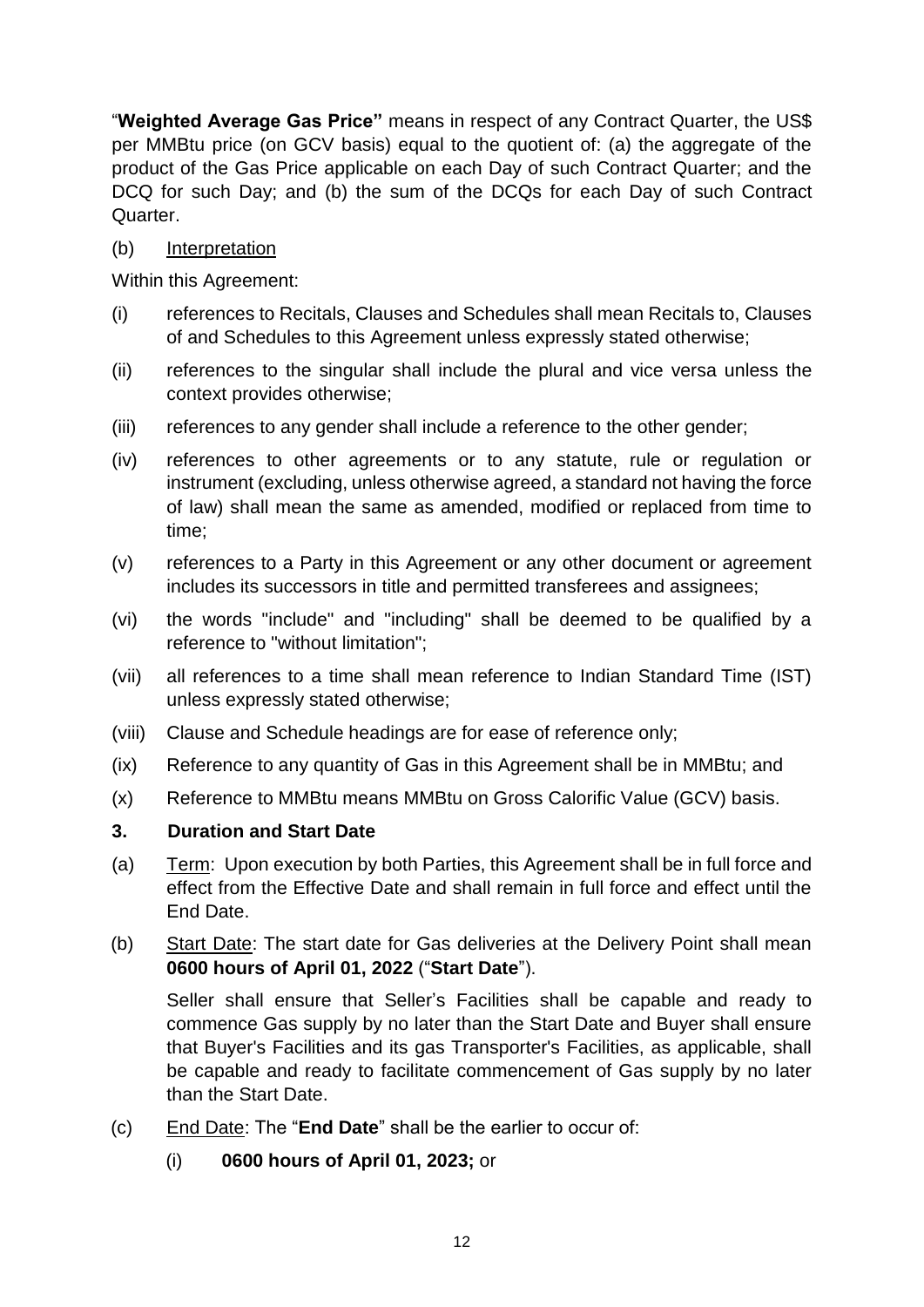<span id="page-14-0"></span>(ii) the date of termination of this Agreement in accordance with its terms.

#### **4. Scope**

- (a) Scope of Seller's Obligations: From and after the Start Date, Seller shall sell and make available for delivery to Buyer, Gas at the Delivery Point from the CBM Block in a daily quantity not exceeding the DCQ for the relevant Day, at the Gas Price and subject to the terms and conditions of this Agreement. Seller shall deliver the Gas to Buyer or Buyer's designee at the Delivery Point for onward transmission to Buyer's Facilities. Seller's obligation to make Gas available to Buyer at the Delivery Point is limited to making available a quantity of Gas equal to the lower of the DCQ or the Nominated Daily Quantity for the applicable Day. If, on any Day, Seller has insufficient Gas available from the CBM Block, Seller may, in its sole discretion, supply Gas produced from other sources of Gas. Further, Buyer acknowledges that Gas produced from the CBM Block may, from time to time, be commingled with Gas from other sources and consequently the Gas delivered to Buyer under this Agreement will, from time to time, be Gas from such commingled stream.
- (b) Scope of Buyer's Obligations: From and after the Start Date, Buyer shall purchase from Seller and pay for, or pay for if not taken, Gas in the quantities and at the Gas Price and subject to the terms and conditions of this Agreement. Buyer or Buyer's designee shall take delivery of Gas purchased under this Agreement at the Delivery Point. Buyer shall cause the Gas to be transported to Buyer's Facilities and shall make all requisite arrangements for the transportation of Gas from the Delivery Point to Buyer's Facilities. Buyer shall employ services of one or more pipelines and transporters to act in succession so as to ensure that the movement is continuous and that the Gas is transported to Buyer's Facilities. Delivery of possession from one pipeline to another made in the course of transportation of Gas to Buyer's Facilities shall be only for the purpose of making of an integrated and continuous movement of Gas from the Delivery Point to Buyer's Facilities. Prior to the Start Date, Buyer shall provide Seller, in writing, details of the transportation arrangement (including name of transporters, capacity booked, tenure, entry point and exit point under SHPPL GTA and Downstream GTA) for transportation of Gas to be purchased under this Agreement from Delivery Point to Buyer's Facilities. Buyer agrees and undertakes to intimate Seller in writing of any change in the transportation arrangement during the term of this Agreement.
- (c) Use of Gas:

*For CGD entities*: Buyer covenants that it shall:

- (i) sell Gas purchased under this Agreement only to its consumers in the Authorised Area and;
- (ii) not use (or allow the use of) Gas purchased under this Agreement except as provided in Clause 4(c)(i) above (excluding, in either case, Gas that is lost or consumed in Transporter's Facilities while being transported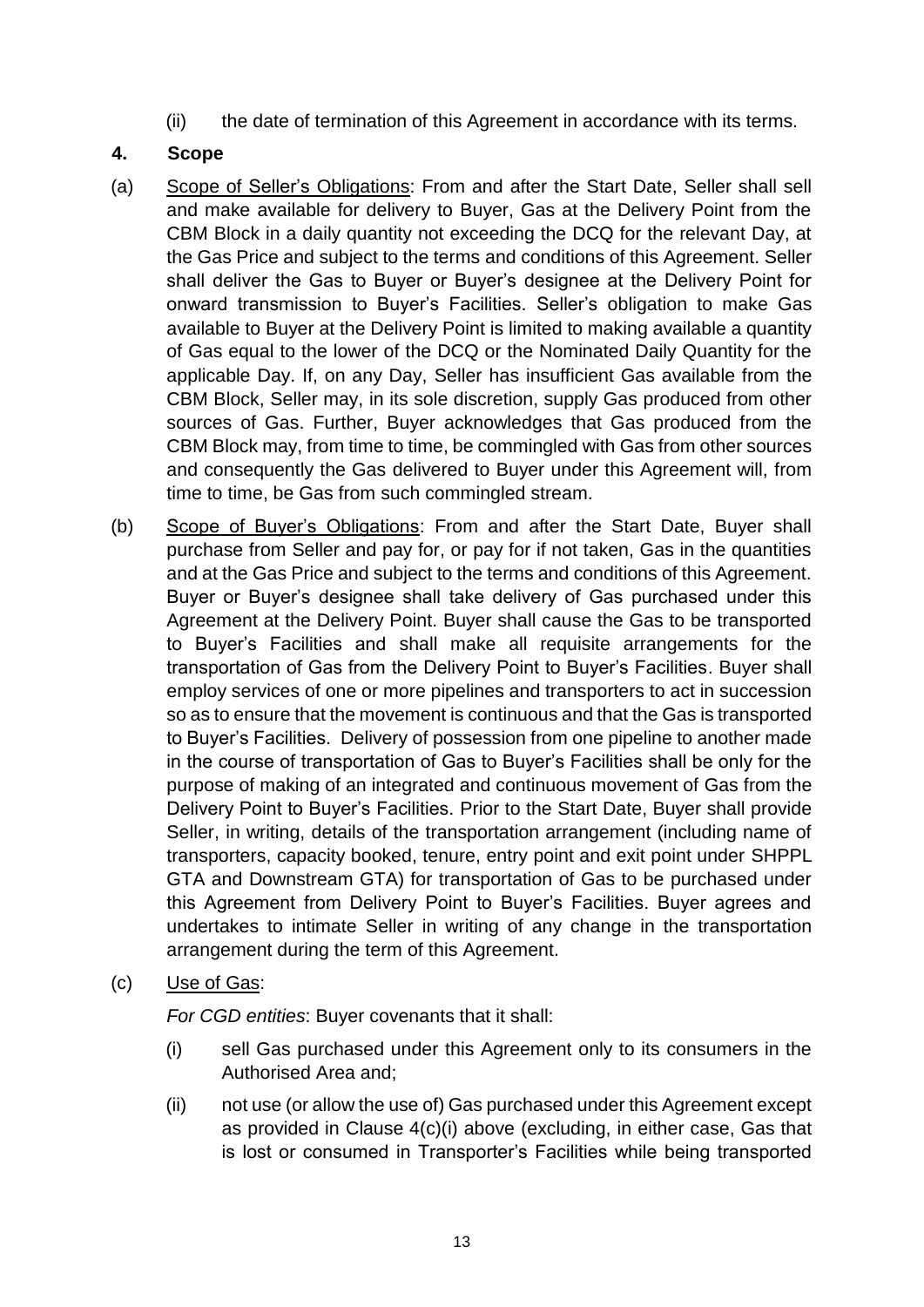from the Delivery Point to Buyer's Facilities and Gas that is lost or consumed in Buyer's Facilities while carrying out the distribution of Gas),

provided that Buyer may submit a written request to Seller for a change of its designated use of Gas and/or designated Buyer's Facilities, with such written request setting out a detailed explanation for the requested changes, and upon the approval of Seller (such approval not to be unreasonably withheld) and the necessary amendments being made to this Agreement, Buyer's requested changes shall take effect.

*For aggregators / resellers*: Buyer covenants that it shall not:

- (i) sell Gas purchased under this Agreement (or commit to do any of the foregoing) except to its customers at or downstream of the Buyer's Facilities.
- (ii) use (or allow the use of) Gas purchased under this Agreement except as provided in Clause 4(c)(i) above (excluding, in either case, Gas that is lost or consumed in Transporter's Facilities while being transported from the Delivery Point to Buyer's Facilities and Gas that is lost or consumed in pipeline of downstream transporter while being transported from Buyer's Facilities to its customers),

provided that Buyer may submit a written request to Seller for a change of its designated use of Gas and/or designated Buyer's Facilities, with such written request setting out a detailed explanation for the requested changes, and upon the approval of Seller (such approval not to be unreasonably withheld) and the necessary amendments being made to this Agreement, Buyer's requested changes shall take effect.

*For other buyers:* Buyer covenants that it shall not:

- (i) sell (or purport to sell) or transfer title in any manner whatsoever to the Gas purchased under this Agreement (or commit to do any of the foregoing); or
- (ii) use (or allow the use of) Gas purchased under this Agreement except for consumption in Buyer's Facilities (excluding, in either case, Gas that is lost or consumed in Transporter's Facilities while being transported from the Delivery Point to Buyer's Facilities),

provided that Buyer may submit a written request to Seller for a change of its designated use of Gas and/or designated Buyer's Facilities, with such written request setting out a detailed explanation for the requested changes, and upon the approval of Seller (such approval not to be unreasonably withheld) and the necessary amendments being made to this Agreement, Buyer's requested changes shall take effect.

(d) Rates of Delivery: Gas shall be offtaken by Buyer at uniform hourly rates except as otherwise agreed. The Parties shall cooperate in implementing, to the extent reasonably practicable, even delivery rates so as to facilitate smooth performance of deliveries.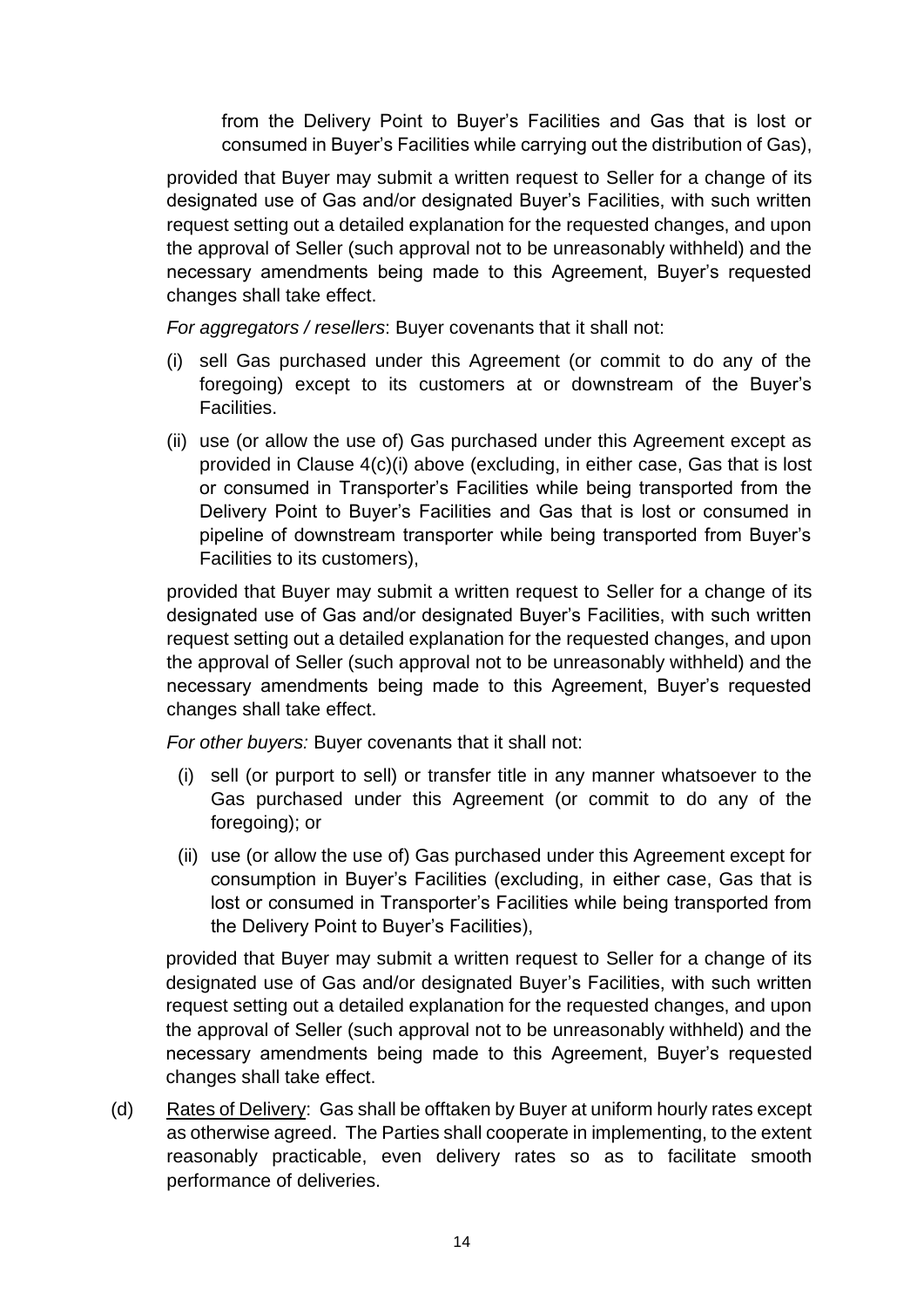(e) Source of Gas: Nothing in this Agreement shall require or be construed as an obligation on Seller to sell or make available Gas to Buyer at the Delivery Point other than Gas produced from the CBM Block.

#### <span id="page-16-0"></span>**5. Transfer of Property and Risk**

- (a) Seller shall make all Gas supplied hereunder available to Buyer at the Delivery Point, in accordance with and subject to the terms and conditions of this Agreement. Buyer shall ensure receipt, offtake and transportation of Gas from the Delivery Point to the Buyer's Facilities.
- (b) Property (title) in and risk of loss of the Gas delivered hereunder shall pass from Seller to Buyer at the Delivery Point on delivery of such Gas to the Buyer or its designee.

#### <span id="page-16-1"></span>**6. Quantities**

- (a) The "**Daily Contract Quantity**" or "**DCQ**" shall be the quantity of Gas in MMBtu per Day specified in Exhibit 1, which quantity may be subject to modification pursuant to the provisions of this Agreement.
- (b) Gas that Seller makes available to Buyer hereunder shall be made available at the Delivery Point at an operating pressure not less than 20 Bar g. If during a Day, Seller makes available Gas upstream of the Delivery Point at a pressure of not less than 20 Bar g, then Seller will have fulfilled its obligation to make available the Nominated Daily Quantity for such Day.
- (c) Seller shall not be liable for any apportionment in Gas supplies or reduction in DCQ which is due to any royalty Gas taken by the Madhya Pradesh Government in kind pursuant to Clause 22(e).

#### <span id="page-16-2"></span>**7. Gas Price**

- (a) For each Contract Month, the gas price (the "**Gas Price**") (rounded to three (3) decimal points) in US\$/MMBtu (GCV) shall be the higher of:
	- (i)  $14\%$  X Dated Brent + V; or
	- (ii) PPAC Price,

Where:

A. Dated Brent = the price expressed in  $\sqrt[6]{\sqrt{2}}$  and rounded to two (2) decimal places based on the average of the mean of the high and low quotations appearing in "Platt's Crude Oil Market wire" under the heading "Key benchmarks (\$/barrel)" for "Brent (Dated)" (including any published correction) for each publication day for Platt's Crude Oil Market wire during the 3 (three) calendar months immediately preceding relevant Contract Month in which Gas supplies are made; and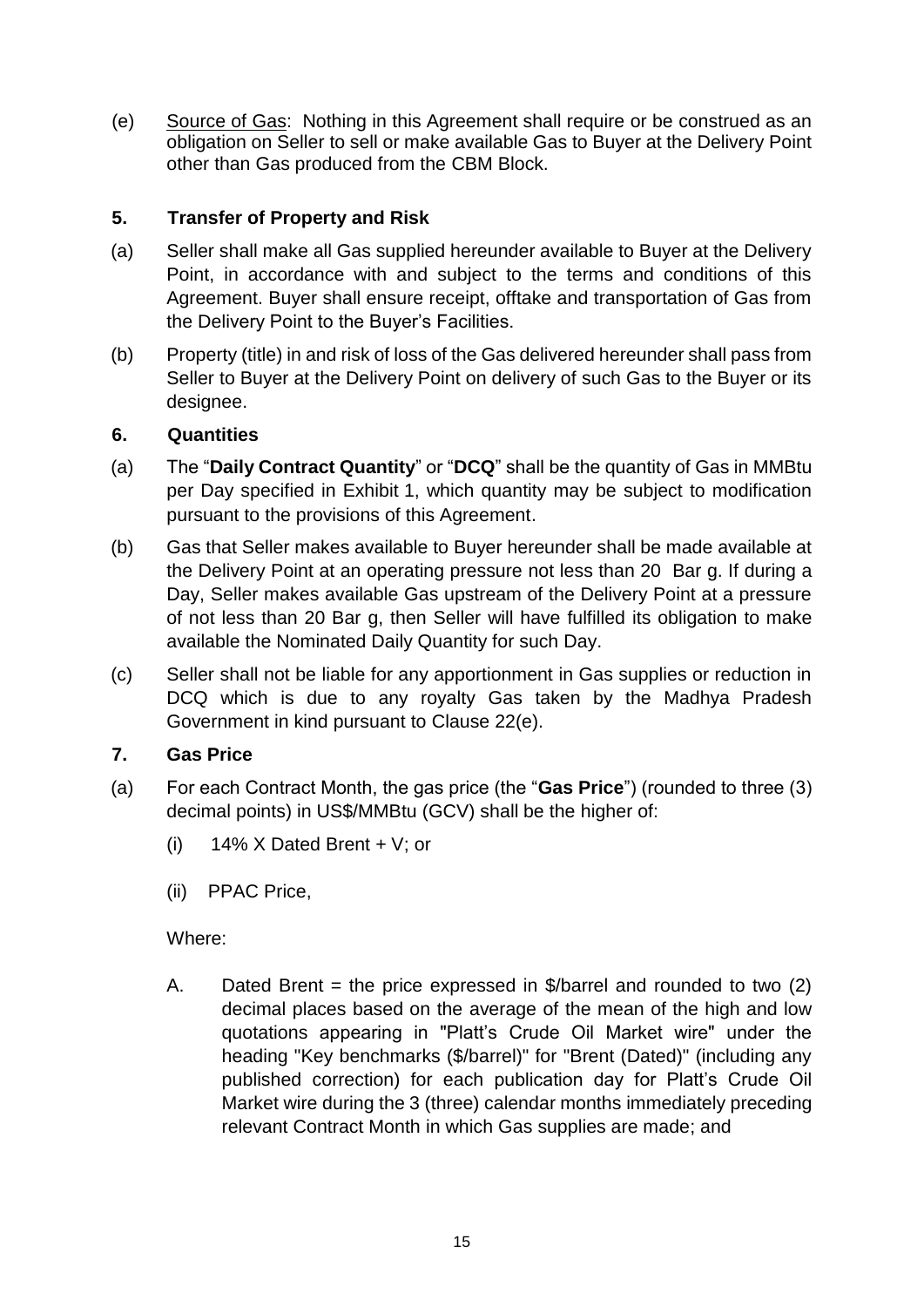- B. V = **[\_\_\_\_]** in US\$/MMBtu. [*as determined for the Buyer pursuant to e-Bidding in accordance with the RFP Process*].
- C. **PPAC Price** = the applicable domestic gas price on GCV basis as notified by Petroleum Planning and Analysis Cell (PPAC) from time to time, pursuant to New Domestic Natural Gas Pricing Guidelines, 2014.
- (b) Parties expressly acknowledge and agree that if the PPAC Price is withdrawn by the Governmental Authority, then Buyer agrees to pay to the Sellers the Gas Price computed in accordance with Clause 7(a)(i) of the GSPA, during the term of the Agreement for the Gas delivered under this Agreement, effective from the date of such withdrawal of PPAC Price by the Governmental Authority.
- (c) The Gas Price throughout the Term of this Agreement shall be calculated by Seller on a GCV basis and shall be notified to Buyer each calendar month in the invoices issued under Clause 15.
- (d) The Gas Price shall be exclusive of Taxes. Buyer shall assume full and exclusive liability for Taxes as provided in Clause 19.
- (e) Seller shall bear any royalty arising under the CBM Contract on Gas sold to Buyer under this Agreement.

### <span id="page-17-0"></span>**8. Nominations, Scheduling and Allocation**

Nomination, scheduling and allocation of the Gas to be sold and purchased hereunder shall be in accordance with the procedure set out in Exhibit 3. Buyer shall nominate the desired Gas quantities for each Day up to the DCQ.

#### <span id="page-17-1"></span>**9. Take or Pay Obligations**

- (a) Recovery Period: The provisions of Clauses 9(b) to 9(c) shall not apply in respect of the Recovery Period.
- (b) Quarterly Take or Pay Obligation:
	- (i) In each Contract Quarter, Buyer shall be obliged to take and pay for, or pay for if not taken, a quantity of Gas at least equal to the Take or Pay Quantity for such Contract Quarter.
	- (ii) If, in any Contract Quarter, Buyer fails to take the Take or Pay Quantity for such Contract Quarter, then Buyer shall pay Seller an amount for the relevant Quarterly Deficiency Quantity (such amount the "**Quarterly Deficiency Payment**"), which shall be an amount equal to the product of: (A) the Weighted Average Gas Price applicable during such Contract Quarter; and (B) the Quarterly Deficiency Quantity for such Contract Quarter.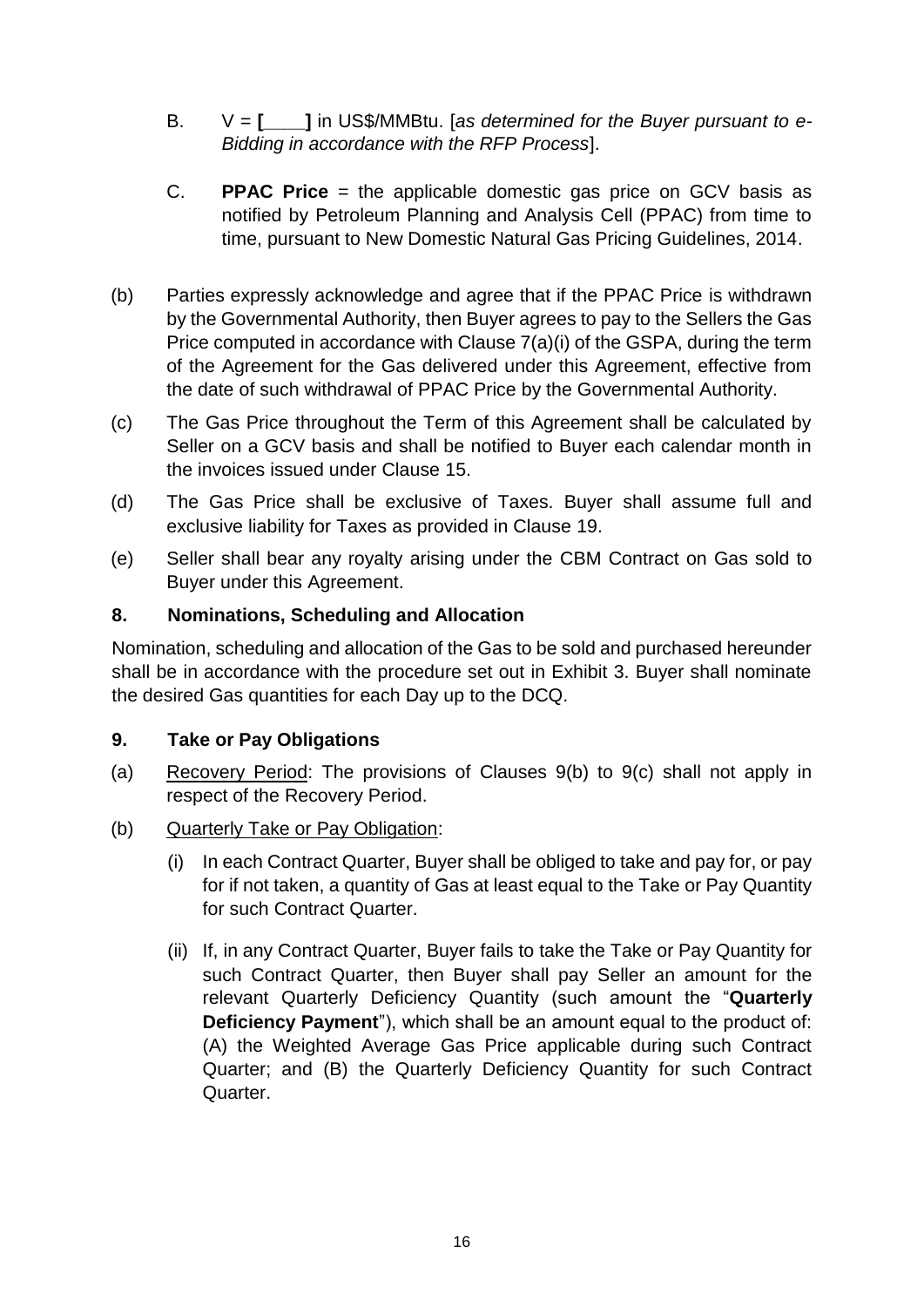- (c) Make Up Gas:
	- (i) The quantity of Gas equal to any Quarterly Deficiency Quantity for which Buyer has paid a Quarterly Deficiency Payment shall constitute "**Make Up Gas**" accrued during the Contract Quarter in which such Quarterly Deficiency Quantity arose.
	- (ii) If Buyer has accrued a right to Make Up Gas in any Contract Quarter, then in any subsequent Contract Quarter, once the Buyer has first taken the Take or Pay Quantity for such subsequent Contract Quarter, Buyer shall have the right to receive a credit for all Make Up Gas quantities taken above the Take or Pay Quantity, calculated in accordance with Clause 9(c)(iii) below.

If the Buyer is entitled to take Make Up Gas in a Contract Quarter, the quantity of Make Up Gas that Buyer can take shall equal the lower of: (A) the outstanding balance of Make Up Gas at the beginning of such Contract Quarter; and (B) the difference between the Quarterly Allocated Quantity and the Take or Pay Quantity for such Contract Quarter.

The order in which the credit for such Make Up Gas shall be applied shall be the same order in which the Make Up Gas was accrued. Except as expressly provided in Clause 9(d), Seller shall have no liability for failure to supply Make Up Gas. Once the Buyer has received a credit for any quantity of Make Up Gas, Buyer's right to such Make Up Gas is extinguished.

- (iii) In any Contract Quarter, Buyer shall pay for all quantities of Gas taken as Make Up Gas at the Gas Price applicable when the Make Up Gas is taken, and shall pay all other amounts payable under this Agreement in respect of Gas deliveries, provided that, at the end of such Contract Quarter, Buyer shall receive a credit for an amount equal to the Make Up Gas taken during that Contract Quarter multiplied by the lower of:
	- (A) the Weighted Average Gas Price for such Contract Quarter during which Make Up Gas is delivered; and
	- (B) the Weighted Average Gas Price previously paid in respect of the Quarterly Deficiency Quantity that gave rise to the Make Up Gas right.

The credit received by Buyer under this Clause 9(c)(iii) shall be applied against amounts due from Buyer under the first invoice of the subsequent Contract Quarter or, if in excess thereof, against subsequent invoices.

For such Make Up Gas delivered, Buyer shall have no rights to any amount previously paid in respect of the Quarterly Deficiency Quantity above the Gas Price prevailing at the time the Make Up Gas is delivered.

- (d) Recovery Period:
	- (i) If at the end of the Term there is any Make Up Gas remaining that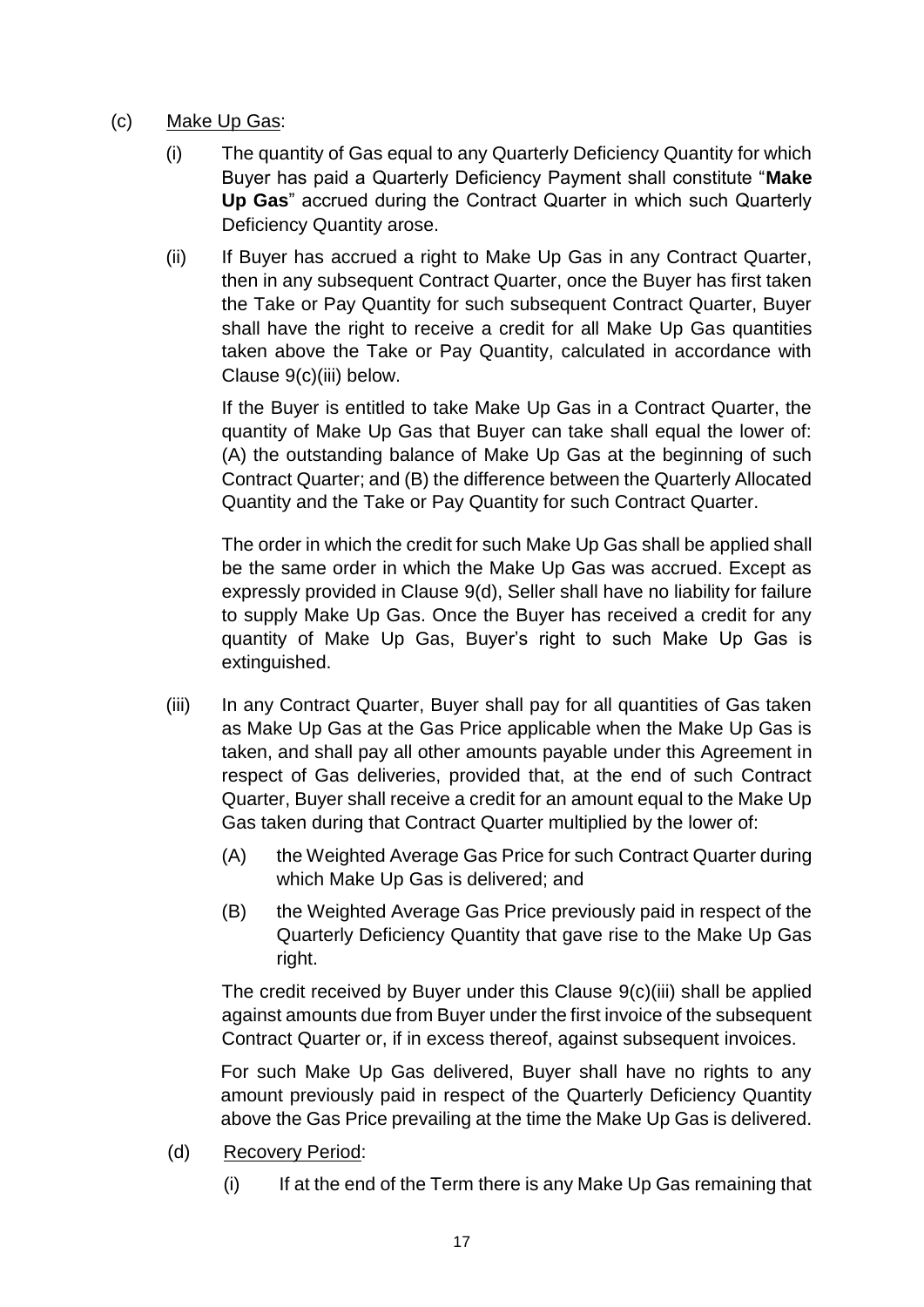has not been taken by Buyer during the Term, this Agreement shall be extended for the Recovery Period to allow Make Up Gas to be taken at a daily rate of up to the DCQ in effect immediately prior to the end of the Term, provided that there shall be no Recovery Period if this Agreement is terminated by Seller pursuant to Clauses 14(f)(ii), 18 or 23. Buyer shall have no further rights to take Gas during the Recovery Period after it has taken such remaining Make Up Gas, and after such remaining Make Up Gas has been delivered, the Recovery Period shall be deemed to have expired.

- (ii) All Gas supplied during the Recovery Period shall be Make Up Gas. There shall be no contract quantity or supply quantity during the Recovery Period and Seller shall not be liable for any shortfall or Buyer for take-or-pay obligations and the provisions of Clauses 9(b), 9(c) and 10 shall not apply to the supply of Gas during such period.
- (iii) The Gas Price that shall apply to all Gas delivered during the Recovery Period shall be the relevant Gas Price as in effect at the time of Gas delivery. During the Recovery Period, Buyer shall pay for all Gas, pursuant to Fortnightly invoices, at the relevant Gas Price and shall pay all other amounts payable under this Agreement in respect of Gas deliveries.

Buyer shall receive a credit against each Fortnightly invoice for Gas taken as Make Up Gas during the Recovery Period for an amount equal to the Make Up Gas taken during that Fortnight multiplied by the lower of:

- (A) the Gas Price applicable during such Fortnight; and
- (B) the Weighted Average Gas Price previously paid in respect of the Quarterly Deficiency Quantity that gave rise to the Make Up Gas right.

For such Make Up Gas delivered, Buyer shall have no rights to any amount previously paid in respect of the Quarterly Deficiency Quantity above the Gas Price prevailing at the time the Make Up Gas is delivered. The order in which the credit for such Make Up Gas shall be applied shall be the same order in which the Make Up Gas was accrued.

(iv) If Buyer fails to nominate any Make Up Gas or Make Up Gas has been scheduled by Seller during the Recovery Period and such quantity has not been taken by the Buyer, then the Seller shall have no further obligations whatsoever towards such Make Up Gas quantity and Seller shall not be required to deliver such Make Up Gas or make any payment, credit, refund or other adjustment to Buyer in respect of any such quantity of Make Up Gas.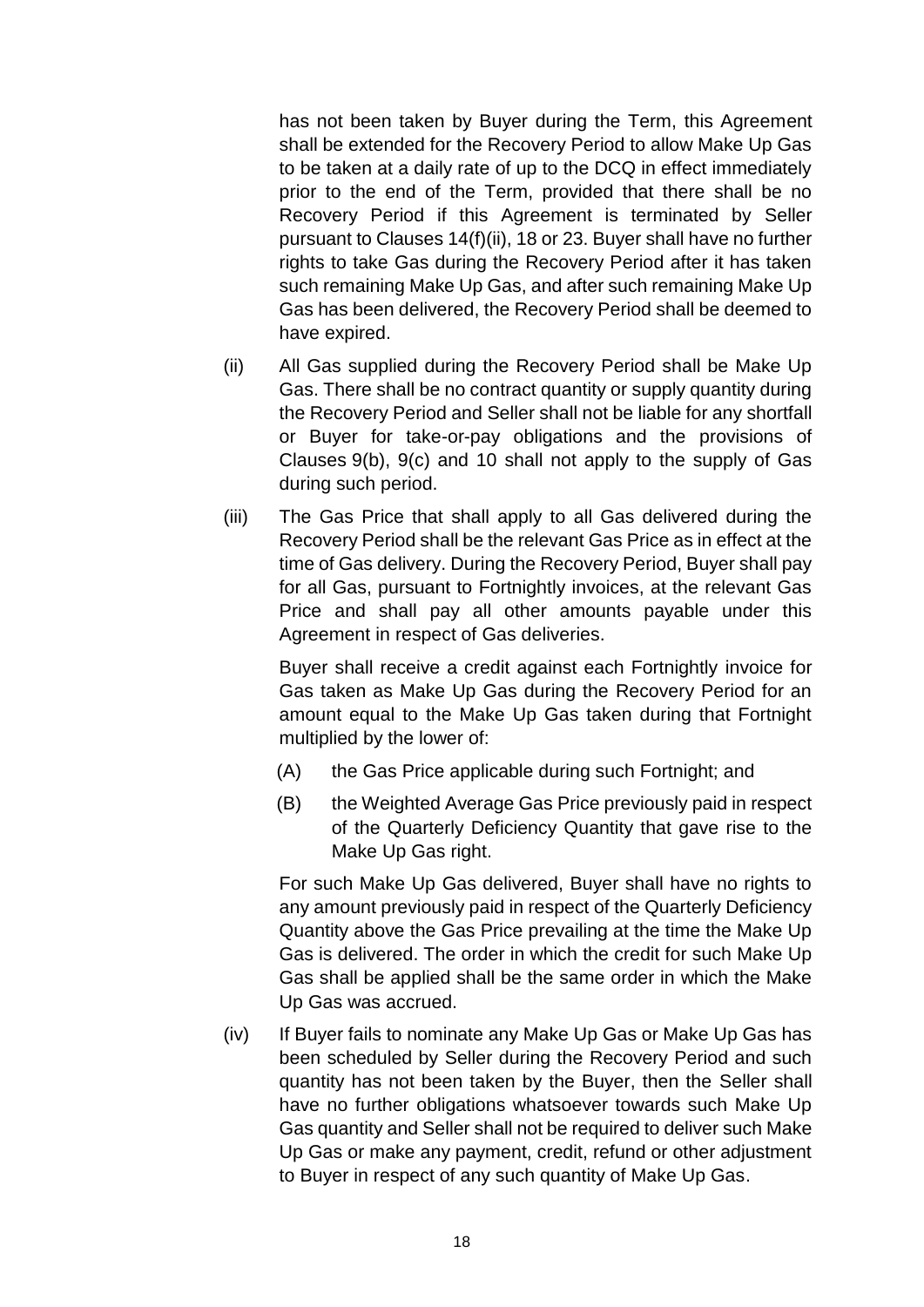(v) If, upon the expiry of the Recovery Period, Buyer has failed to take any remaining Make Up Gas, then Buyer shall forfeit any and all rights to such remaining Make Up Gas, and Seller shall not be required to deliver such Make Up Gas or to make any payment, credit, refund or other adjustment to Buyer in respect of any such outstanding Make Up Gas.

#### <span id="page-20-0"></span>**10. Seller's Supply Obligations**

- (a) The provisions of this Clause 10 shall not apply to the Recovery Period.
- (b) Each Contract Quarter, Seller shall be deemed to have fulfilled its Gas supply obligations under this Agreement for such Contract Quarter to the extent Seller made available for delivery to Buyer the applicable Adjusted Quarterly Supply Quantity at the Delivery Point in accordance with the terms and conditions hereof, irrespective of whether Buyer offtakes such quantities of Gas at the Delivery Point.
- (c) All Gas taken by Buyer that fails to meet the Specifications shall not be part of the Shortfall Quantity. Any Gas that fails to meet the Specifications that was rejected by Buyer in accordance with Clause 12 shall, for the purposes of determining the Shortfall Quantity, be considered as not having been made available by Seller.
- (d) If a Shortfall Quantity arises in a Contract Quarter, then, subject to Clause 10(e), Seller shall reimburse Buyer as Liquidated Damages for the purchase by Buyer of a quantity of Gas equal to such Shortfall Quantity (each a "**Replacement Quantity**"). As a condition to receiving such Liquidated Damages, Buyer shall: (i) use its best endeavours to procure each Replacement Quantity on a competitive basis or on reasonable price basis in case competitive bidding process for procuring Replacement Quantity could not be followed to reduce the purchase price of such Replacement Quantity; (ii) use its best endeavours to minimise the Liquidated Damages; and (iii) provide Seller detailed documentary evidence of all costs, charges and tariffs claimed by Buyer as part of such Liquidated Damages.
- (e) During the Contract Year, the maximum aggregate liability of Seller to Buyer, for any and all Liquidated Damages under Clause 10(d) shall be no more than an amount equal to the product of: (i) twenty one (21) days; (ii) the DCQ in effect on the first Day of the Contract Year; and (iii) the Gas Price applicable on the first Day of the Contract Year (provided that the limit shall be reduced proportionally for the Contract Year that contains fewer than three hundred sixty five (365) days.
- (f) If in any Contract Month, the Monthly Allocated Quantity is less than:
	- (i) ninety percent (90%) multiplied by,
	- (ii) the sum of the Nominated Daily Quantities less sum of the Monthly Deductible Quantities for each Day of such Contract Month,

(above difference being the "**Underdelivered Quantity**"),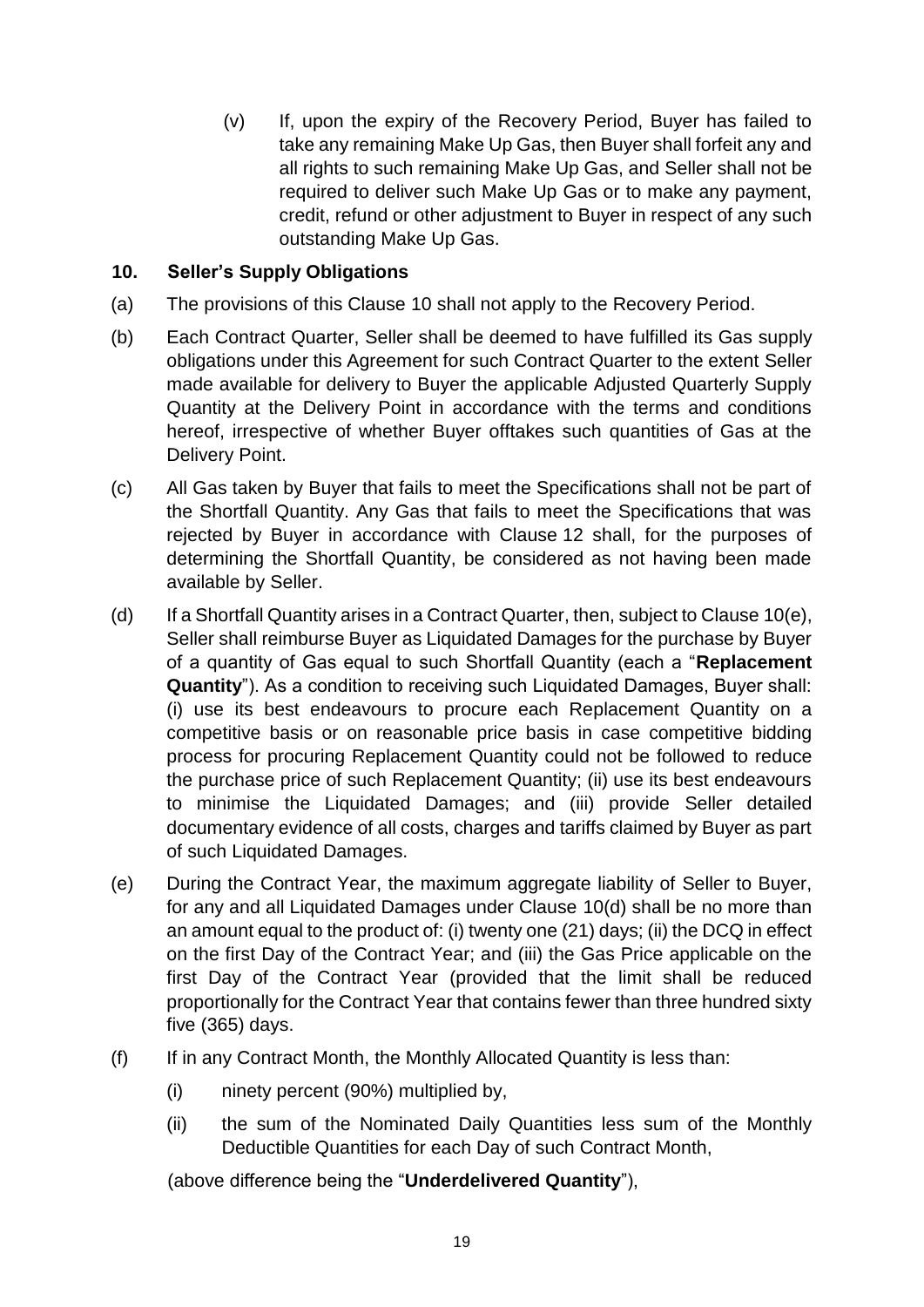then Seller shall reimburse Buyer for the Ship or Pay Payments actually incurred by Buyer and which would not have been payable if Seller made available for delivery the Underdelivered Quantity for such Contract Month, provided that, prior to any such reimbursement Buyer shall provide Seller with: (i) documentary proof of its having made such Ship or Pay Payments; and (ii) with such other documents and explanations as Seller may reasonably require in support of such reimbursement.

- (g) Parties understand that mitigation of the Seller's liability to pay the Ship or Pay Payments as per Clause 10(f) is a mutual responsibility of the Buyer and the Seller and Parties shall cooperate to take relevant actions to mitigate such Ship or Pay Payments. Shortly before the start of each Contract Quarter, Seller shall notify Buyer about the expected Gas supplies from the CBM Block for the next three (3) Contract Months and the Gas supply level that Seller is likely to be able to deliver under this Agreement (the "**Scheduled Quarterly Supply Quantity**").
- (h) In the Contract Year, the aggregate of Seller's reimbursement obligations under Clause 10(f) shall be limited to the Ship or Pay Payments relating to an aggregate Underdelivered Quantity equal to ninety (90) Days multiplied by the DCQ in effect on the first Day for the Contract Year (provided that the limit shall be reduced proportionally for the Contract Year that contains fewer than three hundred sixty five (365) days.
- (i) The provisions of this Clause 10 are subject to the limitations of liability set-out in Clause 20, and Buyer's rights under this Clause 10 for reimbursement of any Ship or Pay Payments and Liquidated Damages shall be Buyer's sole remedy for Seller's failure to make Gas available for delivery under this Agreement. The Parties agree that reimbursement of the Ship or Pay Payments and Liquidated Damages are a genuine pre-estimate of likely or possible loss or damages and shall not in any way be construed to be a penalty.
- (j) Seller's compliance with the provisions of this Clause 10 shall be in full settlement of any claim which Buyer might otherwise have against Seller for damages for any failure by Seller to make Gas available for delivery under this Agreement, and Buyer shall not assert any claim (at law or in equity or otherwise, including for injunctive relief or specific performance) for any additional relief in respect of any failure by Seller to make Gas available for delivery under this Agreement. Notwithstanding any other provision of this Agreement, Seller shall not be liable for any Shortfall Quantity, shortfall in Gas delivery or reduction in DCQ that arises from, is related to, or is caused by the Government. of Madhya Pradesh taking Gas in kind under the CBM Contract.

#### **11. Measurement**

<span id="page-21-0"></span>Gas shall be sold on the basis of quantity measurement and quality determination as set out in Exhibit 4. The quantity of Gas sold to Buyer each Day is the Allocated Quantity determined under Exhibit 3.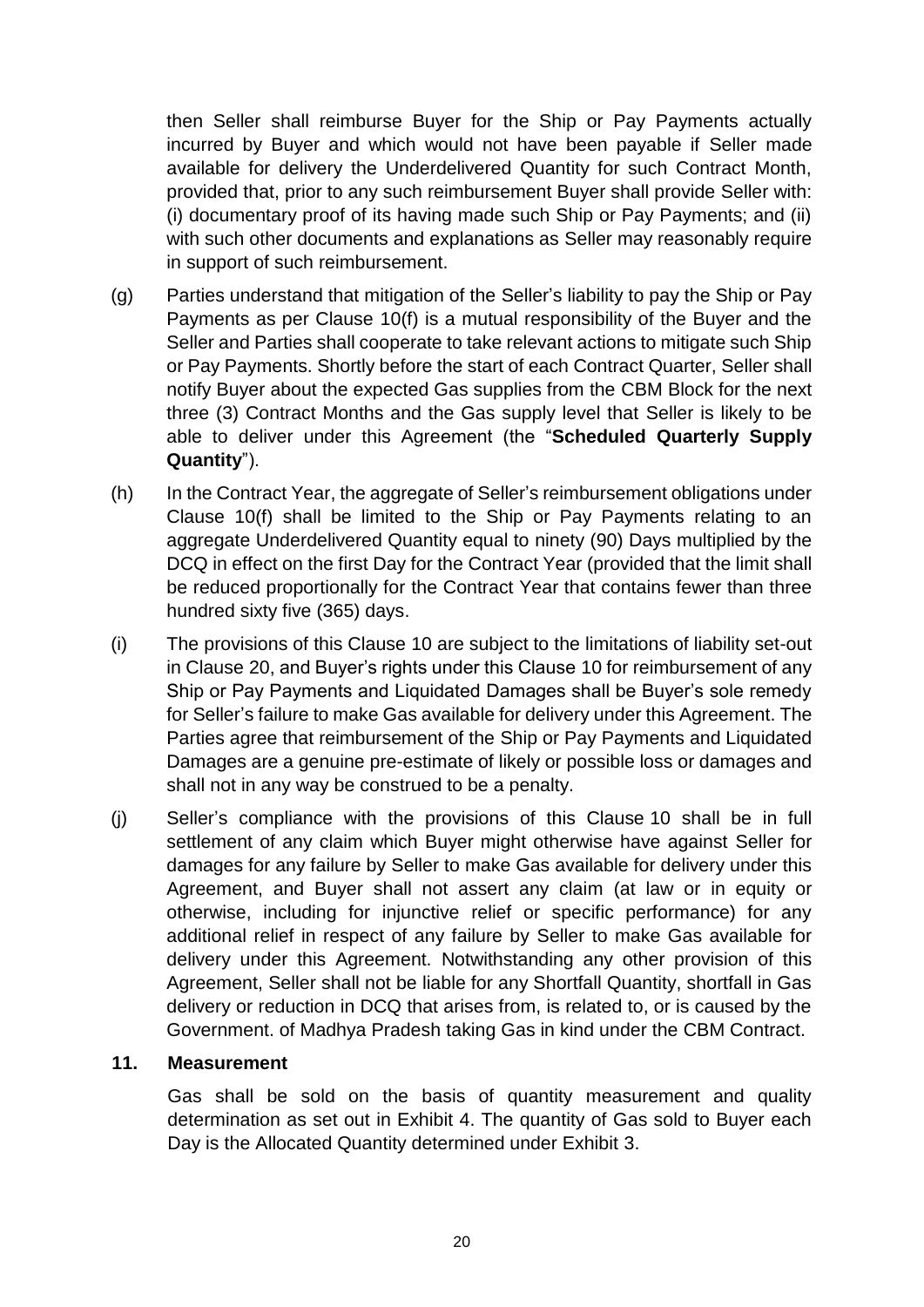#### **12. Quality**

<span id="page-22-0"></span>Gas delivered under this Agreement shall meet the Specifications set out in Exhibit 2. Buyer shall use all reasonable endeavours to accept delivery of any Gas that does not meet the Specifications but, if after using its reasonable endeavours the Buyer is unable to accept such Gas, then Buyer may reject Gas which does not meet such Specifications. Seller shall notify Buyer if Gas made available at the Delivery Point does not (or is likely to not) meet the Specifications as soon as reasonably practicable following Seller becoming aware of the same. If Buyer unknowingly accepts Gas not meeting the Specifications, Seller shall reimburse to Buyer the actual documented costs reasonably incurred and paid by Buyer to RGPL in treating or blending such Gas as a direct consequence of such Gas having been delivered out of Specifications, provided that such claim is made within thirty (30) days of such cost being incurred by Buyer.

#### <span id="page-22-1"></span>**13. Planned Maintenance**

- (a) Seller may designate up to twenty (20) Days of Planned Maintenance on Seller's Facilities during the Contract Year. Seller shall be entitled to reduce (including down to zero (0)) its Gas scheduling under Clause 8 and Exhibit 3 for each Day of Planned Maintenance.
- (b) Buyer may designate up to an aggregate of twenty (20) Days of Planned Maintenance on Buyer's Facilities or Transporter's Facilities during the Contract Year. Buyer shall be entitled to reduce (including down to zero (0)) its Gas nominations under Clause 8 and Exhibit 3 for each Day of Planned Maintenance.
- (c) A Party shall not designate more than two (2) periods of Planned Maintenance in the Contract Year. Planned Maintenance Days shall be whole Days. If a Contract Year is less than three hundred sixty five (365) days, the number of Days allowance in Clauses 13(a) and (b) above shall be proportionately reduced, provided that in such reduction, any fraction of a Day shall be rounded up to a whole Day. If a Party desires to take partial shutdown Days for Planned Maintenance, the number of Days allowance in Clauses 13(a) and (b) above may be extended by mutual agreement of the Parties in writing to accommodate such partial shutdown Days.
- (d) The Parties shall with respect to the Contract Year, no later than thirty (30) days after the Start Date, deliver to the other Party a Planned Maintenance schedule setting forth each Party's Planned Maintenance requirements for the Contract Year. Following the delivery of the Planned Maintenance schedules pursuant to the preceding sentence, the Parties agree to meet promptly to discuss in good faith such Planned Maintenance requirements with a view to reaching an agreement between the Parties as to the timing and duration of any Planned Maintenance periods for the Contract Year; provided, however, if the Parties fail to timely reach agreement on the timing and duration of any such Planned Maintenance, the owner and/or operator of each such facility may schedule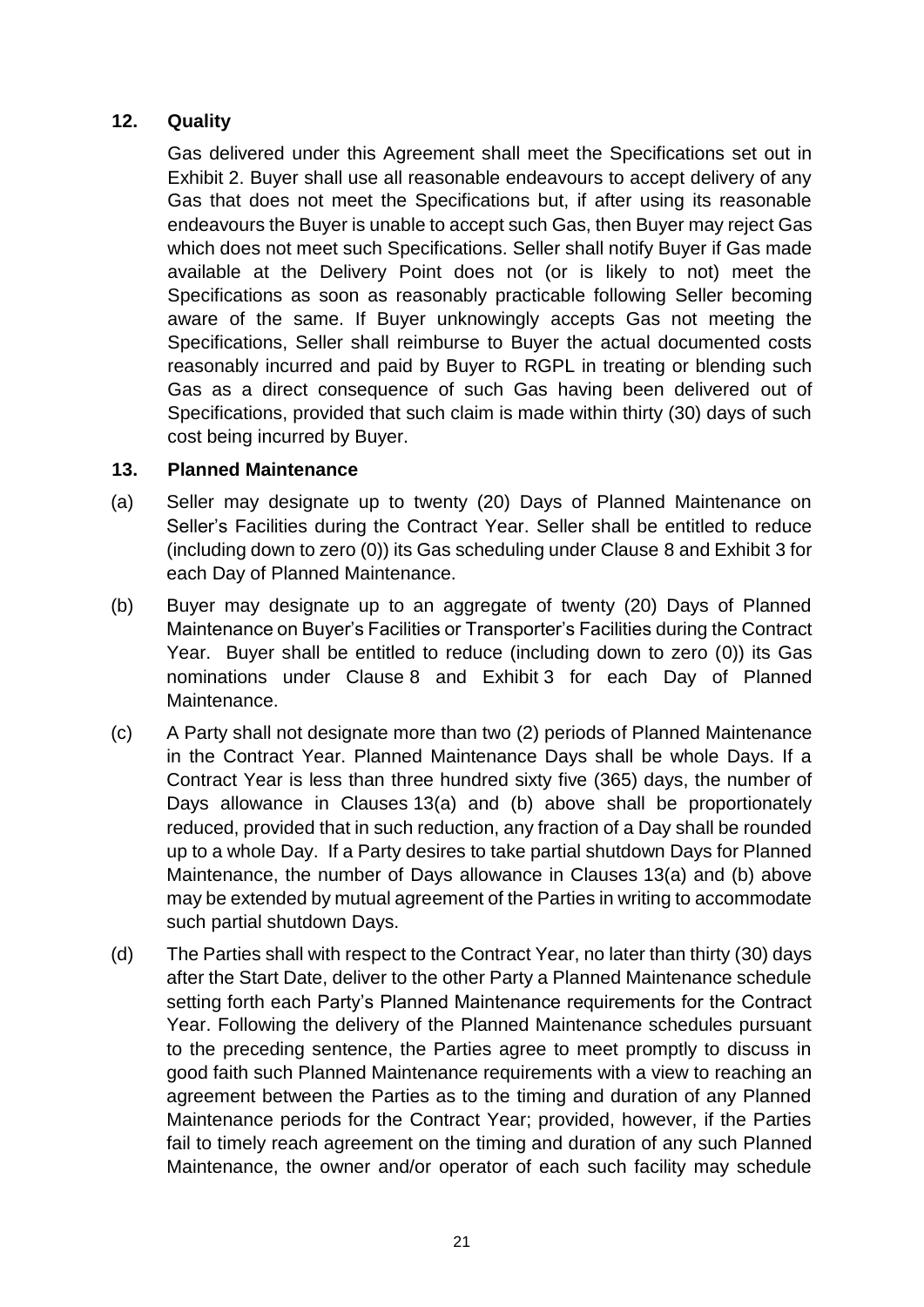such Planned Maintenance in its sole discretion.

- (e) If it becomes necessary or desirable for the Parties to change the schedule of any Planned Maintenance established under Clause 13(d) above, then Seller or Buyer, as applicable, shall give the other Party not less than thirty (30) days' notice of the Days on which such Party shall carry out any such Planned Maintenance, and the Parties will discuss in good faith and use all reasonable endeavours to reach an agreement on such changes to the schedule of Planned Maintenance.
- (f) The Parties shall use all reasonable endeavours to synchronise Planned Maintenance among Buyer's Facilities, Transporter's Facilities and Seller's Facilities.

#### <span id="page-23-0"></span>**14. Force Majeure**

- (a) Definition: The term "**Force Majeure**" means any event or circumstance or combination of events or circumstances that: (1) prevent or delay the affected Party (the "**Affected Party**") from performing in whole or in part its obligations pursuant to the terms of this Agreement; (2) are unforeseen and not within the Affected Party's reasonable control; and (3) are unavoidable by the exercise of due diligence by the Affected Party acting as a Reasonable and Prudent Operator under the relevant circumstances. Subject to satisfaction of the conditions specified in items (1), (2), and (3) above, Force Majeure shall include the following:
	- (i) any act of God, including any storm, flood, drought, lightning, earthquake, tidal wave, tsunami, cyclone or other natural disaster;
	- (ii) fire, accident, loss or breakage of facilities or equipment, structural collapse or explosion;
	- (iii) epidemic, plague or quarantine;
	- (iv) air crash, shipwreck, or train wreck;
	- (v) acts of war (whether declared or undeclared), sabotage, terrorism or act of public enemy (including the acts of any independent unit or individual engaged in activities in furtherance of a programme of irregular warfare), acts of belligerence of foreign enemies (whether declared or undeclared), blockades, embargoes, civil disturbance, revolution, rebellion or insurrection, exercise of military or usurped power, or any attempt at usurpation of power;
	- (vi) strike, lockout or other industrial disturbances which are not due to the breach of any labour agreement by the Affected Party;
	- (vii) radioactive contamination or ionizing radiation;
	- (viii) loss, failure, impediment, restriction in output or deliverability of reservoirs in the CBM Block;
	- (ix) any loss, impediment, restriction, withdrawal, non-renewal, cancellation or termination of the CBM Contract;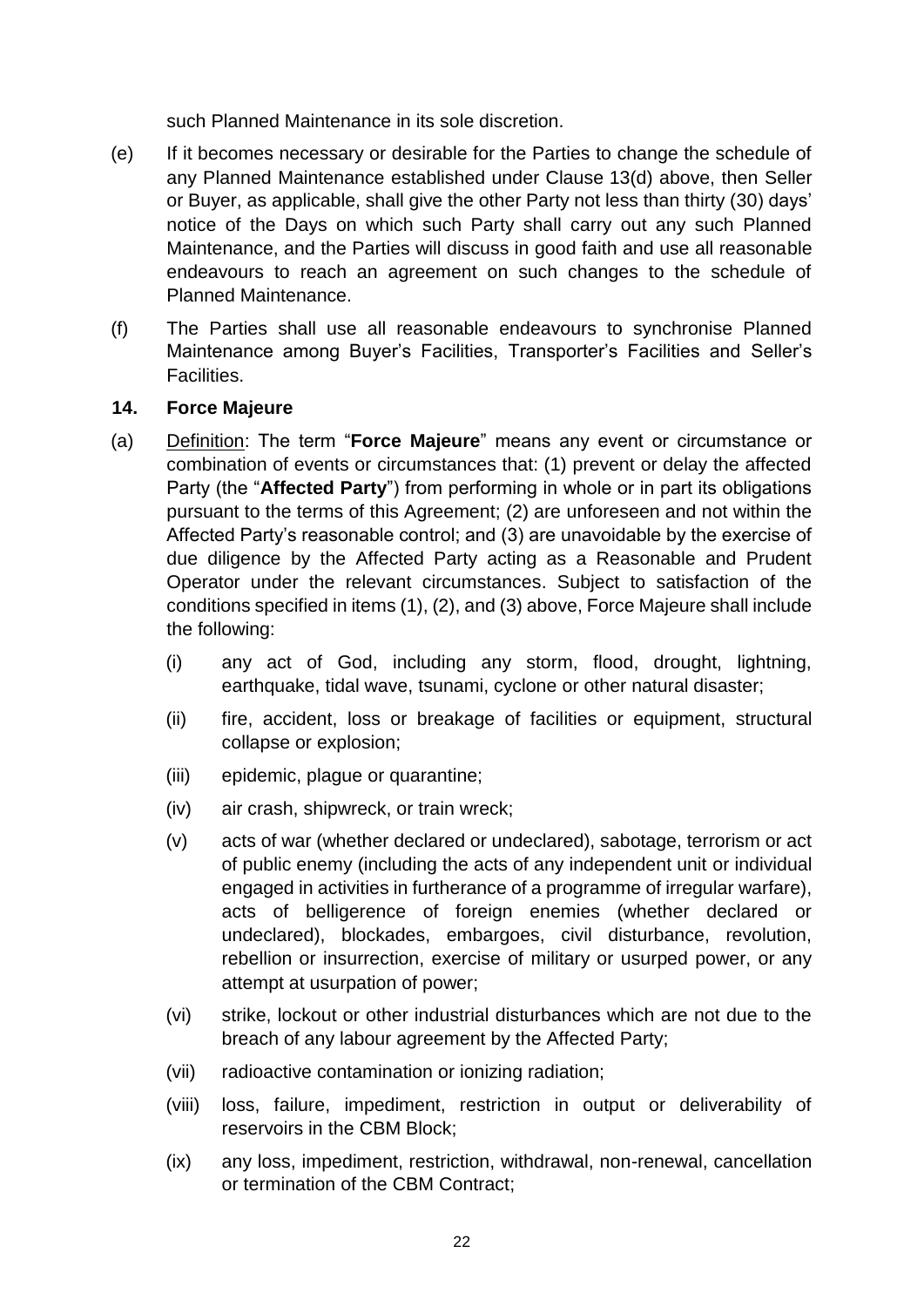- (x) any unlawful or discriminatory delay, modification, denial or refusal of any Governmental Authority to grant or renew, or any revocation of any required permits, clearances, or approvals;
- (xi) any act/action or inaction of a Governmental Authority or compliance with such acts, directly affecting the ability of Buyer or Seller to perform its obligations under this Agreement;
- (xii) the expropriation or compulsory acquisition by any Governmental Authority of any assets, including shares, of Buyer or Seller, excluding in the case of a Government Owned Party any such acquisition of that Party's assets by any Governmental Authority; or
- (xiii) any decision, direction or order of a Governmental Authority, court or judicial authority pursuant to the terms of the CBM Contract.
- (b) Limitations and Exclusions:
	- (i) Notwithstanding anything to the contrary in this Clause 14, if, at any time during the Term of this Agreement, the Buyer is a Government Owned Party, then Buyer may not claim an event of Force Majeure for any action or inaction of a Governmental Authority that prevents Buyer from complying with any obligation under this Agreement unless such action or inaction applies equally to all public and private entities doing business in India and was not undertaken by the Governmental Authority to benefit Buyer.
	- (ii) Where an act, event or circumstance that primarily affects a third party or third parties (including a Party's construction or operating and maintenance contractors) prevents or delays a Party's performance hereunder, such act, event or circumstance shall constitute Force Majeure hereunder as to such Party if, and only if, it is of a kind or character that, if it had happened to a Party, such act, event or circumstance would have come within the definition of Force Majeure under this Agreement. Force Majeure may be applicable for events or circumstances affecting Seller's Facilities or Buyer's Facilities, or Transporter's Facilities.
	- (iii) Notwithstanding anything to the contrary in this Clause 14, Force Majeure shall not include:
		- (A) any event or circumstance affecting facilities other than Seller's Facilities, Buyer's Facilities, or Transporter's Facilities;
		- (B) the breakdown or failure of machinery operated by the Affected Party to the extent caused by (1) normal wear and tear which could have been avoided by the exercise of reasonable care and diligence, (2) the failure to comply with the manufacturer's recommended maintenance and operating procedure (or, in the absence of manufacturer recommendations, failure to perform maintenance in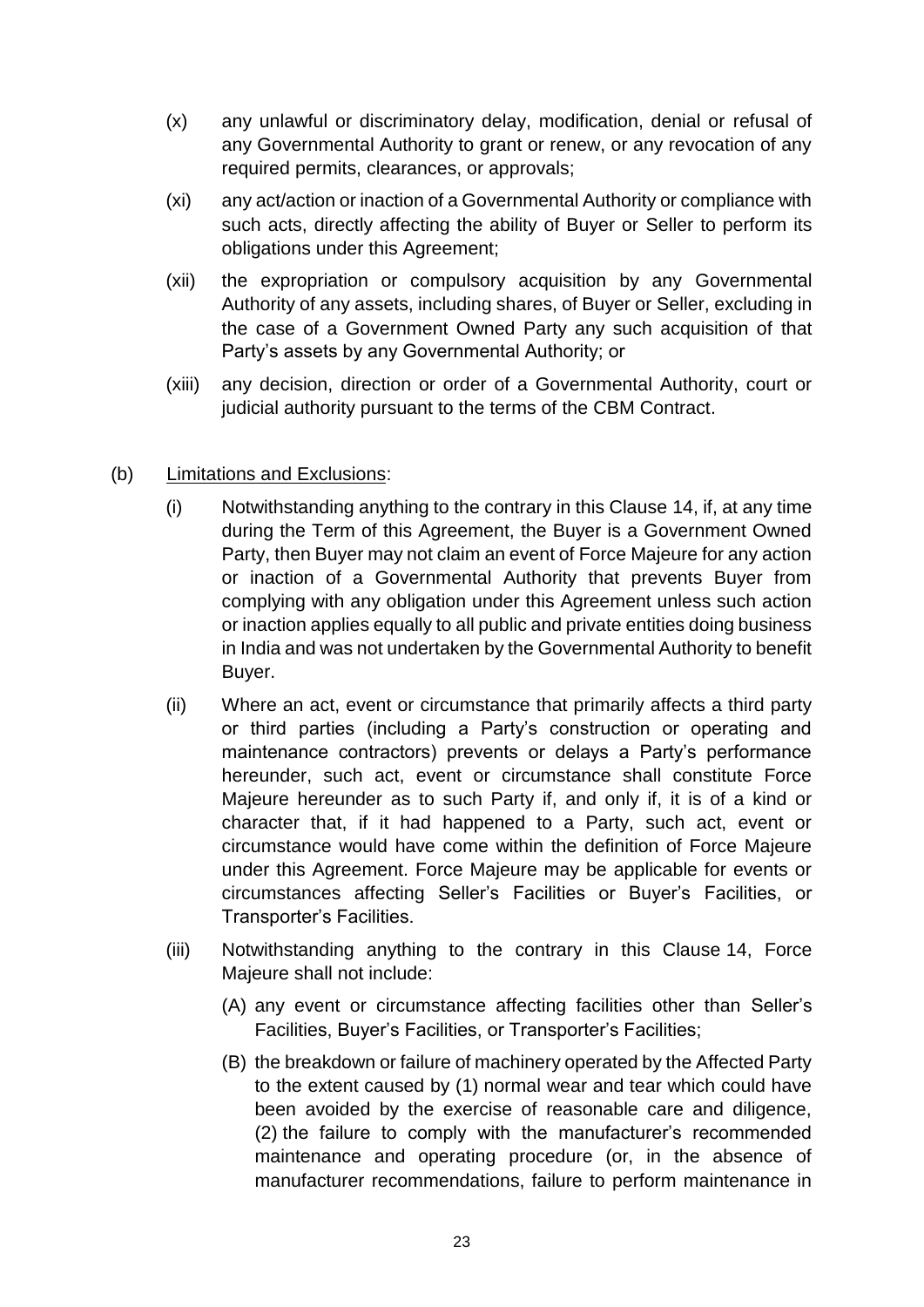accordance with the standard of a Reasonable and Prudent Operator), or (3) the non-availability at appropriate locations of standby equipment or spare parts in circumstances where reasonable prudence and foresight would have required that such equipment or spare parts be made available;

- (C) the non-availability or lack of funds or failure to pay money when due; and
- (D) where Buyer is the Affected Party, an executive act of any Governmental Authority unless such executive act (1) is generally applicable to all public and private entities doing business in India, and (2) was not undertaken by the Governmental Authority principally to benefit Buyer.
- (c) Notice and Reporting:
	- (i) The Affected Party shall as soon as reasonably practicable after the date of commencement of the event of Force Majeure, but in any event no later than two (2) days after such commencement date, notify the other Party in writing of such event of Force Majeure and provide the following information:
		- (A) reasonably full particulars of the event or circumstance of Force Majeure and the extent to which any obligation will be prevented or delayed;
		- (B) such date of commencement and an estimate of the period of time required to enable the Affected Party to resume full performance of its obligations; and
		- (C) all relevant information relating to the Force Majeure and full details of the measures the Affected Party is taking to overcome or circumvent such Force Majeure.
	- (ii) The Affected Party shall, throughout the period during which it is prevented from performing, or delayed in the performance of, its obligations under this Agreement, upon request, give or procure access to examine the scene of the Force Majeure including such information, facilities and sites as the other Party may reasonably request in connection with such event. Access to any such facilities or sites shall be at the risk and cost of the Party requesting such information and access.
- (d) Mitigation Responsibility:
	- (i) The Affected Party shall use all reasonable endeavours, acting as a Reasonable and Prudent Operator, to circumvent or overcome any event or circumstance of Force Majeure as expeditiously as possible, provided, however, that the settlement of strikes or differences with employees shall be within the discretion of the Party having the difficulty, and relief under this Clause 14 shall cease to be available to the Affected Party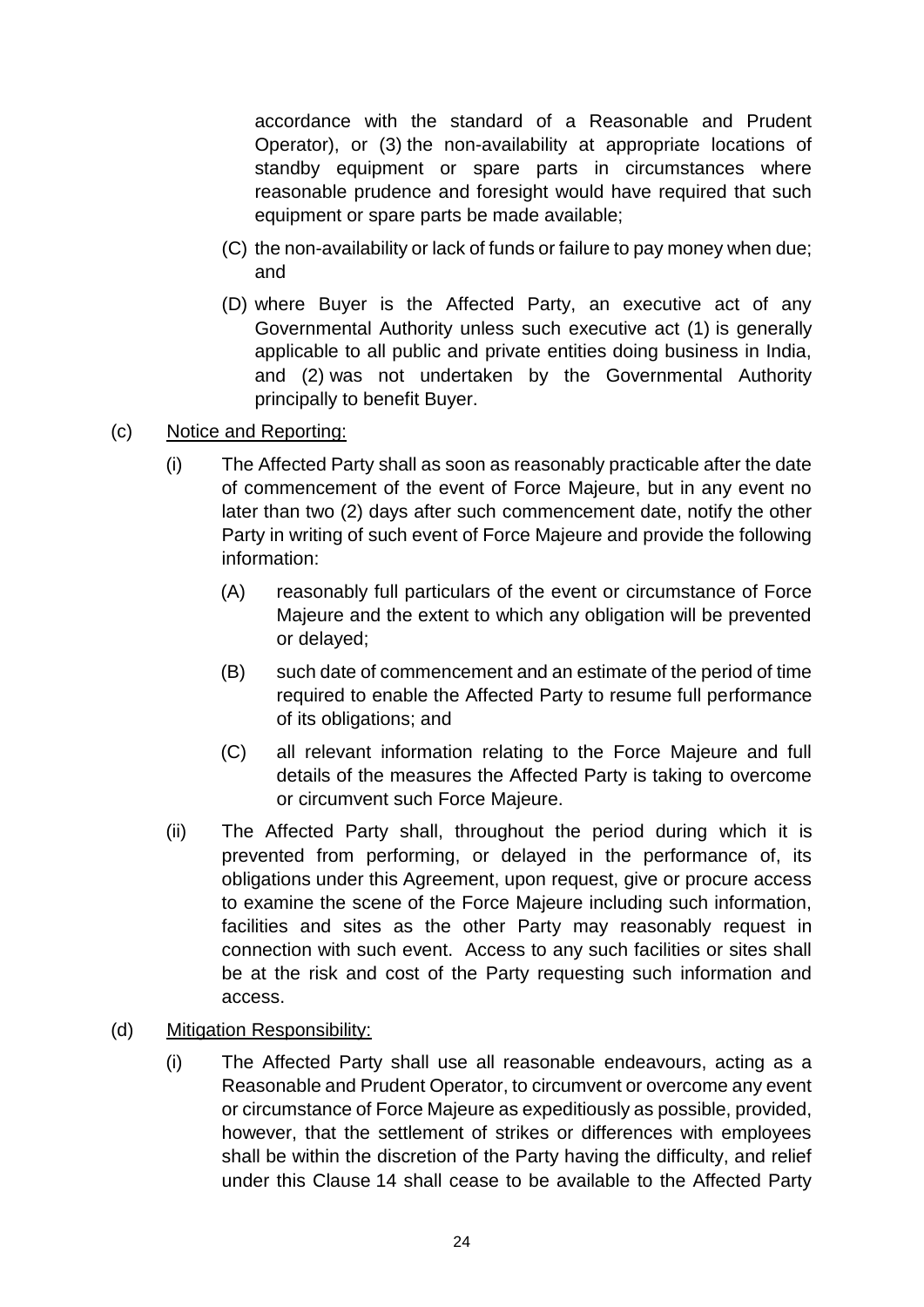claiming Force Majeure if it fails to use such reasonable endeavours during or following any such event of Force Majeure.

- (ii) The Affected Party shall have the burden of proving that the circumstances constitute valid grounds of Force Majeure under this Clause 14 and that it has exercised reasonable diligence efforts to remedy the cause of any alleged Force Majeure.
- (iii) The Affected Party shall notify the other Party when the Force Majeure has terminated or abated to an extent which permits resumption of performance to occur and shall resume performance as expeditiously as possible after such termination or abatement.

#### (e) Consequences of Force Majeure:

- (i) Provided the Affected Party has complied and continues to comply with the obligations of this Clause 14, and subject to the further provisions of this Agreement, the obligations of the Parties under this Agreement to the extent performance thereof is prevented or impeded by the event of Force Majeure shall be suspended and the Parties shall not be liable for the non-performance thereof for the duration of the period of Force Majeure.
- (ii) The Term of this Agreement shall not be extended due to an event of Force Majeure.
- (f) Force Majeure Events Exceeding sixty (60) Days:
	- (i) If an event or series of events (alone or in combination) of Force Majeure occur and continue for a period in excess of sixty (60) consecutive Days, then the non-affected Party may serve a termination notice on the Affected Party, following which the Parties shall meet to discuss means to mitigate the impediments caused by the Force Majeure event.
	- (ii) If the Force Majeure event or series of events referred to in Clause 14(f)(i) is not remedied within fifteen (15) days of the Affected Party's receipt of the relevant termination notice, then this Agreement shall automatically terminate on the fifteenth (15<sup>th</sup>) day following the Affected Party's receipt of such termination notice.
	- (iii) Without prejudice to any liability of the Parties which accrued as of the date of termination of this Agreement, termination under this Clause 14(f) shall be without liability of either Party for damages arising out of such termination.

#### <span id="page-26-0"></span>**15. Invoicing**

(a) Seller shall raise invoices and shall electronically deliver invoices for Gas sold to Buyer. Electronically delivered Fortnightly invoices shall carry a digital or facsimile signature. Invoices shall specify the Gas Price and Taxes and the total amount due and payable by Buyer. Buyer shall make payments in full to Seller at the account designated by notice to Buyer.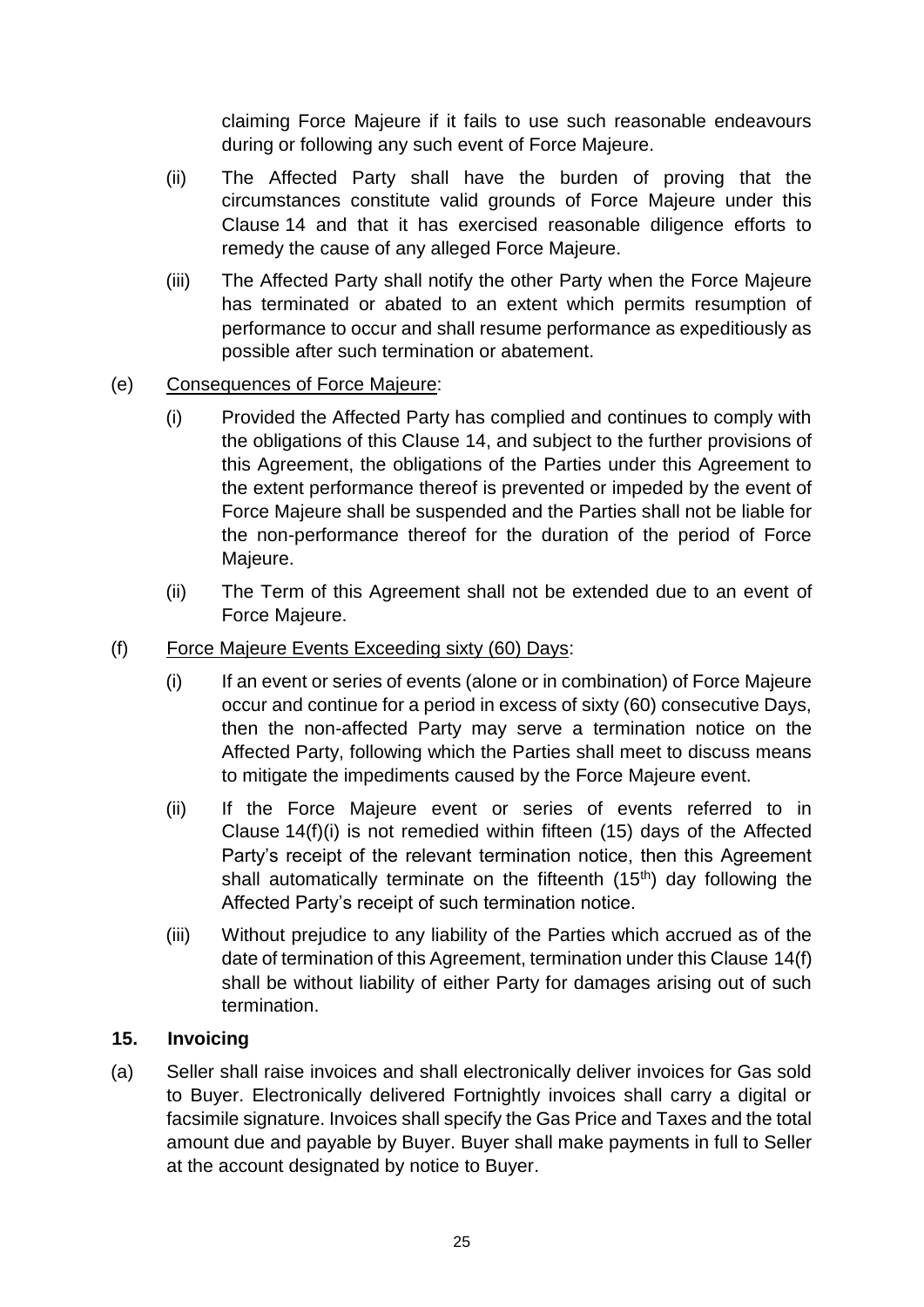- (b) Invoices shall be raised Fortnightly (unless otherwise required by Law) in US\$, commencing with the Fortnight in which the Start Date occurs:
	- (i) Seller shall raise Fortnightly invoices for the applicable Gas Price along with Taxes for sale of the Allocated Quantities to Buyer.
	- (ii) In addition to invoices, Seller shall raise in US\$ debit notes or credit notes as may be required from time to time. For avoidance of doubt the last invoice shall be raised promptly following the End Date.
	- (iii) Seller shall raise and electronically deliver separate debit notes in respect of any Quarterly Deficiency Payment promptly after the end of the relevant Contract Quarter, and any interest payable on amounts due to Seller under this Agreement and Buyer shall make payments in full to Seller at the account designated by it by notice to Buyer in accordance with Clause 17.
	- (iv) Seller shall raise in US\$ credit notes in respect of any Make Up Gas in accordance with Clause 9(c) or credit issued in accordance with Clause 10. The value of any such credit note delivered by Seller in accordance with this Clause 15 shall be set off against the monies due and payable by Buyer to Seller under this Agreement. If at the termination or expiration of this Agreement there remains a credit but no monies are due and payable by Buyer to Seller, Seller shall refund the amount of the credit to Buyer forthwith.
	- (v) If, in respect of any Fortnight, the data for such Fortnight are not fully available, then Seller shall prepare a provisional Fortnightly invoice based on estimates taking into account the details of recent data for previous Fortnights or from such information as it has at its disposal (and Buyer shall pay to Seller the sum set out in such Fortnightly invoice) followed by a final Fortnightly invoice as soon as the required data is available. If the amount paid by Buyer in settlement of a provisional Fortnightly invoice is less than the amount payable as per the final Fortnightly invoice, Buyer shall settle such difference forthwith. If the amount paid by Buyer in settlement of a provisional Fortnightly invoice is more than the amount payable as per the final Fortnightly invoice, such difference shall be adjusted in the following Fortnightly invoice.
	- (vi) All amounts payable by Buyer hereunder shall be paid in INR. All amounts invoiced shall be denominated in US\$ and such amounts payable in INR shall be converted at the Exchange Rate.

#### <span id="page-27-0"></span>**16. Security**

(a) No later than Seven (7) Days prior to the Start Date, Buyer shall provide Seller with an irrevocable, revolving stand-by letter of credit issued in favour of Seller by a scheduled bank in India acceptable to Seller. Such letter of credit shall be renewed or replaced with a new letter of credit at least twenty-one (21) days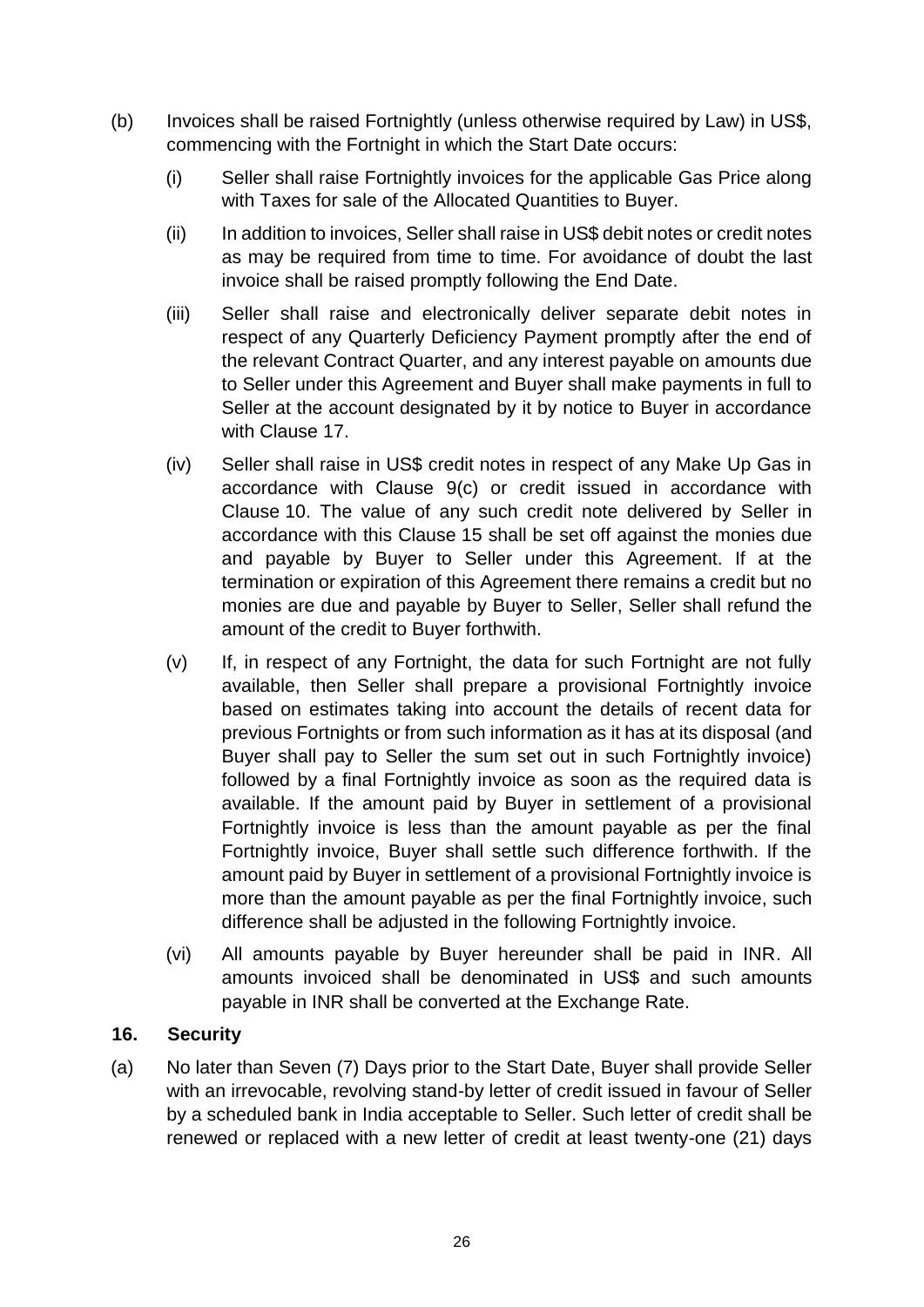prior to the expiry of the preceding letter of credit (with such letter of credit being a "**Letter of Credit**").

- (b) The Letter of Credit shall be for a term of not less than twelve (12) calendar months and shall, at all times, be for an amount equal to one hundred and ten percent (110%) of the sum of:
	- (i) the product of: (A) the Gas Price applicable in the calendar month in which such Letter of Credit is issued; and (B) a quantity of Gas equal to thirty (30) Days of the DCQ and;
	- (ii) any Taxes to such quantity of Gas,

, subject to, where applicable, Seller seeking revision of the Letter of Credit as provided herein. If required by the issuing bank, the aggregate liability of issuing bank under Letter of Credit can be equal to three (3) times the value of Letter of Credit as calculated above. The Letter of Credit shall be in a format as specified in Exhibit 5 and for the amount converted in INR as notified by Seller. Seller may seek revision in the face value of the Letter of Credit in case of any increase in the Exchange Rate and/ or Gas Price of ten percent (10%) or more; Buyer may request the Seller for a pro rata reduction in the face value of Letter of Credit. Subject to obtaining such prior written approval from the Seller (which shall not be unreasonably withheld), the Buyer may amend the face value of the Letter of Credit. Buyer shall bear all charges payable to the bank issuing the Letter of Credit.

- (c) If Buyer fails to pay any amount due under the terms of this Agreement to Seller within the period specified in this Agreement, Seller may, without prejudice to any other rights and remedies available under this Agreement or under Law, draw upon the Letter of Credit for payment of such amounts due and payable under any invoices and/or debit notes and or interest charges raised under this Agreement. Recourse against the Letter of Credit shall be without limitation to any other right or remedy of Seller in relation to the payment default. Buyer shall, upon the drawdown of any amount by Seller, ensure that the value of the Letter of Credit is automatically reinstated forthwith to its original face value.
- (d) Buyer undertakes to renew or replace the Letter of Credit for the further period of ninety (90) days from the expiry date before twenty one (21) days prior to its stated date of expiry of the Letter of Credit. If the Letter of Credit is not renewed or replaced before twenty one (21) days prior to its stated date of expiry for further period of 90 days from the expiry date, then Seller shall have the right to draw down the Letter of Credit in full before it expires and retain such drawl proceeds as security against any and all amounts then or thereafter owed by Buyer under this Agreement, without any interest accruing to Buyer.
- (e) Buyer agrees and undertakes that in the event Seller requests the Buyer to cause the issuing bank to assign the Letter of Credit issued pursuant to the terms of this Agreement to Seller's lenders, successors or assigns, Buyer shall take all appropriate actions to ensure that the bank assigns the Letter of Credit within twelve (12) Business Days of Seller's request to the Buyer for assignment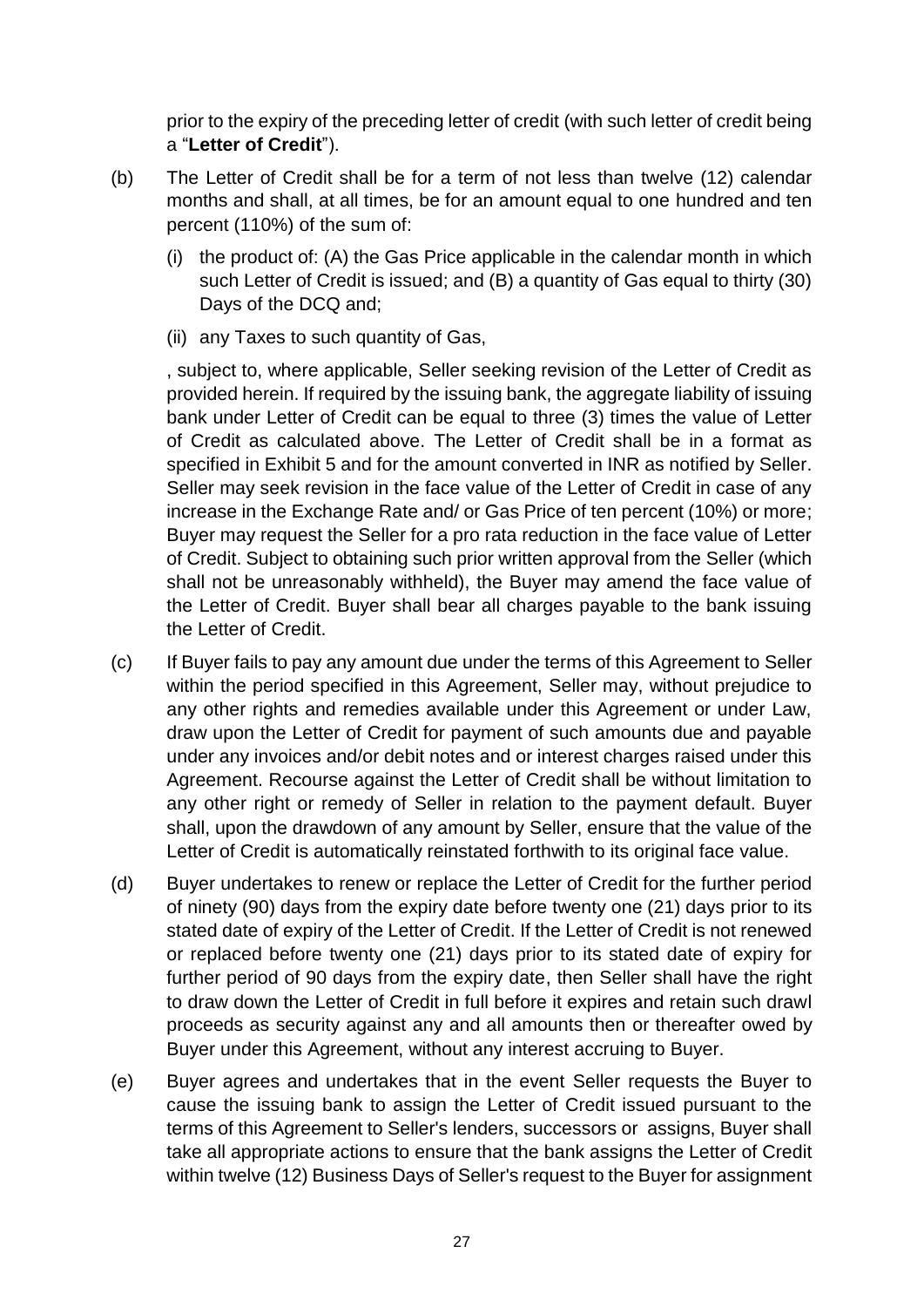of the Letter of Credit or provides a fresh Letter of Credit in favour of Seller's lenders, successors or permitted assigns with same terms and conditions as the Letter of Credit existing at that time.

#### <span id="page-29-0"></span>**17. Payment**

- (a) Payments shall be made in full to Seller in accordance with the invoices and debit notes issued no later than the fourth (4th) Business Day after the day on which electronic delivery of the relevant invoice or debit note occurs; provided that if such electronic delivery is effected after 17:30 hours on such day, delivery shall be deemed to occur on the following day. Late payments shall bear interest and the interest shall be calculated on the basis of one month State Bank of India Marginal Cost Lending Rate ("SBIMCLR") plus seven and a half (7.50) percentage points (the "**Default Interest Rate**") per annum computed for each day payments are overdue until paid.
- (b) If Buyer disputes any invoice or debit note, then Buyer shall provisionally make the payment in full (without any setoff or counterclaim) and may notify the disputed amount to Seller within thirty (30) days of receipt of the relevant invoice or debit note. If a dispute is decided in favour of Buyer, Seller shall refund the overpayment within seven (7) Business Days following resolution of the dispute and Seller shall pay interest at the Default Interest Rate for each day for the period from the day that the overpayment is made by Buyer until the date of refund by Seller.
- (c) All amounts payable by Buyer hereunder shall be paid in INR by converting US\$ into INR at the Exchange Rate. All amounts shall be paid by electronic funds transfer or equivalent instantaneous transfer of funds for value on the day in question to the account designated by Seller. Buyer shall be responsible for bearing any charges levied by the bank making the payments. Payment shall be deemed to be received on the date when such payment is actually credited to the receiving Party's account.
- (d) In case of credit notes, the same shall be set off against future invoices issued by Seller and in case no invoice is left to be raised by Seller, Seller shall make the payment of the credit note amount after adjusting any amount payable by Buyer, within seven (7) Business Days from the date of issue of the final credit note.

#### <span id="page-29-1"></span>**18. Suspension and Termination**

- (a) Suspension: Without prejudice to any other rights and remedies, Seller may suspend delivery of Gas, upon three (3) Business Days' notice to Buyer, in any of the following circumstances:
	- (i) Buyer's failure to make payments in full when due;
	- (ii) Buyer's failure to establish, maintain or renew the Letter of Credit as required herein;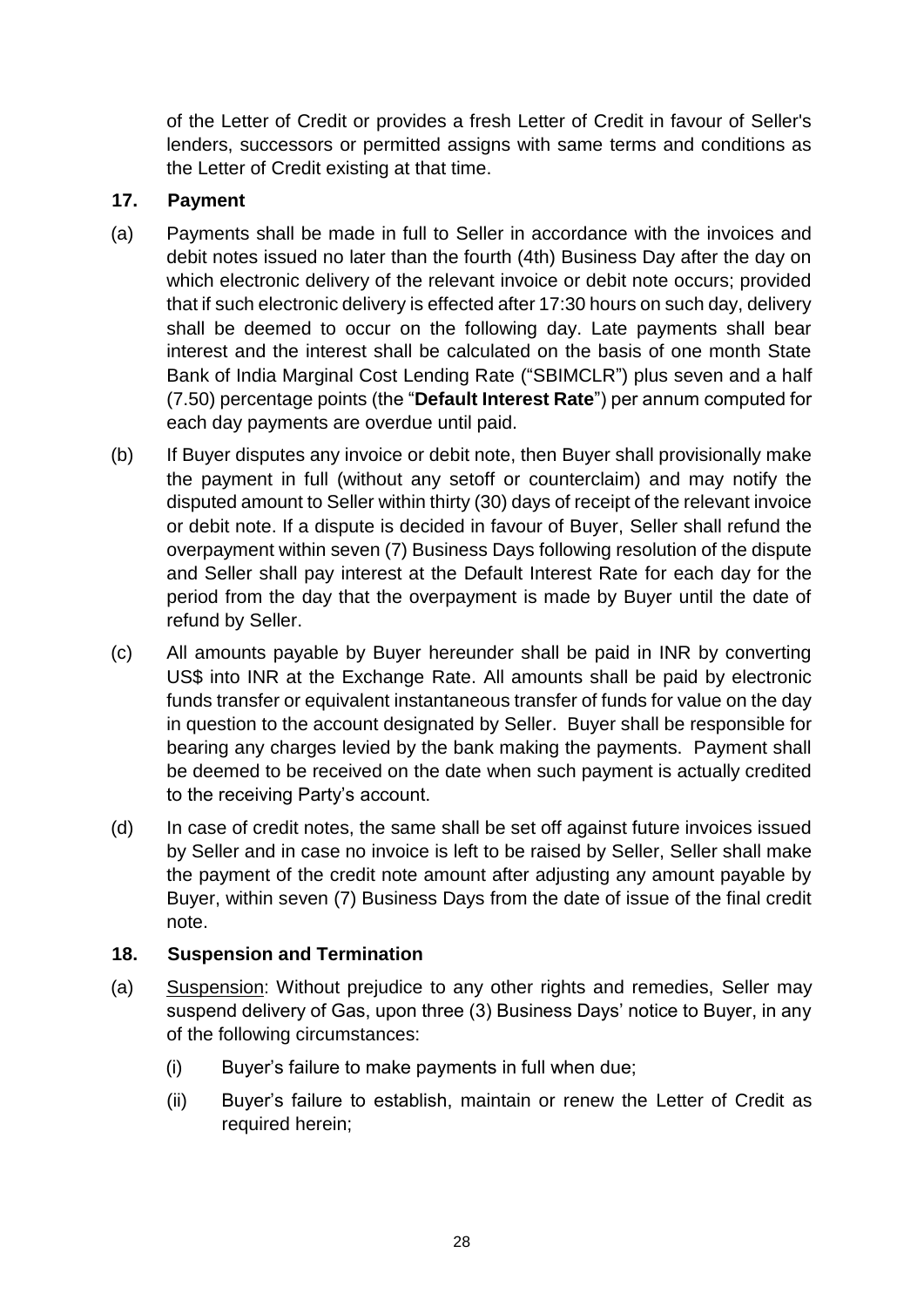- (iii) where suspension is required due to Law or in the event of any defect or unsafe operation in the Buyer's Facilities or downstream of the Delivery Point;
- (iv) Buyer's breach of its representations set out in Clause 22(b)(ii) and Anti Bribery obligations set out in Clause 23;
- (v) Buyer's breach of the limitations set forth in Clause 4(c); or
- (vi) the occurrence of any termination event under Clause 18(b) (and without, for the avoidance of doubt, any need to await the expiry of any notice, cure or grace period provided for therein).
- (vii) if the Buyer, its Affiliates or associated persons become a Restricted Party.

Upon and for the duration of such suspension, Seller shall be relieved of its obligation to make Gas available for delivery to Buyer under this Agreement, but Buyer shall not be discharged of any of its obligations under this Agreement including Buyer's obligations under Clause 9 to take and pay for, or pay for if not taken a quantity of Gas at least equal to the Take or Pay Quantity for the Contract Year. Seller shall resume delivering Gas as soon as reasonably practicable following the cure of the events listed above and in any case within forty-eight (48) hours of such cure.

- (b) Termination for Buyer's Default: Seller may forthwith terminate this Agreement in the following circumstances:
	- (i) Buyer fails to pay any amount in full within thirty (30) days after the due date of such payment;
	- (ii) Buyer becomes insolvent or is otherwise unable to pay, suspends payment of, or agrees to a moratorium with respect to all or a substantial part of its debts, or makes a general assignment or any composition with or for the benefit of its creditors;
	- (iii) Buyer fails to remedy, within a period of fifteen (15) days following suspension of this Agreement in accordance with Clause 18(a)(ii), its obligation to establish, maintain or renew a Letter of Credit as required herein;
	- (iv) Buyer transfers its interest in this Agreement without satisfying the requirements of Clause 22(a); or
	- (v) Buyer breaches a material term of this Agreement and such breach is not cured within thirty (30) days following notice of such breach from Seller.
- (c) Termination for Seller's Default: Buyer may forthwith terminate this Agreement in the following circumstances:
	- (i) Seller fails to pay any amount in full within thirty (30) days after the due date of such payment;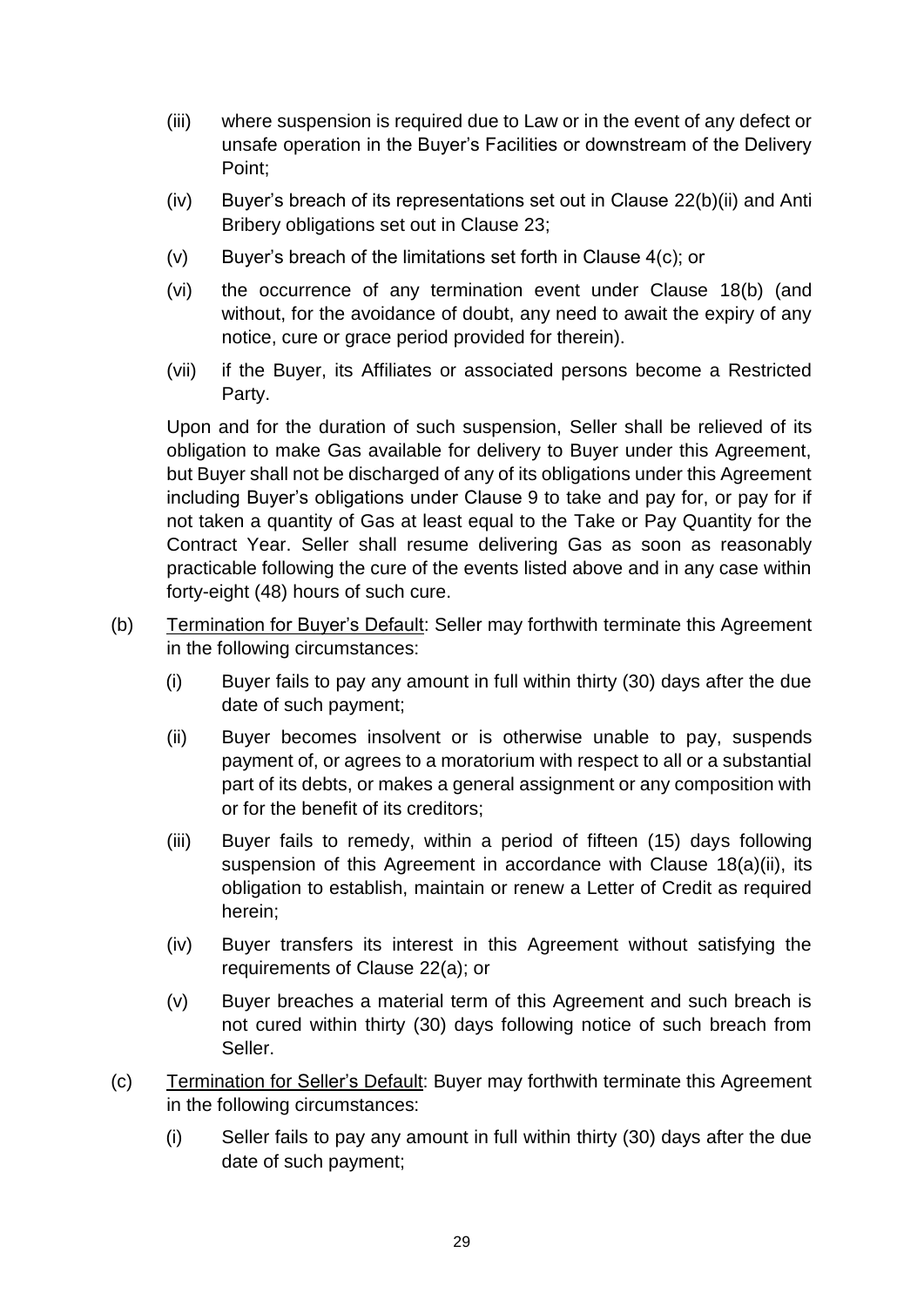- (ii) Seller becomes insolvent or is otherwise unable to pay, suspends payment of, or agrees to a moratorium with respect to all or a substantial part of its debts, or makes a general assignment or any composition with or for the benefit of its creditors;
- (iii) Seller transfers its interest in this Agreement without satisfying the requirements of Clause 22(a); or
- (iv) If for reasons other than Force Majeure or the fault of Buyer, Seller fails to deliver any quantities of Gas to Buyer for one hundred twenty (120) consecutive Days.
- (d) Other Termination: Seller shall have the right to terminate this Agreement upon five (5) Days' notice to Buyer (or such shorter period as may be necessary in the circumstances) upon termination of the CBM Contract or cancellation of the petroleum mining lease. Any such termination of this Agreement shall be without liability to either Party.
- (e) Accrued Rights: Any termination of this Agreement shall not affect any rights, obligations and liabilities which may have accrued prior to such termination.

#### <span id="page-31-0"></span>**19. Taxes and Duties**

- (a) Buyer shall assume full and exclusive liability for payment of all Taxes imposed in connection with, or related to, the sale purchase or delivery of Gas under this Agreement and any payments made under this Agreement. For the avoidance of any doubt, the liability for payment of Taxes shall include any Taxes that are paid, levied or accrued and payable or assessed or demanded or imposed pursuant to any interim order, provisional assessment, revisional assessment, judicial or executive review, final assessment or any other order made at any time by any Governmental Authority, court or judicial authority. Buyer shall be liable for fines, penalties or interest on Taxes which are required to be paid by Seller under order made at any time by any Governmental Authority, court or judicial authority.
- (b) Buyer shall be liable for and shall indemnify (and keep indemnified), protect, defend and hold harmless Seller and its Affiliates from and against all actions, proceedings, claims and demands brought or made and all losses, damages, costs, expenses, liabilities, settlements, and judgments arising from and against or in connection with any Taxes levied against Buyer (including any failure or delay by Buyer to pay such Taxes or submit required forms, returns or documents as stated at Clause 19(c)) or for which Buyer is responsible under this Agreement. Seller may recover such sums from Buyer including all costs, expenses and charges incurred by Seller in connection therewith.
- (c) Buyer shall submit to Seller all forms, returns, and documents (duly filled in and completed in all respects), within such time as may be requested by Seller or prescribed by any Governmental Authority, whichever is earlier, that are required to enable Seller to comply with the requirements of the Governmental Authority and/or any order from a court or judicial authority imposing or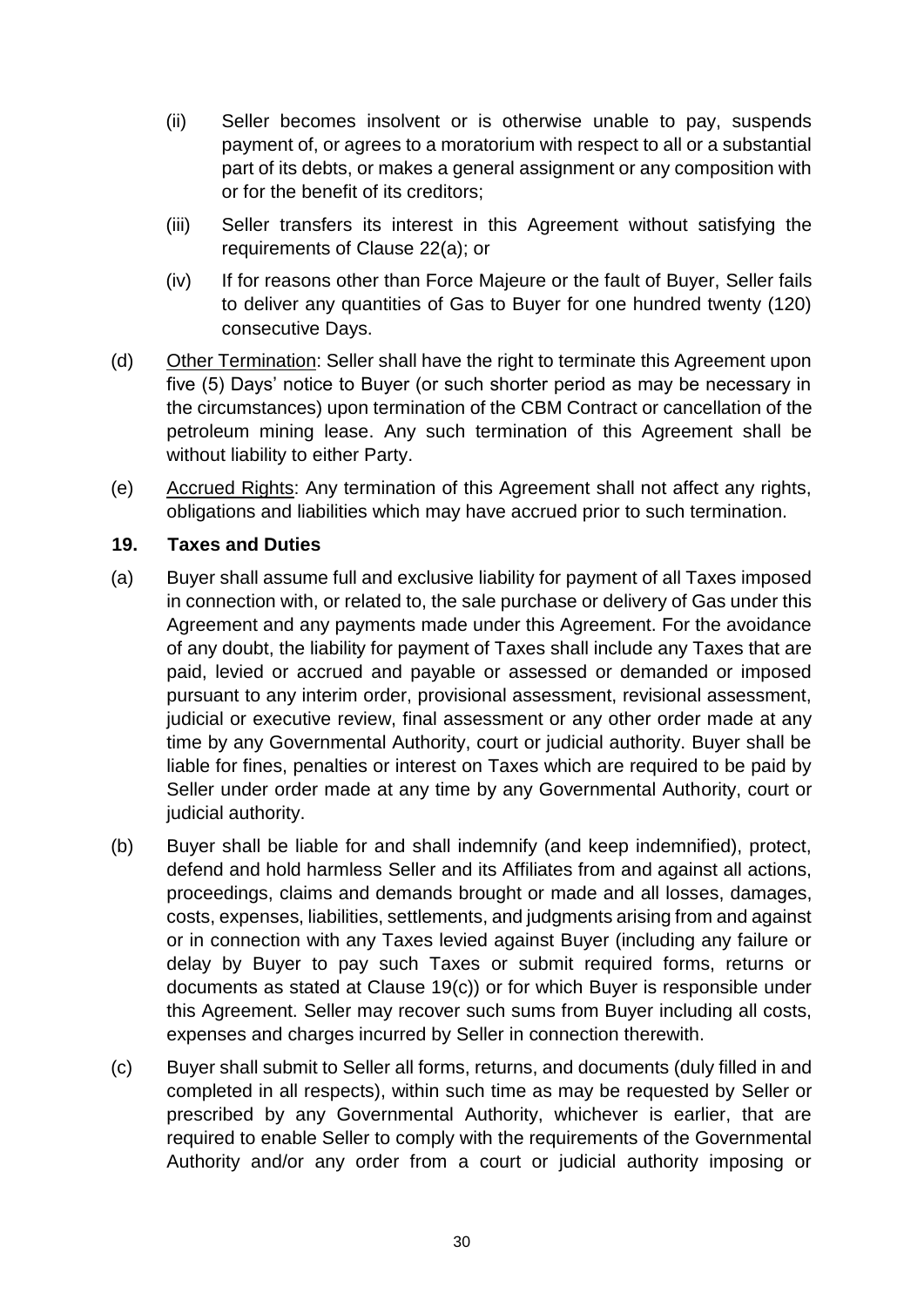asserting any Taxes. If Buyer fails to submit any such forms, returns or documents to Seller within the prescribed time then Seller shall have the right to raise necessary invoices or debit notes for any differential liability for Taxes that may arise as a result of such failure of Buyer and Buyer shall make payment of such invoices or debit notes within four (4) Business Days.

#### <span id="page-32-0"></span>**20. Liability and Remedies**

- (a) At, and downstream of, the Delivery Point the Buyer shall be deemed to be in exclusive possession and control of the Gas and fully liable and responsible for its arrangements, appurtenance and properties including all gas pipelines used by Buyer downstream of the Delivery Point and the Buyer's Facilities. Accordingly, the Buyer covenants and agrees to fully protect, indemnify and hold the Seller, its Affiliates and its and their officers, employees and agents harmless against any and all claims, liabilities, costs, expenses, damages, or losses which may be made, asserted or brought against the Seller whether by the Buyer, its employees or agents or by third parties, on account of damage or injury to property or person or loss of life resulting from, arising out of or in connection with the installation, presence, maintenance or operation of the intake arrangements, appurtenance and properties of the Buyer or relating to the possession and handling of any Gas supplied under this Agreement and further defend the Seller at the Buyer's sole expense in any litigation involving the Seller, its Affiliates and its and their officers, employees and agents in connection with matters referred to in this Clause 20(a).
- (b) The Seller shall be deemed to be in exclusive possession and control of the Gas upstream of the Delivery Point(s) and fully liable and responsible for its arrangements, appurtenance and properties including the Seller's Facilities. Accordingly, the Seller covenant and agree to fully protect, indemnify and hold the Buyer and its officers, employees and agents harmless against any and all direct claims, liabilities, costs, expenses, damages, or losses which may be made, asserted or brought against the Buyer whether by the Seller, its employees or agents or by third parties, on account of damage or injury to property or person or loss of life resulting from, arising out of or in connection with the operation of the intake arrangements, appurtenance and properties of the Seller and further defend the Buyer at the Seller's sole expense in any litigation involving the Buyer and officers, employees and agents in connection with matters referred to in this Clause 20(b).
- (c) The Parties recognise that, with respect to breaches of this Agreement (and acts or omissions which constitute breaches), their relationship is contractual and that neither Party shall have any claim against the other Party in tort with respect to such breaches. Remedies set out herein are cumulative and are the exclusive remedies available to the Parties for a breach of this Agreement.
- (d) Neither Party shall be liable to the other Party for consequential loss, loss of profit, loss of revenue, or any special, punitive or exemplary damages, howsoever caused, including by negligence or breach of duty or any other act or omission (even in the case of wilful misconduct).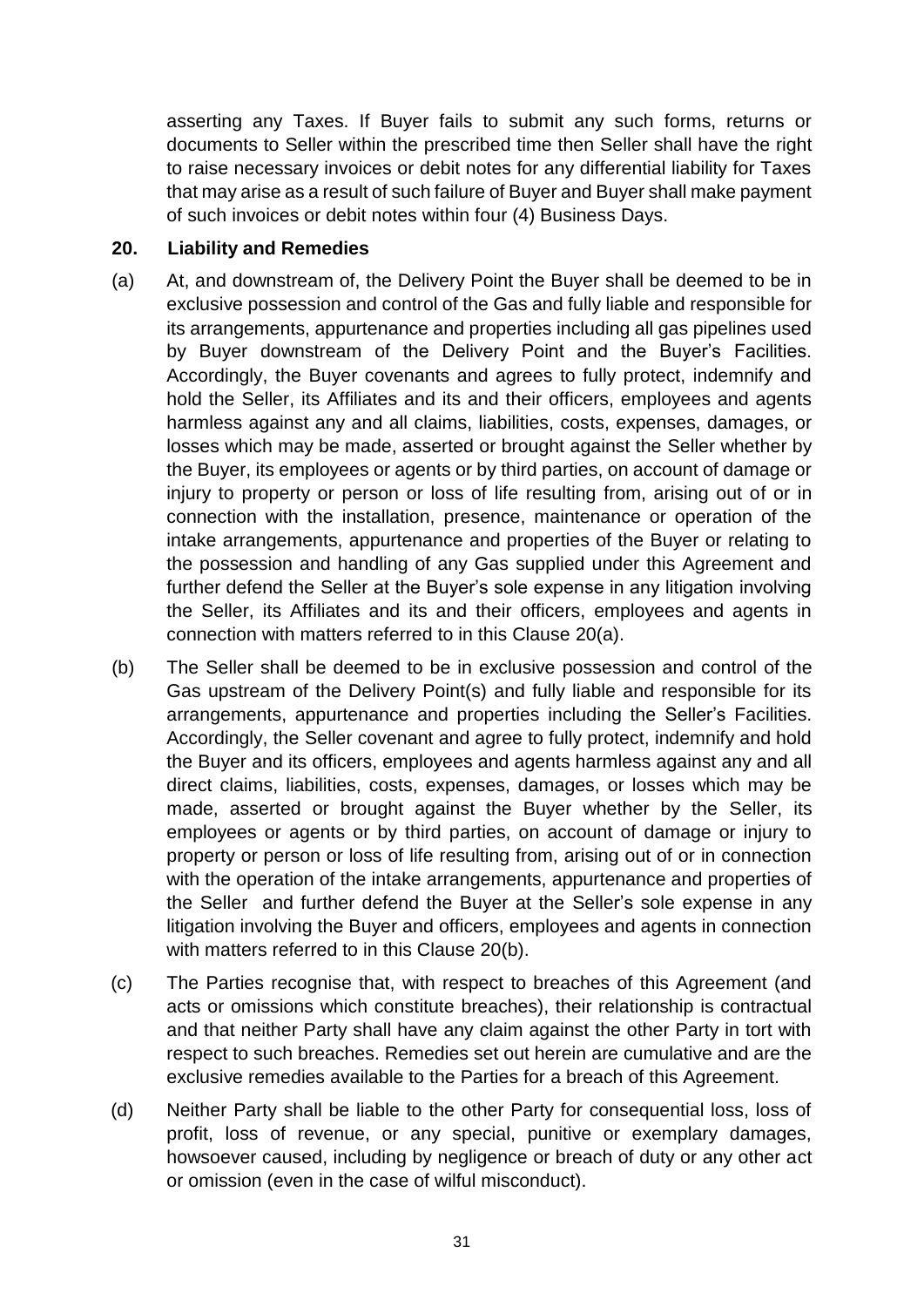- (e) The maximum aggregate liability for Buyer to Seller, or for Seller to Buyer, for any and all liabilities and indemnities under this Agreement in respect of the Contract Year shall be an amount equal to the product of: (i) twenty one (21) days; (ii) the DCQ in effect on the first Day of the Contract Year; and (iii) the Gas Price applicable on the first Day of the Contract Year, regardless of whether such claims are caused by wilful misconduct or negligence, provided that:
	- (i) for the Contract Year which is less than three hundred sixty-five (365) ,the factor of twenty one (21) days used in the aforesaid calculation shall be reduced proportionately;
	- (ii) Buyer's obligation to pay any amounts for Gas delivered and to pay any Quarterly Deficiency Payments (including pursuant to Clauses 7, 9, 17 and 19) are expressly excluded from and not subject to the foregoing liability cap; and
	- (iii) Seller's obligation to reimburse for Ship or Pay payments under the SHPPL GTA as provided in Clause 10(f) are expressly excluded from and are not subject to the foregoing liability cap.

## <span id="page-33-0"></span>**21. Governing Law and Disputes**

- (a) Governing Law: This Agreement shall be governed by the laws of India.
- (b) Dispute Resolution: If there is any dispute between the Parties arising from or in connection with this Agreement, a Party may send notice to the other Party:
	- (i) specifying the dispute; and
	- (ii) requesting a meeting to seek in good faith to resolve it.

The Parties will meet at a venue to be notified by the Seller for this purpose within twenty-one (21) Days of the notice being sent. The meeting will be attended by members of the management team of the Parties with the necessary authority to resolve the dispute.

- (c) Referral of Dispute: If the dispute is not resolved at the meeting provided in Clause 21(b) or if such meeting is not held within the time period provided in Clause 21(b), then either Party may, by notice to the other in writing, refer the dispute for determination by an Expert in accordance with Clause 21(e) or to arbitration in accordance with Clause 21(f).
- (d) Co-operation: The Parties shall co-operate to resolve any dispute in accordance with the procedures set out in Clause 21(b) above but either Party may withdraw from those procedures at any time after the expiration of the maximum time period by giving written notice to the other. The dispute may then be referred to determination by an Expert in accordance with Clause 21(e) or to arbitration in accordance with Clause 21(f).
- (e) The Expert
	- (i) Resolution by Expert: Whenever any Person is to be appointed as an Expert under this Agreement, which shall include all disputes in relation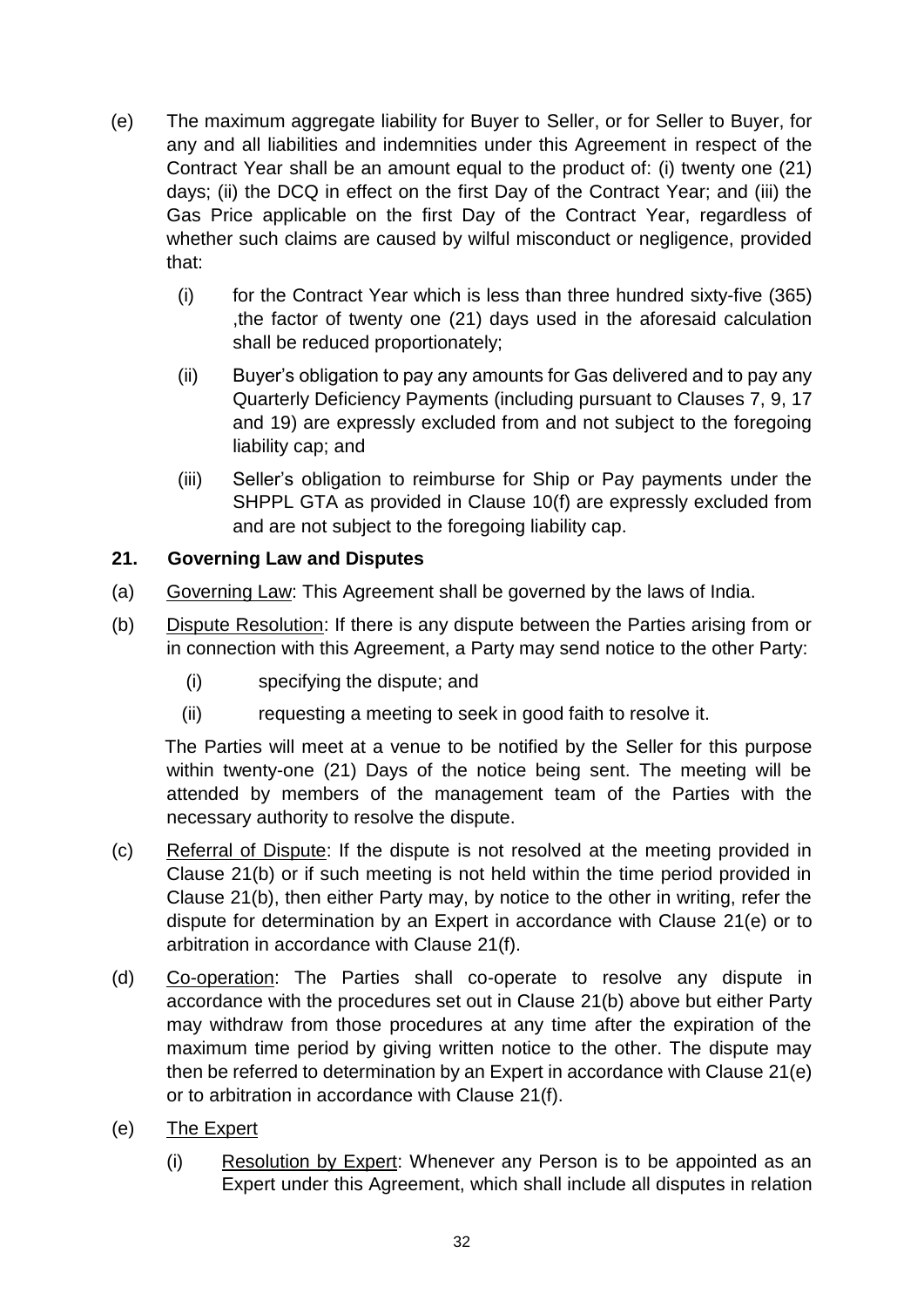to metering, the quality of Gas delivered or made available for delivery, the determination of any Allocated Quantity and whenever during the Term the Parties agree that a dispute between them shall be resolved by an Expert, the provisions of this Clause 21(e) shall apply.

- (ii) Appointment of Expert: The procedure for the appointment of an Expert shall, save as may otherwise be agreed by the Parties, be as follows:
	- (A) the Party wishing the appointment to be made shall give notice to that effect to the other Party, together and with such notice, shall give details of the matter or dispute which is proposed to be resolved by the Expert;
	- (B) the Parties shall meet within seven (7) Days of a notice being given under paragraph 22(e)(ii)(A) above and shall endeavour to agree upon a single Expert to whom the matter in dispute shall be referred for determination;
	- (C) if within fourteen (14) Days from the service of the notice the Parties have either failed to meet or failed to agree upon an Expert, then the matter may forthwith be referred by either Party to the ICC Centre for Expertise, which shall select an Expert within fourteen (14) Days and notify the Parties of such selection;
	- (D) upon an Expert being agreed upon or selected under the preceding provisions of this Clause 21(e), the Parties (or either Party) shall forthwith notify such Expert of his selection and shall request him within fourteen (14) Days to confirm in writing whether or not he is willing and able to accept the appointment and whether he has or may have some interest or duty which conflicts or may conflict with his function under such appointment;
	- (E) if such Expert is either unwilling or unable to accept such appointment or has not confirmed his acceptance of such appointment within the said period of fourteen (14) Days, then (unless the Parties are able to agree upon the appointment of another Expert) the matter shall again be referred (by either Party) in accordance with the preceding provisions of this Clause 21(e) to the ICC Centre for Expertise, which shall be requested to make a further selection and the process shall be repeated until an Expert is found who accepts his appointment;
	- (F) the Parties may appoint a Person as an Expert notwithstanding that the Person may have or may have disclosed an actual or potential conflict of interest; and
	- (G) the contract of appointment of the Expert shall be entered into jointly by the Parties and the Parties shall co-operate in good faith in the negotiation and agreement of the terms and in the administration of the contract of the Expert, provided that if there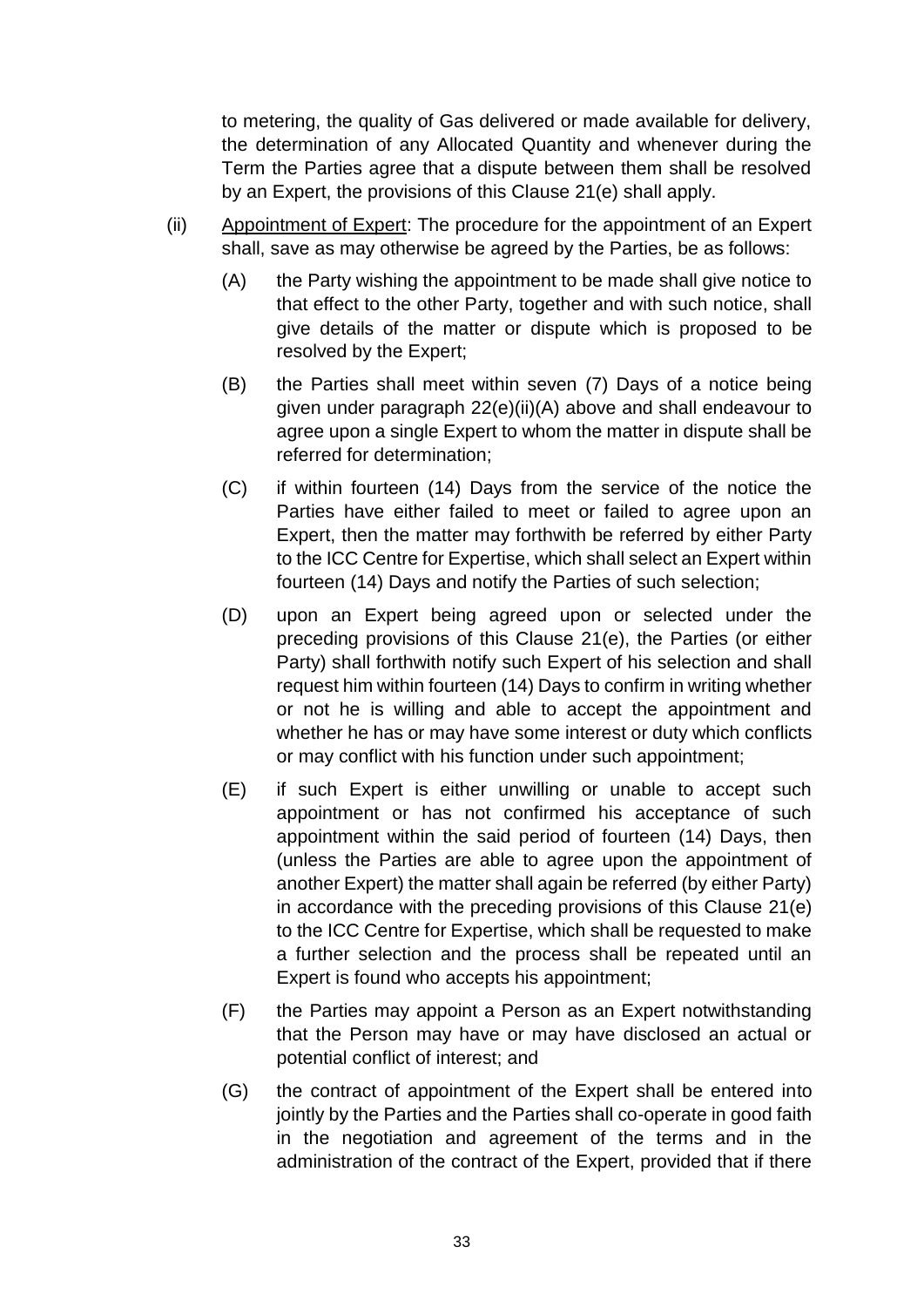is any dispute between the Parties on the amount of remuneration to be offered to the selected Expert or upon any of the other terms of his appointment (other than as provided for by this Agreement), then such amount or such other terms shall be determined by the ICC Centre for Expertise whose decision shall be final and binding on the Parties.

- (iii) Nature of Expert:
	- (A) An Expert may be an individual, partnership, association or body corporate and shall be generally recognised as an expert with at least ten (10) years' experience in the field of expertise relevant to the dispute.
	- (B) Subject to Clause 21(e)(iv) and notwithstanding that at the time of the appointment, or at any time before the Expert gives his determination under such appointment, he has, or may have, some interest or duty which conflicts, or may conflict, with the Expert's function under such appointment, any Person appointed as the Expert shall be entitled to act as such Expert, provided that such Expert shall disclose any such interest or duty of which the Expert is aware before accepting such appointment (or promptly upon any such interest or duty arising subsequent to such appointment) and the Parties shall, within ten (10) Days of such disclosure, confirm the Expert's appointment.
	- (C) If any Party fails to give such confirmation because it considers that there is a material risk of such interest or duty prejudicing the Expert's decision, then the other Party may apply to the ICC Centre for Expertise which shall decide if such Expert shall be appointed (or have its appointment confirmed) or not, having considered any submissions any Party may wish to make, and if the ICC Centre for Expertise decides not to confirm the appointment, it shall be deemed never to have been made and the Parties or the ICC Centre for Expertise shall select another Expert in accordance with the foregoing provisions of this Clause 21(e).
	- (D) Notwithstanding Clause 21(c), no Person shall be appointed an Expert who at the time of appointment is (or at any time before he gives his determination under such appointment becomes) a director, officeholder or an employee of, or directly or indirectly retained as consultant for, the Buyer or the Seller (or any Affiliate of such Party) or of any of the financiers of the foregoing, or who is the holder, directly or indirectly, of shares in any Party or any Affiliate of a Party (unless such Party or Affiliate (as the case may be) is a company quoted on a recognised stock exchange and the shareholding held is less than one per cent. (1%) of the issued shares of any class).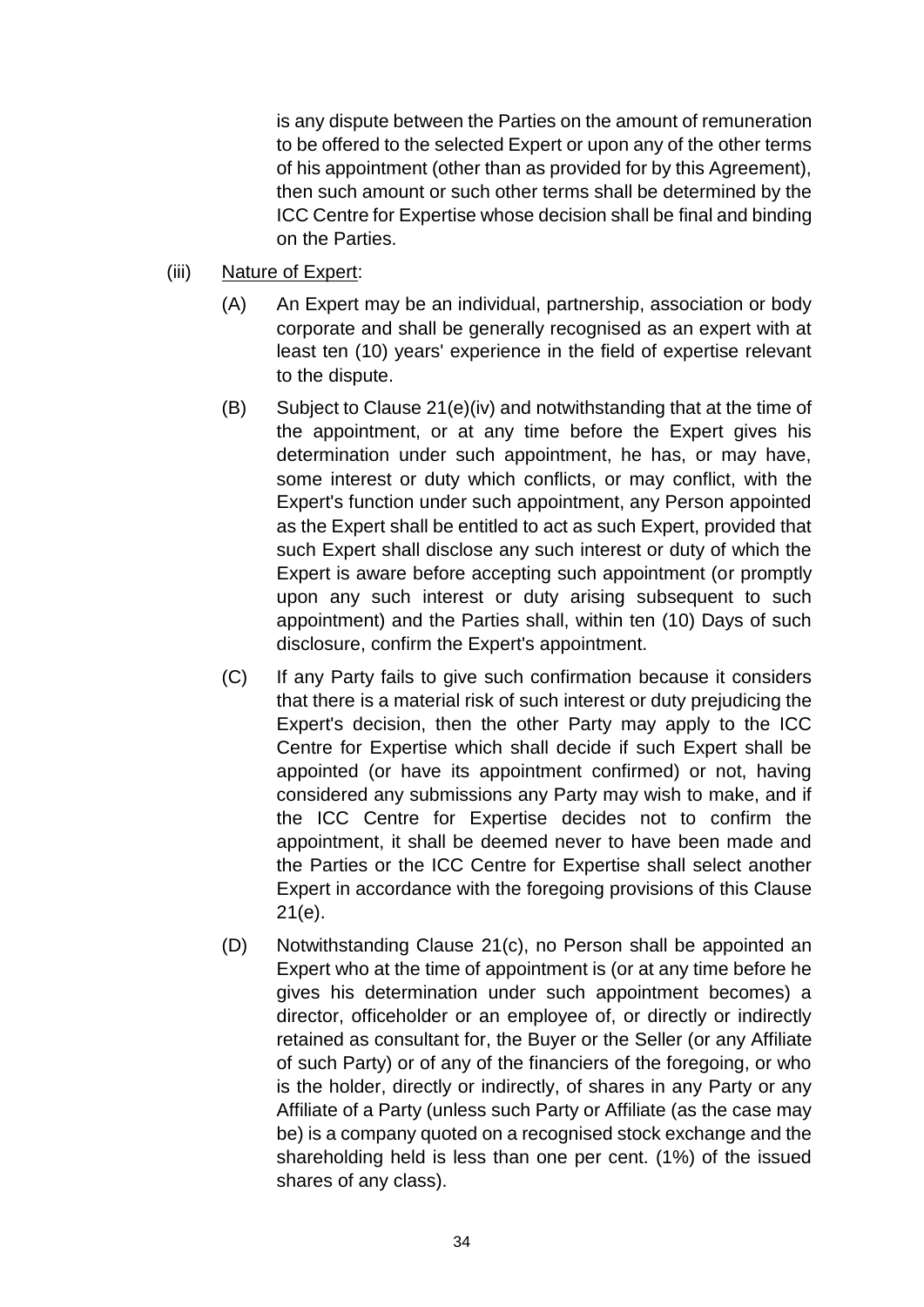- (iv) Process of Determination:
	- (A) Subject to the Expert's right to call for oral explanations, submissions or information from a Party pursuant to Clause 21(e)(iv)(B), all communications or submissions from either of the Parties to the Expert relating to the matter to be resolved by the Expert shall be made in writing and a copy thereof shall be provided simultaneously to the other Party.
	- (B) Each of the Parties may make such written submissions and may supply such written information to the Expert as it thinks fit and the Expert shall be entitled to request and receive such oral or written explanations, submissions or information from the Parties as he may consider desirable to enable him to reach his decision, in which event each of the Parties shall, subject to Clause 21(e)(v), comply promptly with any such request, and the other Party shall be provided with a copy of such written submissions and documentation by the relevant Party and shall be entitled to be present or represented at any such oral submission, explanation or examination.
	- (C) If a Party is requested by the Expert to make or give any oral explanations, submissions or information to an Expert, such Party shall give to the other Party not less than fourteen (14) Days' notice of the time and place at which such oral explanations, submissions or information are to be made or given and shall afford to the other Party the opportunity to be present.
	- (D) Irrespective of whether the Expert requests oral explanations, submissions or information, the Expert shall require the Parties to submit final written proposals on the subject matter of the dispute in such form and by such date as the Expert may require (but in any event upon not less than fourteen (14) Days' notice).
	- (E) The Expert shall be entitled to obtain such independent professional or technical advice as he may reasonably require.
- (v) Final Determination:
	- (A) The Expert shall give his final determination in writing to the Parties, together with full written reasons for such determination, as soon as possible thereafter.
	- (B) If within a reasonable period (which shall not, without the prior written consent of each Party, exceed ninety (90) Days after the acceptance by the Expert of the appointment) the Expert has not given a final determination, then (at the request of either Party) a new Expert shall be appointed under the provisions of this Clause 21(e) and, upon the acceptance of appointment by such new Expert, the appointment of the previous Expert shall cease,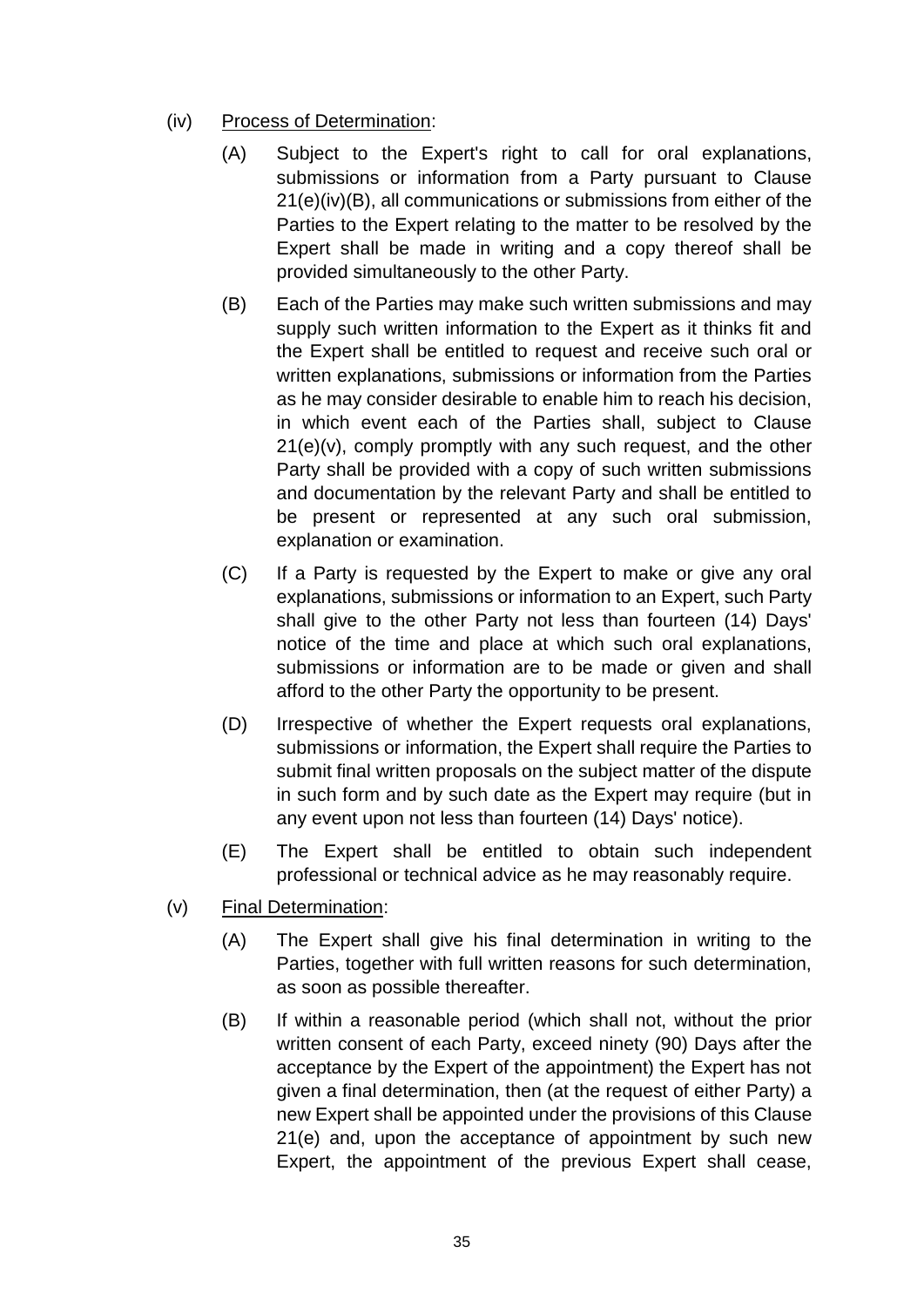provided that if the previous Expert submits a final determination prior to the date upon which the new Expert accepts his appointment in writing, then such determination shall be binding upon the Parties and the appointment of the new Expert shall be withdrawn.

- (C) The final determination of the Expert shall be conclusive and binding upon the Parties save in the event of fraud, mistake, mistake of law (including interpretation of documents), miscarriage of justice on the part of the Expert or failure by the Expert to disclose any relevant interest.
- (vi) Expert not an Arbitrator: The Expert shall be deemed not to be an arbitrator but shall give his determination as an expert and the provisions of the Arbitration & Conciliation Act, 1996 and rules framed thereunder shall not apply to such Expert or his determination or the procedure by which he reaches his determination.
- (vii) Costs of Expert: Each Party shall bear the costs and expenses of all professional advisers, witnesses and employees retained by it, but the cost and expenses of the Expert and any independent advisers to the Expert applicable to any matter arising under this Agreement shall be apportioned equally between the Seller and the Buyer.
- (viii) Language and Location: The language for all submissions, explanations, information, proposals and determinations pursuant to this Clause 21(f) shall be English and the location for any hearings shall be New Delhi, India.
- (f) Arbitration: All disputes that are not resolved by the Parties in accordance with Clause 21(b) or are not submitted to an Expert may be referred by either Party to be resolved by arbitration. Each arbitration shall be conducted in accordance with the Arbitration & Conciliation Act, 1996 and rules framed thereunder, with three arbitrators, one appointed by Buyer, one appointed by Seller, and the third appointed by the two arbitrators so appointed. The place of the arbitration shall be New Delhi and the language of the arbitration shall be English. Subject to arbitration, this Agreement shall be subject to the sole and exclusive jurisdiction of the courts in New Delhi.
- (g) Related Disputes: The Parties agree that if a dispute which has been referred or which is to be referred either to an Expert or to arbitration hereunder:
	- (i) raises issues which are substantially the same as or connected with issues raised in a dispute arising out of a gas sales and purchase agreement between the Seller and a buyer for: i) delivery of Gas at the Delivery Point; or ii) the sale of Gas from the CBM Block, which has already been referred to an Expert or to arbitration (a "**Related Dispute**"); or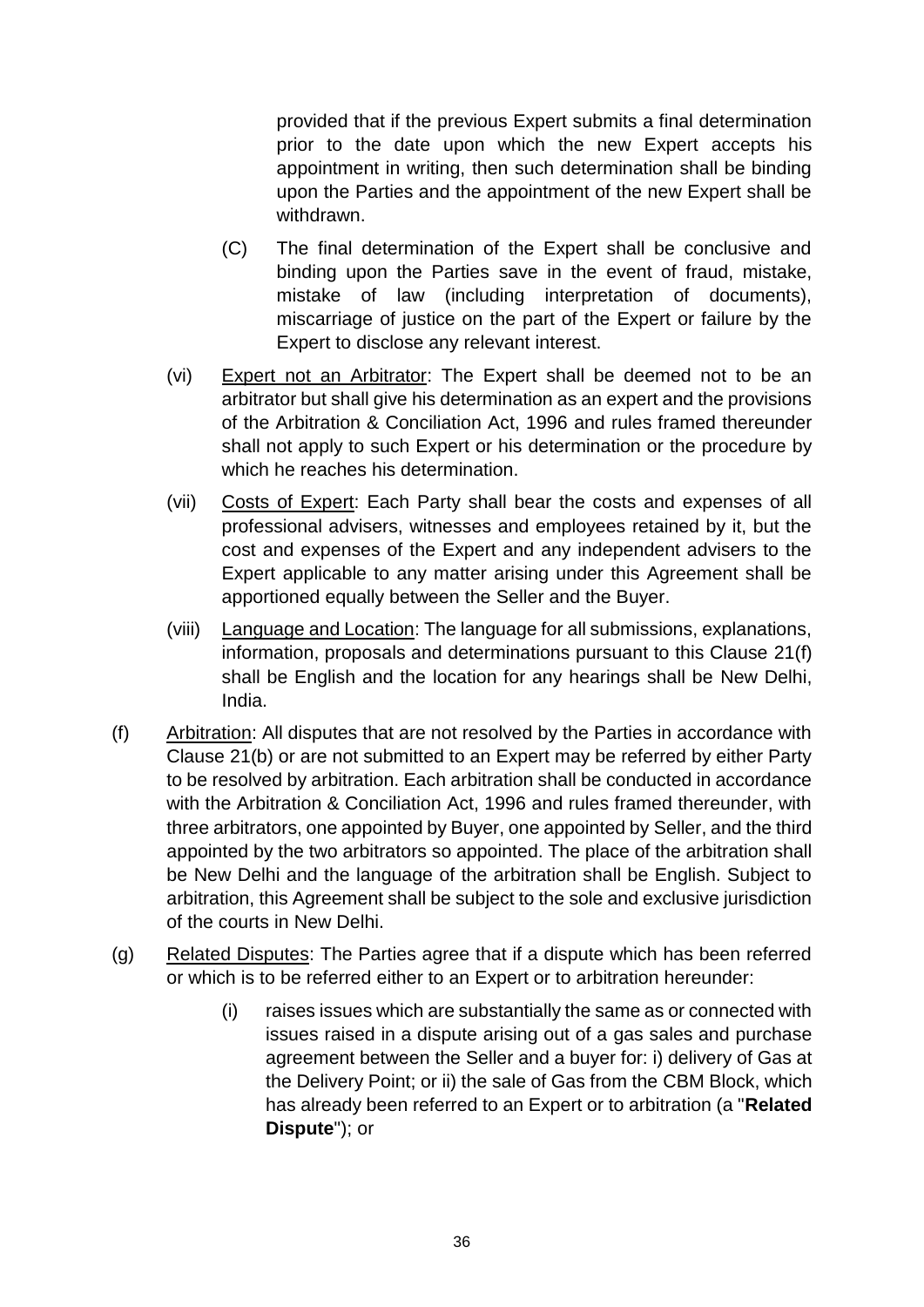(ii) arises out of substantially the same facts as are the subject of a Related Dispute,

then, at the election of the Seller, the Seller shall procure that, and the Buyer shall accede to, the Expert or arbitral tribunal (as the case may be) which has been appointed or which is to be appointed in respect of the Related Dispute also becomes the Expert or arbitral tribunal (as the case may be) in respect of the dispute hereunder.

#### <span id="page-38-0"></span>**22. Miscellaneous**

- (a) Assignment
	- (i) Except as set out in this Clause 22(a)(ii), a Party may not assign or otherwise transfer its interest in this Agreement without the prior written consent of the other Party.
	- (ii) The following assignments do not require consent of the other Party:
		- (A) assignment by a Party as collateral security for financing;
		- (B) assignment by Seller to the extent it assigns its interests under the CBM Contract;
		- (C) assignment by a Party of all its rights and obligations to an Affiliate; or
		- (D) assignment by Seller of a part of its rights and obligations (including the right to receive payment of any amount due hereunder) to an Affiliate or any other person.
	- (iii) Except in the case of an assignment under Clause 22(a)(ii)(A) and 22(a)(ii)(B), the assigning Party shall be relieved of its obligations as to the period after the assignment if the assignee has the capability to perform all of the obligations of the assigning Party, and expressly assumes in writing for the benefit of the non-assigning Party all of the assigning Party's obligations, and if the assigning party is Buyer, then the assignee is either no less creditworthy than Buyer or provides a guarantee or additional letter of credit reasonably acceptable to Seller.
- (b) Representations and Warranties
	- (i) Seller represents and warrants to Buyer that it shall have the title to, or will otherwise be authorized to sell, Gas sold under this Agreement.
	- (ii) Buyer represents and warrants to Seller that:
		- (A) as of the Start Date, Buyer shall have the right to utilise transportation capacity in Transporter's Facilities sufficient to transport the applicable DCQ (from time to time) from the Delivery Point to Buyer's Facilities and otherwise to perform all of its obligations under this Agreement;
		- (B) subject to Clause 10(g), during the term of this Agreement Buyer shall maintain the right to utilise transportation capacity in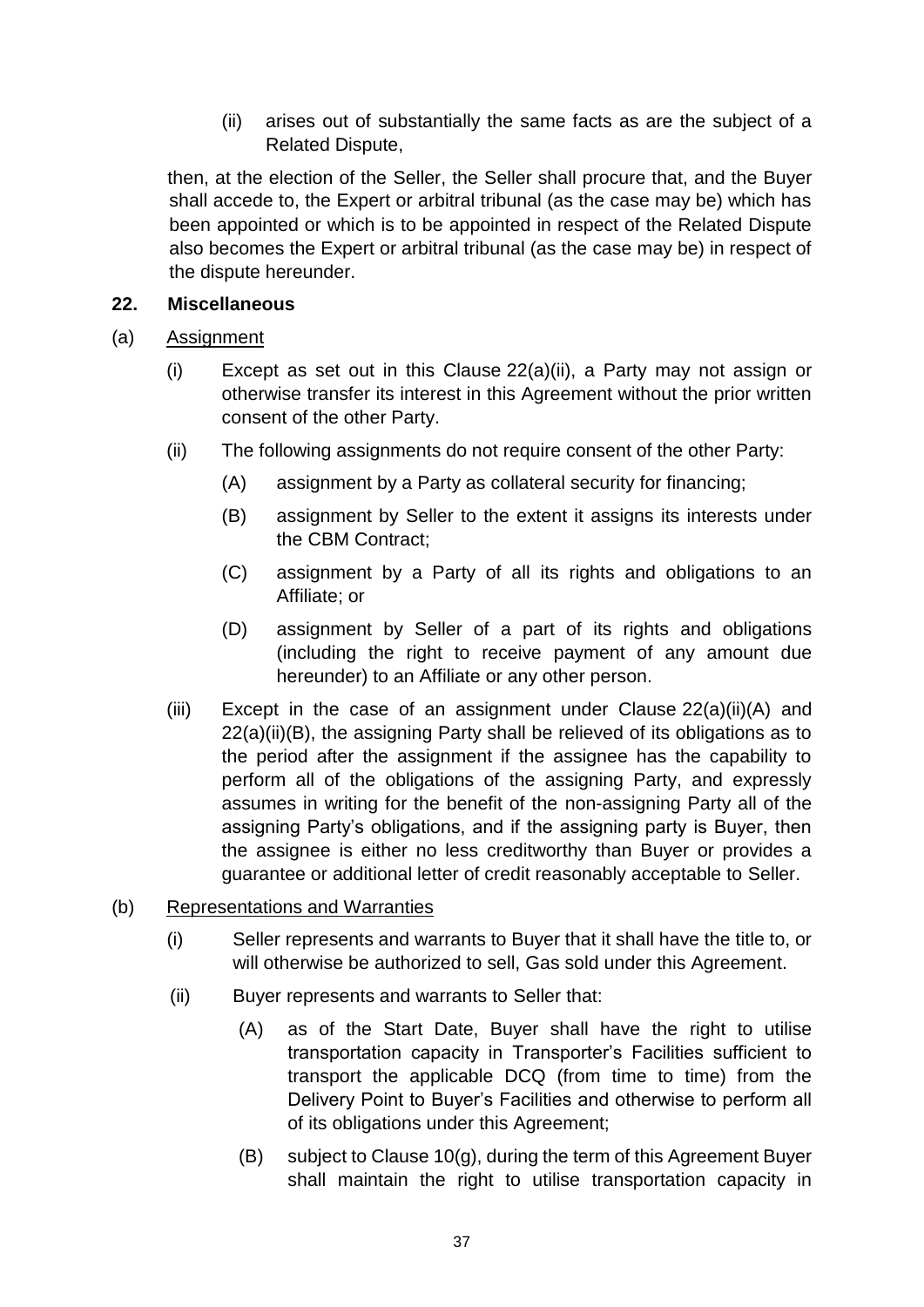Transporter's Facilities sufficient to transport the applicable DCQ (from time to time) from the Delivery Point to Buyer's Facilities and otherwise to perform all of its obligations under this Agreement;

- (C) Buyer possesses the necessary skill, experience, expertise and ability to undertake and fulfil all its obligations under this Agreement;
- (D) as of the Effective Date it is not insolvent, in administration, subject to liquidation proceedings, has not made an assignment for the benefit of its creditors, declared or been declared bankrupt, or had a receiver appointed in respect to the whole of any part of its assets, and there is no outstanding petition presented for the winding-up or dissolution of Buyer, and that no event has occurred which, under Law, would justify any such proceedings; and
- (E) The Buyer's Facilities shall not be operated in such a manner that would violate the health, safety and environmental norms and the surrounding areas and environment.
- (iii) Each Party represents and warrants to the other Party that it is duly incorporated and validly existing under the relevant applicable Laws and that this Agreement has been duly executed by it and is a legal, valid and binding agreement enforceable against it in accordance with its terms.
- (c) Laws and Approvals
	- (i) In carrying out its obligations under this Agreement, each Party shall comply with all applicable Laws. A Party shall not be considered or held to be in breach of its obligations under this Agreement as a result of such compliance.
	- (ii) The Parties agree that the obligations of Seller under this Agreement are subject to the continued effectiveness of the CBM Contract and the receipt and maintenance of all requisite approvals required under Law.
- (d) Confidentiality: This Agreement and all documents and information transmitted by Seller to Buyer under this Agreement shall be deemed confidential.
- (e) Royalty Gas: The Parties acknowledge that, in case the Government of Madhya Pradesh takes in kind Gas in lieu of the royalty payments due from Seller to it under the CBM Contract, then Seller may by prior notice: (i) reduce Buyer's DCQ on a pro rata basis (or such other basis as may be required under Law) with all purchasers of Gas produced under the CBM Contract; and/or (ii) reduce the term of this Agreement, such reductions to take effect on the Day notified by Seller in writing or such other date as may be required under Law.
- (f) Interpretation: A reference to a quantity of Gas means that quantity in MMBtu; and MMBtu shall mean MMBtu on a Gross Calorific Value (GCV).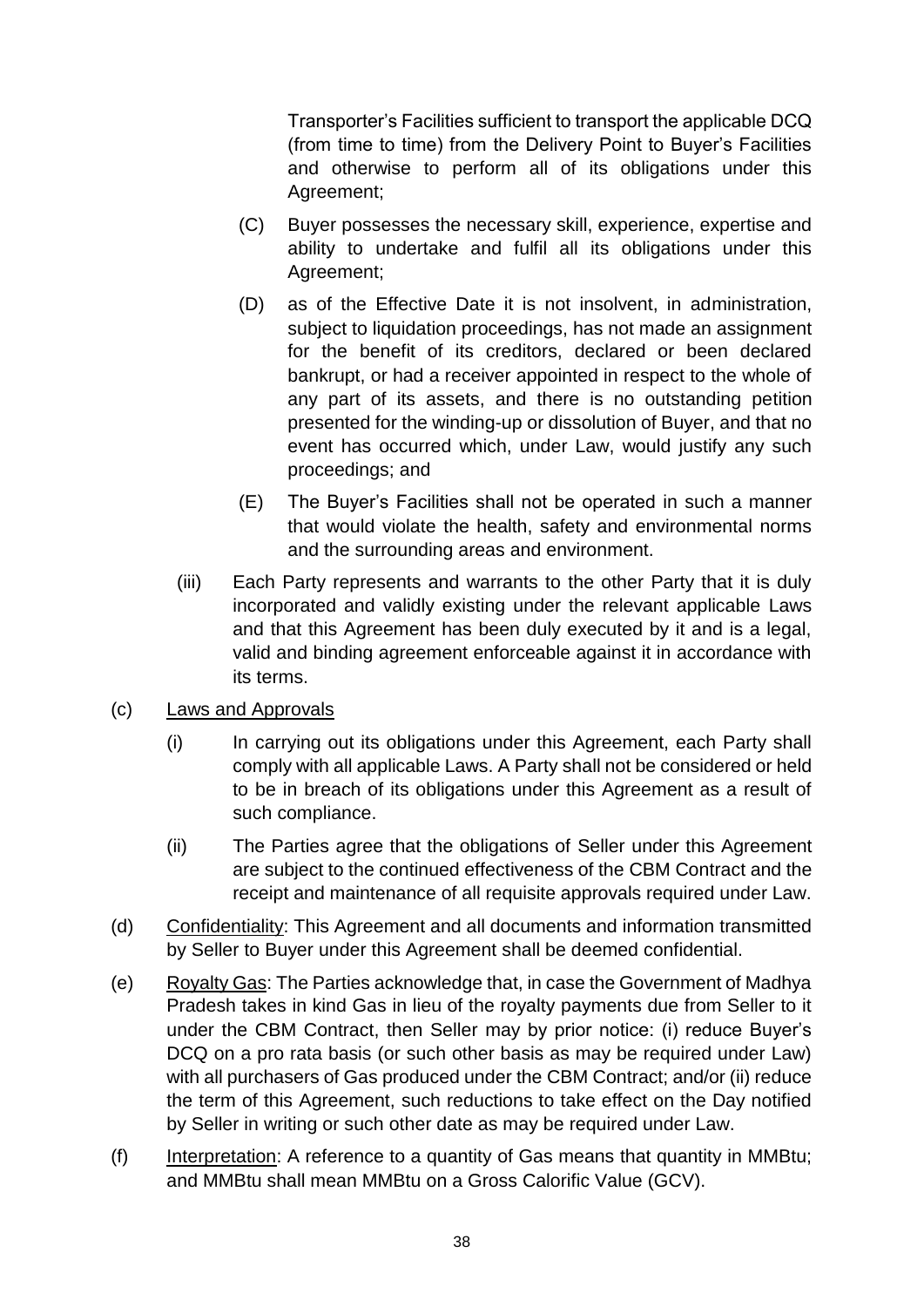- (g) Exhibits: The Exhibits to this Agreement are incorporated into and made an integral part of this Agreement.
- (h) Entire Agreement: This Agreement shall constitute the entire agreement between the Parties as to the subject matter hereof. This Agreement shall only be amended, modified or supplemented by a written instrument signed by both Parties.
- (i) Survival: Clauses 2, 7, 9, 10, 12, 14, 15, 16, 17, 18, 19, 20, 21 and 22 (save for Clauses 22(a) and 22(c)) shall survive the termination and expiry of this Agreement.
- (j) Notices: All notices under this Agreement shall be in writing and are effective upon delivery to the applicable Party (whether by mail, fax, personal delivery or otherwise) at the address indicated below (unless changed by notice):

Seller:

Reliance Corporate Park

Building No. 6, 1st Floor, D-Wing

Thane-Belapur Road, Ghansoli,

Navi Mumbai – 400 701

Attention: Head - Gas Marketing

(k) Waiver of Sovereign Immunity: Each Party expressly acknowledges and agrees that this Agreement is being executed as part of a private and commercial transaction. Each Party hereby waives, to the maximum extent permitted by applicable Law, for itself and its Affiliates, and for its and their assets and revenues, any and all immunity to the extent that it may at any time exist whether on grounds of sovereignty, state immunity or otherwise, from suit, arbitration, proceeding, jurisdiction of any court, adjudication, enforcement of arbitration award, judgment, service of process upon it or any agent, execution or judgment, set off, attachment or other interim relief before judgment or on judgment or other legal process, including, without limitation, the defences of "sovereign immunity", and "act of state", which such Party or its respective assets or revenues may now have or may in the future have under the applicable Laws of any jurisdiction, and such Party agrees not to assert any such immunity or defences in any proceedings with respect to this Agreement or in the enforcement of any award, judgment or execution resulting therefrom or from any transactions contemplated hereby or hereunder.

#### <span id="page-40-0"></span>**23. Anti-Bribery**

(a) Each of the Parties represents and warrants to each of the other Parties that, in the past three (3) years prior to the Effective Date, neither it nor, to the best of its knowledge, any of its Affiliates or Associated Persons, in connection with or related to the RFP Process or this Agreement: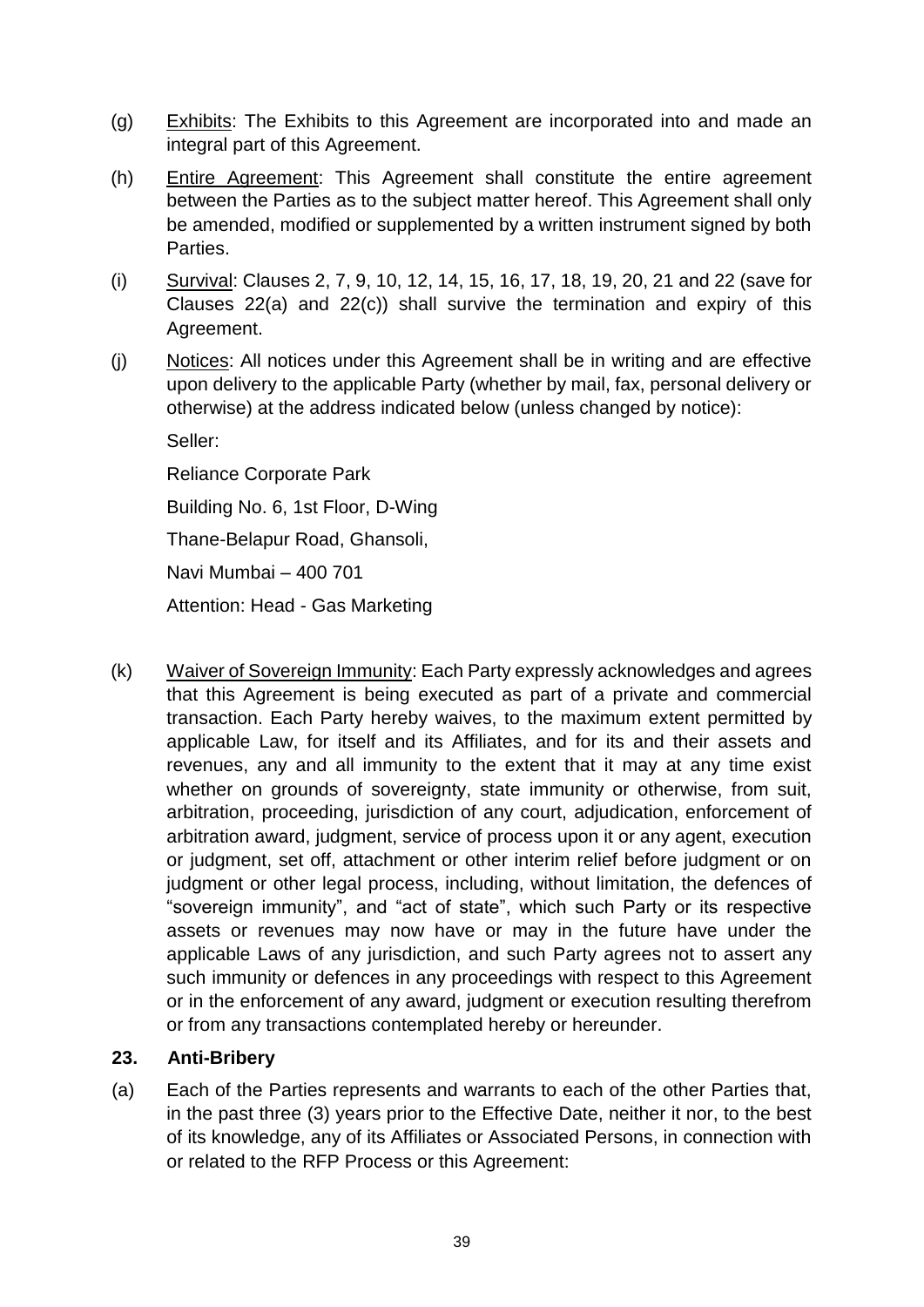- (i) has engaged in any activity, practice or conduct, which will amount to corruption including but not limited to:
	- (A) paying, offering or offering to give, promising or agreeing to give, or authorising the payment (directly or indirectly through any third party) of any monies, consideration of any kind or anything of value, to (a) any Government Official in order to obtain or retain business or to influence official action, or (b) or any of the other Party's Affiliates or Associated Persons or any other Person, in each case where such activities have the purpose or effect of commercial bribery, or acceptance or acquiescence in kickbacks or other unlawful or improper means of obtaining or retaining business, or taking or refraining from taking any action as an improper inducement or a reward for any act or decision; or
	- (B) receiving, extorting or soliciting, any monies, consideration of any kind or anything of value for any undue act or decision; or
- (ii) has directly or indirectly engaged in any other acts or transactions in each case, in violation of or inconsistent with the Bribery Acts
- (b) Each of the Parties further represents and warrants to each of the other Parties that, in the past five (5) years prior to the Effective Date, neither it nor, to the best of its knowledge, any of its Affiliates or Associated Persons, in connection with or related to the RFP Process or this Agreement:
	- (i) has directly or indirectly engaged in or facilitated any activity which will amount to money laundering, including without limitation, smuggling, terrorism and terrorist financing, conversion, concealment or disguise to make appear as legitimate, or acquisition, possession or use, of any economic advantage or property obtained or suspected to have been obtained from or in connection with any category of offences designated under any applicable anti-money laundering or other applicable Law; or
	- (ii) has violated any provisions of the Prevention of Money Laundering Act, 2002, as may be amended, re-enacted, replaced or consolidated from time to time, or any other applicable anti-money laundering Law, which has as its objective the prevention of money laundering.
- (c) Each of the Parties further undertakes to each of the other Parties that neither it nor any of its Affiliates or Associated Persons during the term of this Agreement will act in a manner that renders the representations and warranties contained in Clause 23(a) or (b) above incorrect, untrue or misleading.
- (d) If, in the reasonable judgement of either of the Parties, the other Party is in breach of its representations and warranties under Clause 23(a) or (b) above, and/or undertaking in Clause 23(c) above, the non-breaching Party shall have, without prejudice to any other right or remedy legally available to it, the right to either: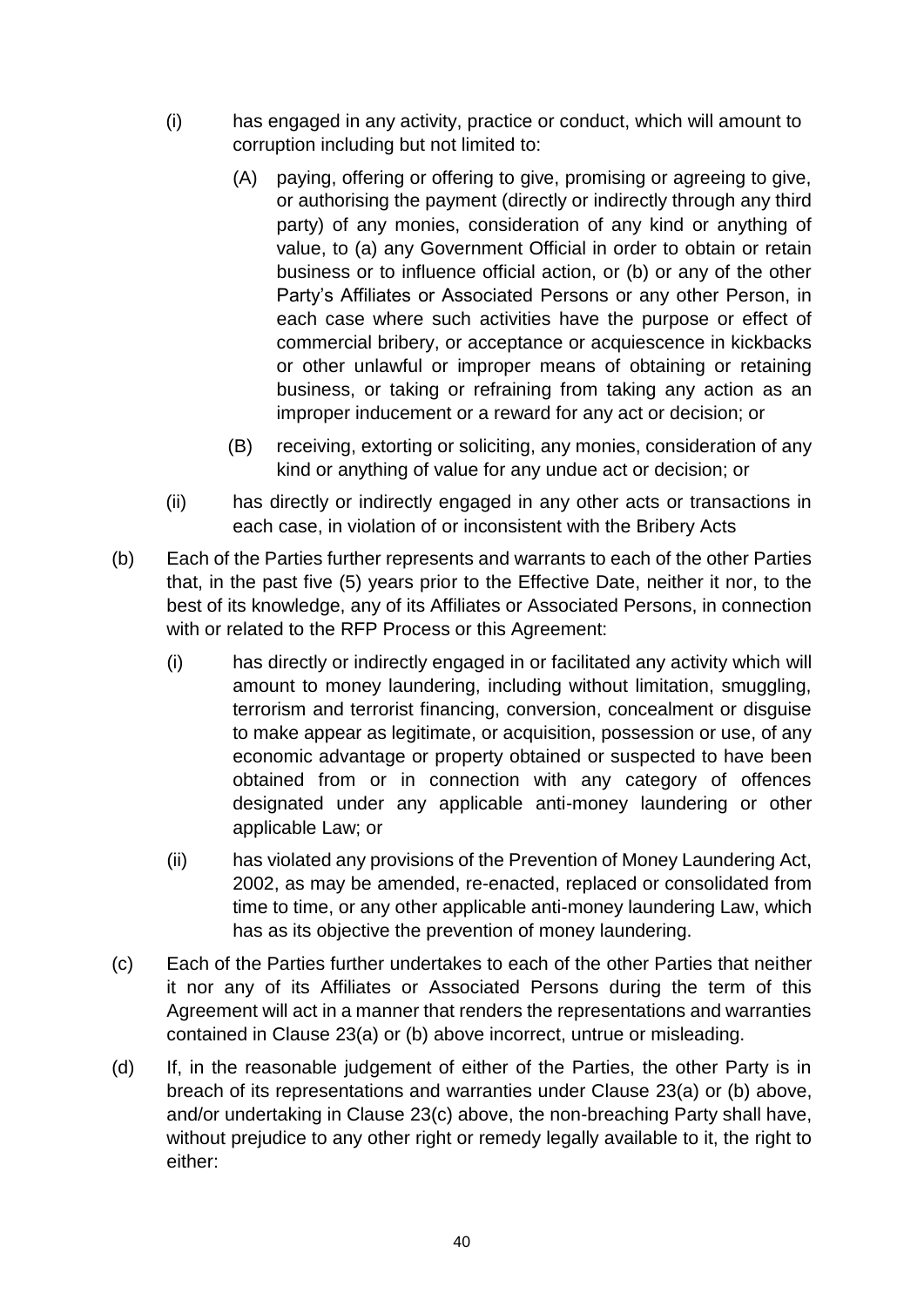- (i) require the other Party to undertake any and all requisite measures to remedy or rectify such breach;
- (ii) immediately terminate this Agreement and recover any loss directly suffered by the non-breaching Party resulting from such termination; and/or
- (iii) recover in full from the breaching Party, subject to Clause 20(d) any other loss sustained by the non-breaching Party as a consequence of any such breach, whether this Agreement has been terminated or not.
- (e) Buyer will make reasonable endeavours to conduct due diligence in relation to (i) Bribery Acts and (ii) Prevention of Money Laundering Act, 2002 before appointment of any contractors or third parties required by the Buyer in relation to the transportation, processing or use of Gas purchased under this Agreement.
- (f) If Buyer or any of its Affiliates or Associated Persons becomes aware of or reasonably suspects a violation or potential violation of Clause 23(a), (b) and (c) by either of the Parties to this Agreement, such Persons may report the same to the Seller by sending email to 'ethics.taskforce@ril.com'.
- (g) If Buyer or any of its Affiliates or Associated Persons refuses to pay or offer a bribe or raises concerns, or report any wrongdoing to the Company, such Person will not face any form of retaliation from the Seller. The Seller encourages openness and will support anyone who raises genuine concerns about any corrupt practices, in good faith.

#### <span id="page-42-0"></span>**24. Anti-Money Laundering**

- (a) Either Party agrees that, in connection with this Agreement, the other Party will comply with all anti-money laundering laws, rules, regulations or equivalent applicable to either Buyer or Seller.
- (b) Subject to any relevant data privacy or protection law, either Party shall immediately report to the other Party any allegations, proceedings or investigations relating to bribery, corruption or money laundering against the defaulting Party, its directors, officers, employees or its buyers engaged in connection with this Agreement.
- (c) Either Party represents and warrants that, except as otherwise disclosed in writing to the other Party, neither it nor its directors, officers, or key employees in connection with this Agreement have in the last ten (10) years:
	- (i) been convicted of any offence involving money laundering; or
	- (ii) been or are the subject of any investigation, inquiry or enforcement proceedings by any governmental, administrative or regulatory body regarding any offence or alleged offence involving money laundering.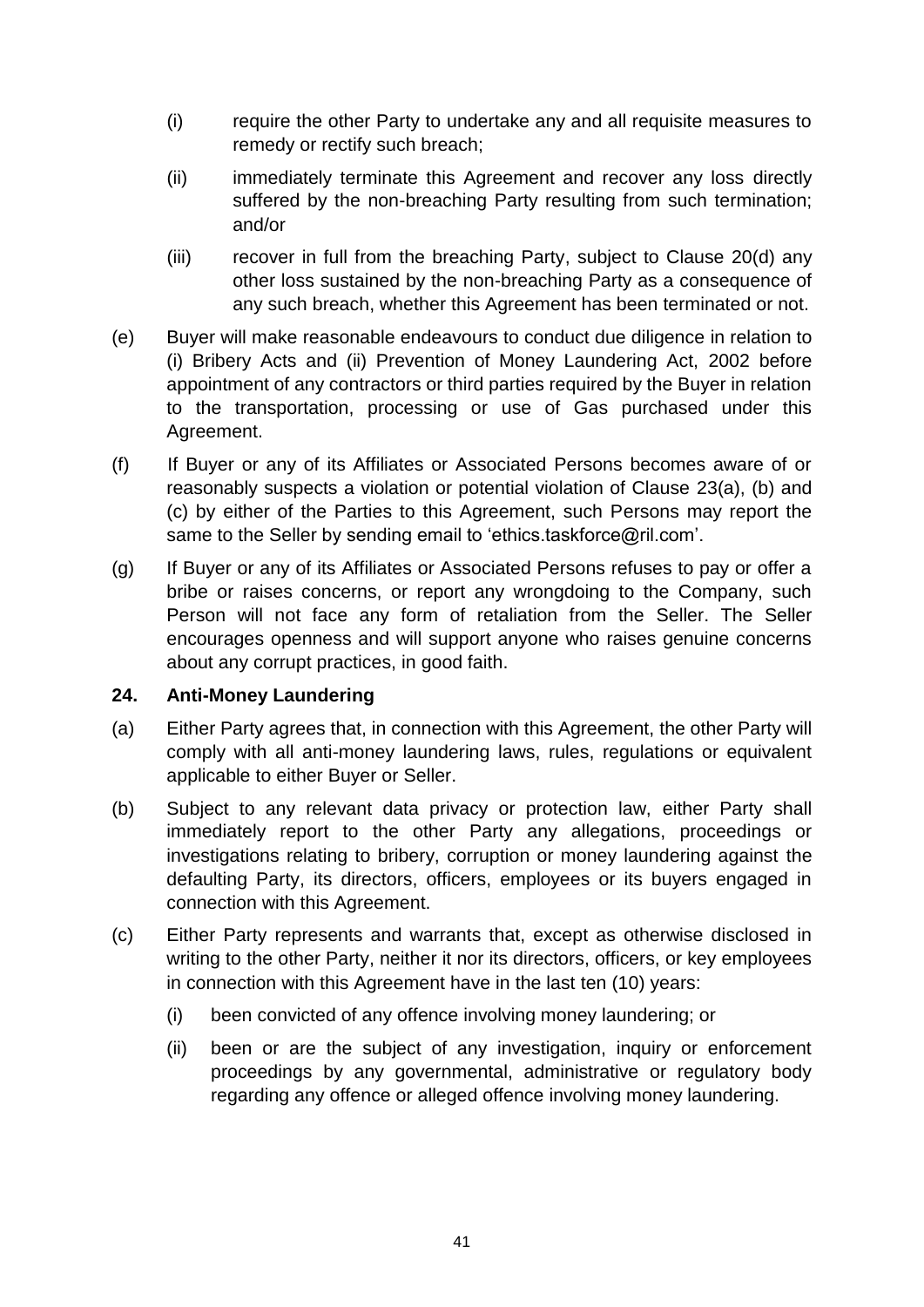IN WITNESS WHEREOF, Seller and Buyer have caused this Agreement to be executed in duplicate copies by their duly authorized representatives as of the date first above written.

For and on behalf of For and on behalf of

#### **Reliance Industries Limited**

| Name:<br><u> 2000 - 2000 - 2000 - 2000 - 2000 - 2000 - 2000 - 2000 - 2000 - 2000 - 2000 - 2000 - 2000 - 2000 - 2000 - 200</u> |                                  |
|-------------------------------------------------------------------------------------------------------------------------------|----------------------------------|
| Title:                                                                                                                        | Title: _________________________ |
| Witness:                                                                                                                      | Witness: <u>_______________</u>  |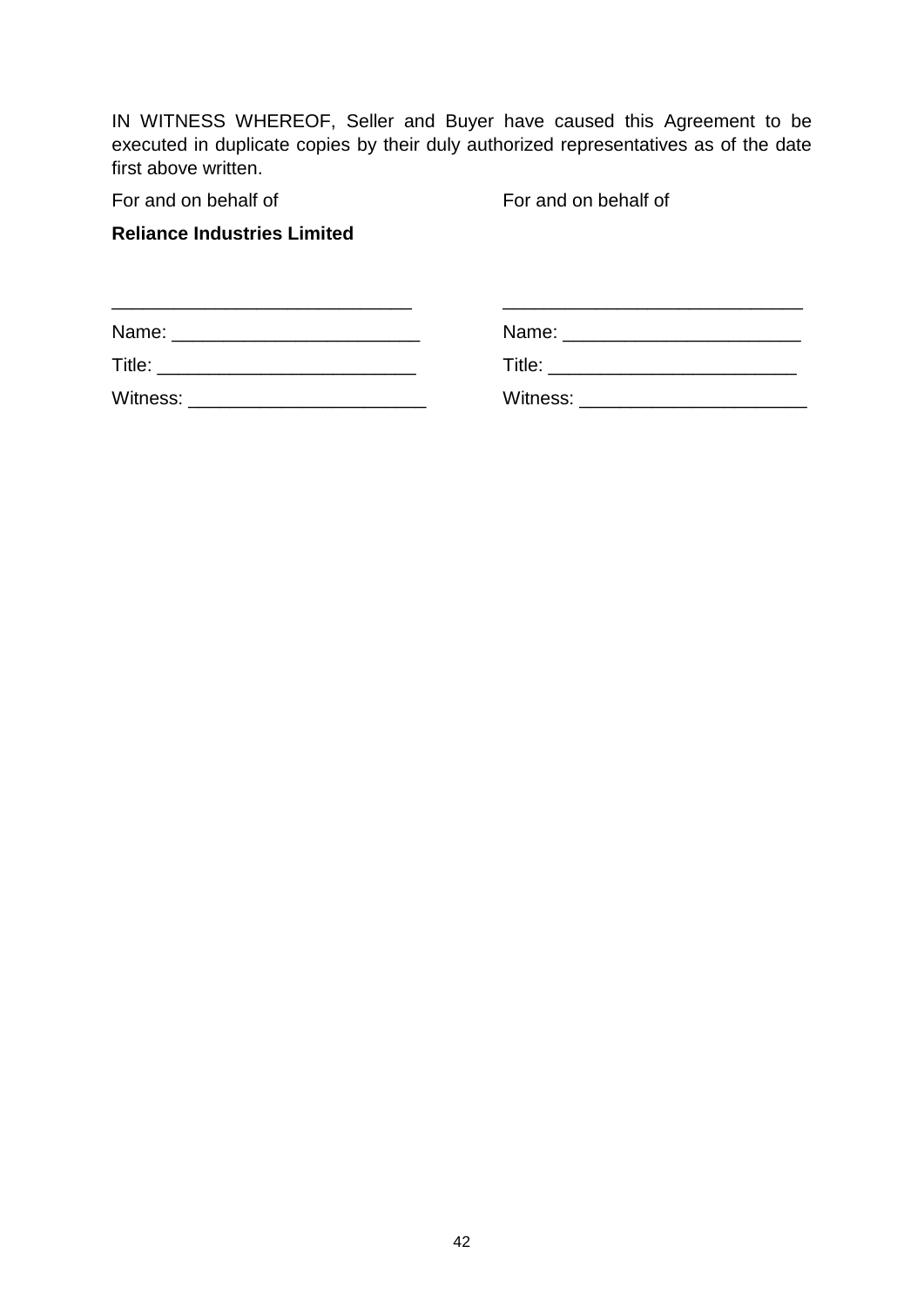#### **DAILY CONTRACT QUANTITY**

(a) Subject to Clause (b) of Exhibit 1, the Daily Contract Quantity (DCQ) shall be the volume determined as per the terms of RFP Process and is set forth in the table below:

| <b>PERIOD</b>          | DCQ (MMBtu/Day) (GCV basis) |
|------------------------|-----------------------------|
| Start Date to End Date |                             |

(b) Seller shall have the right to increase or decrease the DCQ up to 10% for any Contract Month(s) by providing at least fifteen (15) days' prior written notice to the Buyer before the commencement of such Contract Month, provided that such increase or decrease should not result in DCQ being less than (\_\_) MMBtu [*insert value = 90% of DCQ (in MMBtu) mentioned in table above*] or greater than (\_\_) MMBtu [*insert value = 110% of DCQ (in MMBtu) mentioned in table above*].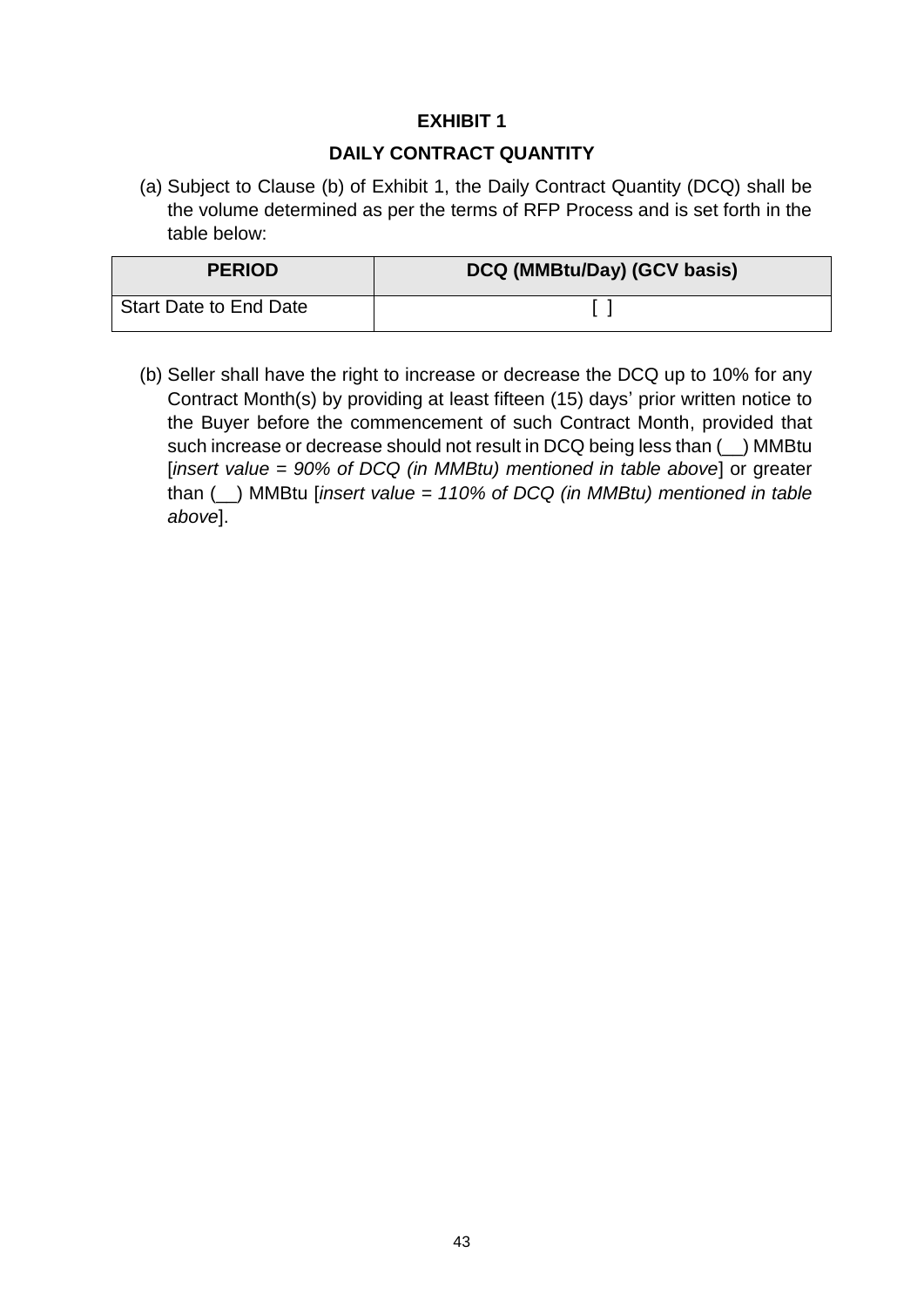## **GAS QUALITY SPECIFICATIONS**

Gas shall be determined to meet the Specifications if, at the Delivery Point, the Gas:

- 1. shall have a minimum Gross Calorific Value of 33,607 Btu per Standard Cubic Meter; and
- 2. shall comply with the specifications given in the Table below:

| Parameter                                     | I imit |
|-----------------------------------------------|--------|
| Hydrocarbons dew point (Degree Celsius, max.) |        |
| Water dew point (Degree Celsius, max)         |        |
| Hydrogen Sulphide (ppm by wt. max.)           | 5      |
| Total Sulphur (ppm by wt. max.)               | 10     |
| Carbon dioxide (mole % max.)                  | 6      |
| Total inerts (mole %)                         | 8      |
| Temperature (Degree Celsius, max.) *          | 55     |
| Oxygen (% mole vol. max.)                     | 0.2    |

\* At the pipeline operating pressure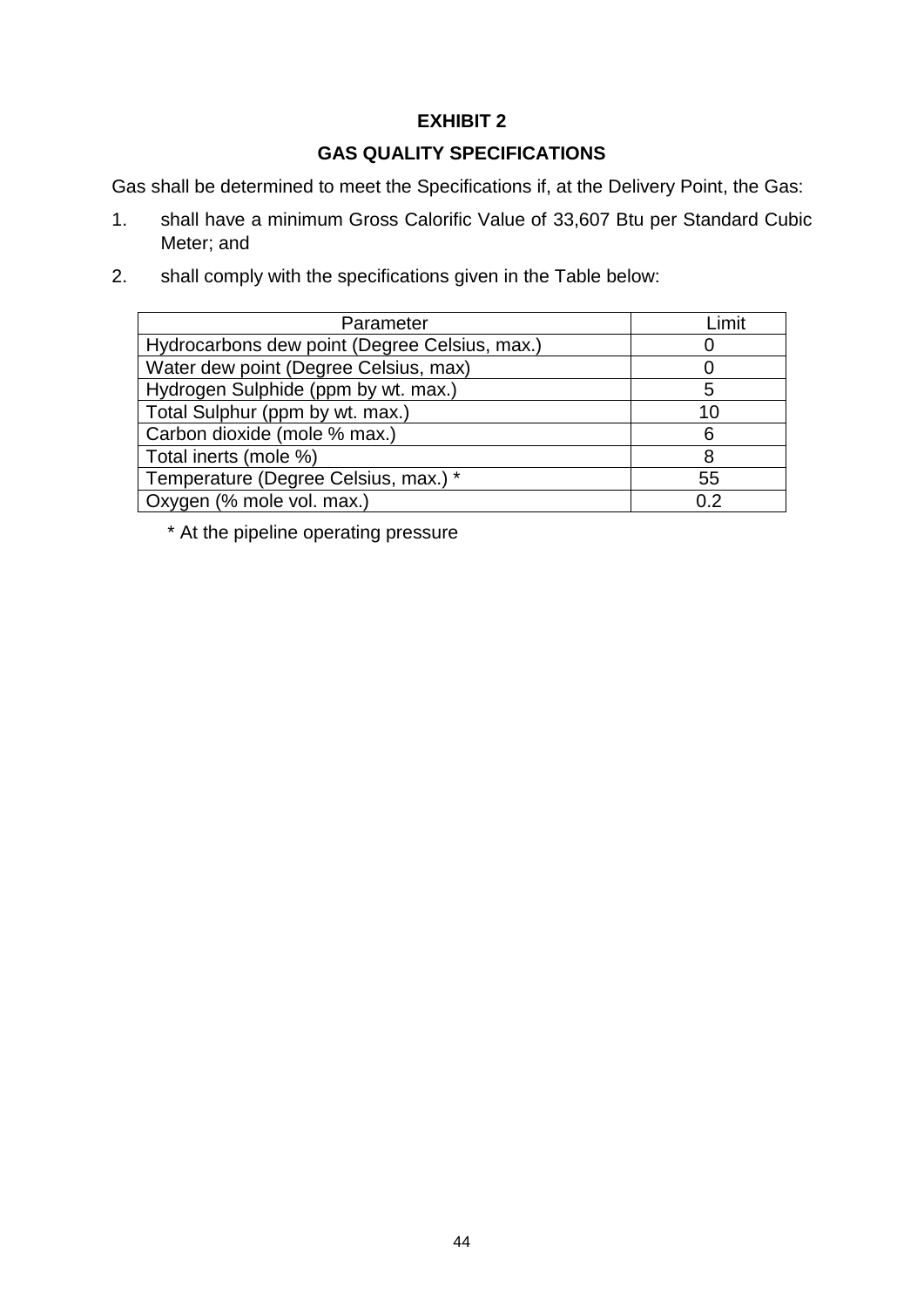#### **NOMINATION, SCHEDULING, AND ALLOCATION PROCEDURES**

#### **A. Nomination Procedure**

#### Weekly Nominations.

Buyer shall notify Seller of the quantity of Gas that it wishes to nominate for delivery under this Agreement at the Delivery Point, for each Day of the following Week, no later than 13:00 hours on the Friday of the preceding Week. Each nomination shall be on an energy basis (in MMBtu), shall not exceed the DCQ and shall specify the quantity of Gas in respect of each Day of such Week. Buyer shall provide nominations through the extended web-page provided by Seller. Each such nomination so made up to the DCQ for the relevant Day shall be the "**Nominated Daily Quantity**" for the applicable Day. If Seller's extended web-page is not available at the time, Buyer shall provide its nominations by email or facsimile.

#### Daily Nominations.

- 1.a. No later than 13:00 hours on the Day prior to the Day of Gas delivery, Buyer may revise the Nominated Daily Quantity for such Day of Gas delivery if required by unforeseen circumstances or emergencies. Seller will use reasonable endeavours to accommodate the request but shall incur no liability for a failure to accept the revised nomination.
- 1.b.Notwithstanding the above or Clause 8, Buyer may nominate quantity beyond DCQ on the Day prior to the Day of Gas delivery, Seller will use reasonable endeavours to accommodate the request but shall incur no liability for a failure to accept the revised nomination. Provided further that in such cases (where nomination is more than the DCQ and is accepted by Seller), the Nominated Daily Quantity shall be considered as equivalent to the DCQ for such Day.
- 2. In the absence of a Weekly nomination, the last available Nominated Daily Quantity shall apply for each Day of the following Week.
- 3. If, on any Day, Buyer wishes to reduce offtake of Gas at the Delivery Point due to an emergency, Buyer shall immediately notify Seller with all relevant information and Seller shall accommodate such request from Buyer as soon as operationally feasible but shall incur no liability for a failure to deliver all or any part of the Nominated Daily Quantity for such Day.

#### **B. Scheduling Procedure**

1. No later than 18:30 hours on the Day prior to the Day of Gas delivery, Seller shall notify Buyer of the quantity of Gas available from Seller for delivery to Buyer at the Delivery Point for the Day of Gas delivery based on aggregate nominations and aggregate quantity of Gas available for supply at the Delivery Point, and Seller shall confirm such quantity with RGPL.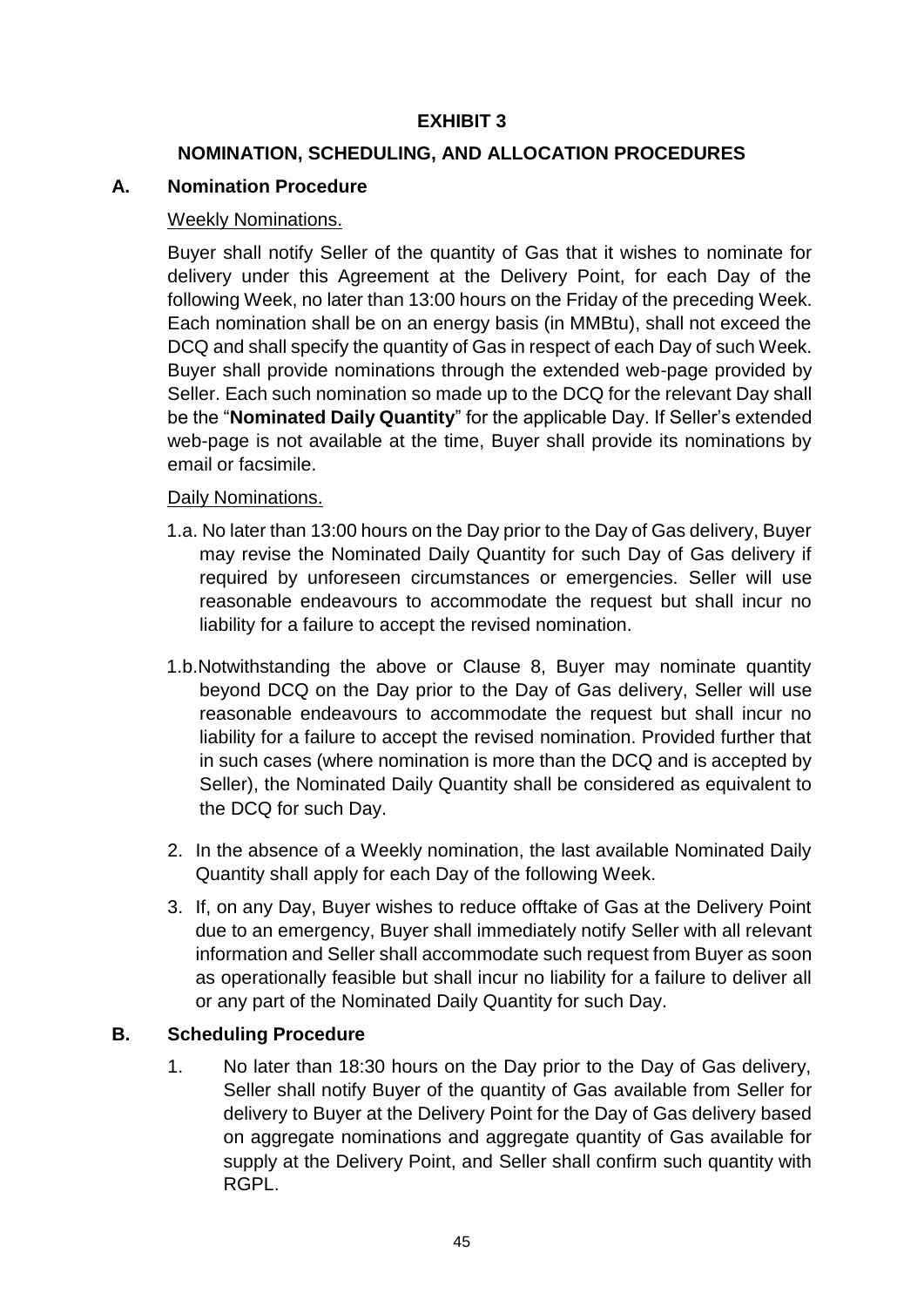- 2. No later than 19:00 hours on the Day prior to the Day of Gas delivery, RGPL shall notify Seller of the quantity of Gas scheduled for receipt at the Delivery Point for transportation on that Day on behalf of Buyer, up to the quantity nominated by Buyer as above, and Seller shall notify Buyer that such quantity is scheduled for delivery to Buyer at the Delivery Point on the Day of Gas delivery ("**Scheduled Daily Quantity**").
- 3. If Seller needs to curtail Gas deliveries on any Day, Seller may notify Buyer of the adjustment to the quantity available and shall confirm the adjustment with RGPL, and the Scheduled Daily Quantity shall be adjusted accordingly.

#### **C. Allocation Procedures**

- 1. By 12:00 hours on the Day after the Day of Gas delivery, Seller shall notify Buyer of the Allocated Quantity at the Delivery Point on such Day.
- 2. Buyer's Allocated Quantity on any Day shall be calculated as the product of: (a) the Measured Quantity for such Day; and (b) the quotient of: (i) Buyer's Scheduled Daily Quantity for the relevant Day; and (ii) the total of the scheduled daily quantities for all deliveries at the Delivery Point for the relevant Day.
- 3. Seller and Buyer or Buyer's designee shall countersign for each Day an acknowledgement of the Allocated Quantity of Gas delivered by Seller and received by Buyer or Buyer's designee on the previous Day at the Delivery Point.

#### **D. Change in Procedures**

From time to time Seller may change the procedures of this **Exhibit 3** by notice to Buyer.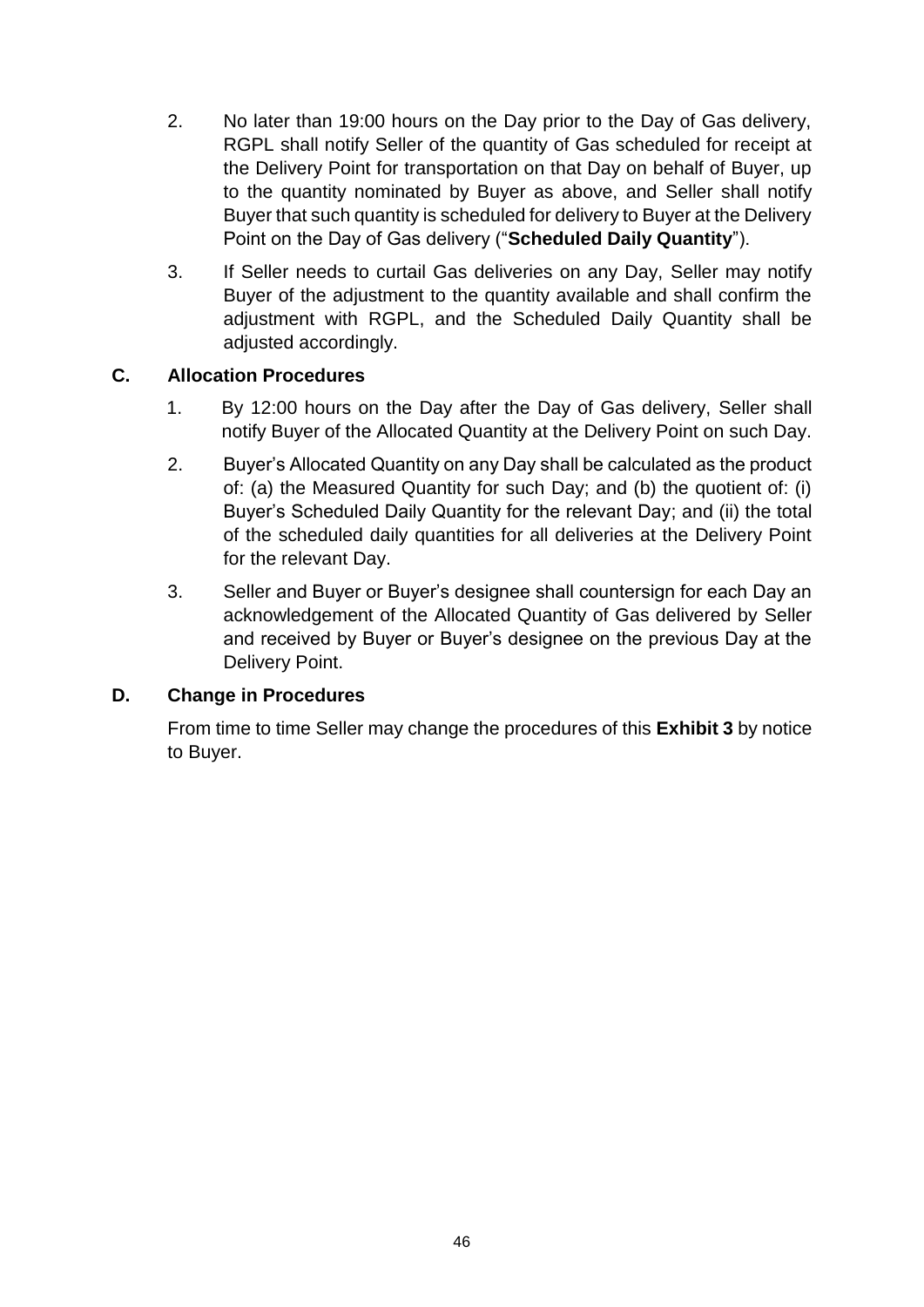#### **MEASUREMENT**

#### 1. Delivery Point Measurement Equipment:

- 1.1 Seller shall provide and install, at its own expense, at a point upstream of and near the Delivery Point, and thereafter operate, maintain and renew, measurement equipment at the Delivery Point ("**Measurement Equipment**"). The ownership of the Measurement Equipment shall remain with Seller. Seller shall ensure that Gas delivered hereunder at the Delivery Point shall be measured in accordance with the methods established and from time to time amended under this Agreement.
- 1.2 Seller shall ensure that equipment for the proper measurement of Gas delivered at the Delivery Point shall be properly maintained and corrected in accordance with this Agreement.

#### 2. Measurement and Calibration:

- 2.1 The measured quantity shall be recorded in MMBtu at the Delivery Point. Gas measurement shall include all corrections in installation practices recommended for accurate metering of Gas in accordance with American Gas Association (AGA) Report No. 8, 9 and 10 for ultrasonic meter metering systems. The error / inaccuracy permitted shall be within a range of + 1%. At the end of calibration, Measurement Equipment shall register accurately and no individual transmitter feeding into total flow computation shall have an error more than 0.5%.
- 2.2 Seller shall install an appropriate form of on-line composition measurement device, Gas Chromatograph (GC), at or upstream of the custody transfer meter at Delivery Point consistent with recognised international standards (ISO 6975/ 6976 or any other equivalent standard) which shall be used to determine the composition of Gas.
- 2.3 If Buyer has any reasonable doubt about the proper working of the Measurement Equipment, it may request that Seller to re-calibrate, validate or prove the equipment. Buyer may not request a recalibration or validation of the Measurement Equipment if such Measurement Equipment was the subject of a recalibration or validation within the previous thirty (30) days or such other mutually agreed period whether or not requested by Buyer. Buyer shall not withhold the payments to Seller under the Agreement pending action on Buyer's request for such re-calibration or validation or proving of the equipment or the final result of such calibration, validation or proving; however, Buyer or Seller may lodge claim for refunds or adjustments, if any, depending upon the final results of such calibration, re-calibration, validation or proving within a period of seven (7) days of such calibration, re-calibration, validation or proving. Such claim, if found correct by Buyer or Seller shall be adjusted against the subsequent invoice(s) of supply of Gas. The cost of such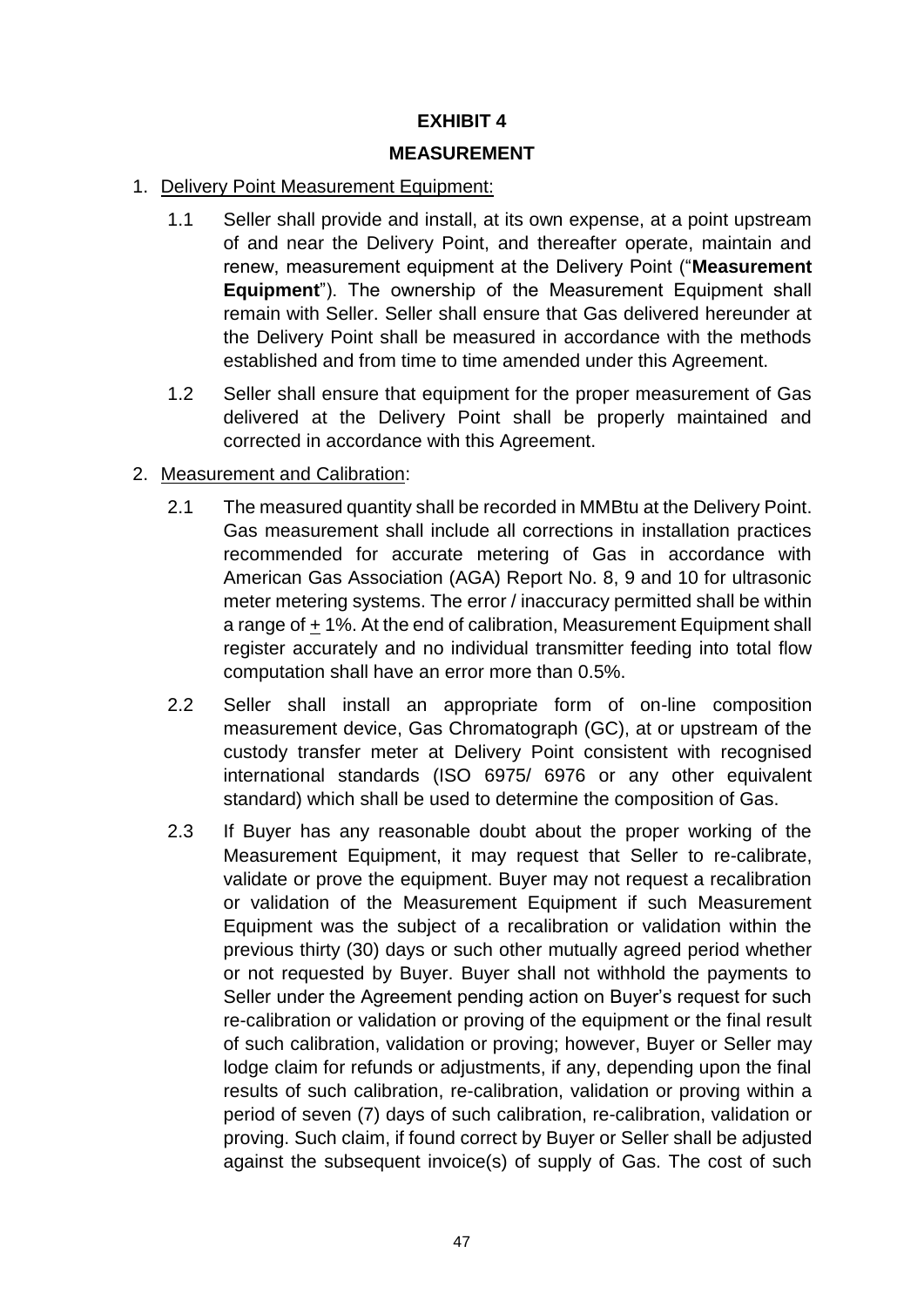special test shall be borne by Seller if the percentage of inaccuracy is found to be beyond +1%, but the cost of such special test shall be borne by Buyer if the percentage of inaccuracy is no greater than +1%.

- 2.4 If on joint calibration / validation / proving the Measurement Equipment registers a variation of more than  $\pm$  1% or if the meter is out of service or fails, stops or breaks down, the following procedure in order of priority, whichever is feasible for arriving at the computation of Gas during the period between the last calibration / validation / proving, failure, stoppage or breakdown and present one shall be followed:
	- (a) by correcting the error if the percentage of error is ascertainable by a calibration / validation / proving, test or mathematical calculation; or
	- (b) by estimating the quantity of Gas delivered by comparison with deliveries during a period under similar conditions when the meter was registering accurately.
- 2.5 The period to which the above corrections shall apply shall be as under:
	- (a) if any period during which the meter is out of service or fails, stops or breaks down is known or agreed upon, that shall be the period to which the correction shall be applied; or
	- (b) if the period is not known, the correction shall be made for a period equal to half of the time elapsed since the date of the preceding calibration / validation / proving test not exceeding a correction period of sixteen (16) days.
- 2.6 In any case, if at the time of calibration / validation / proving, the meter error exceeds 0.5% the applicable meter shall be recalibrated.
- 2.7 The Measurement Equipment shall be calibrated or validated by Seller in accordance with standard industry procedure with traceable master equipment calibrated at a lab accredited with ISO 17025.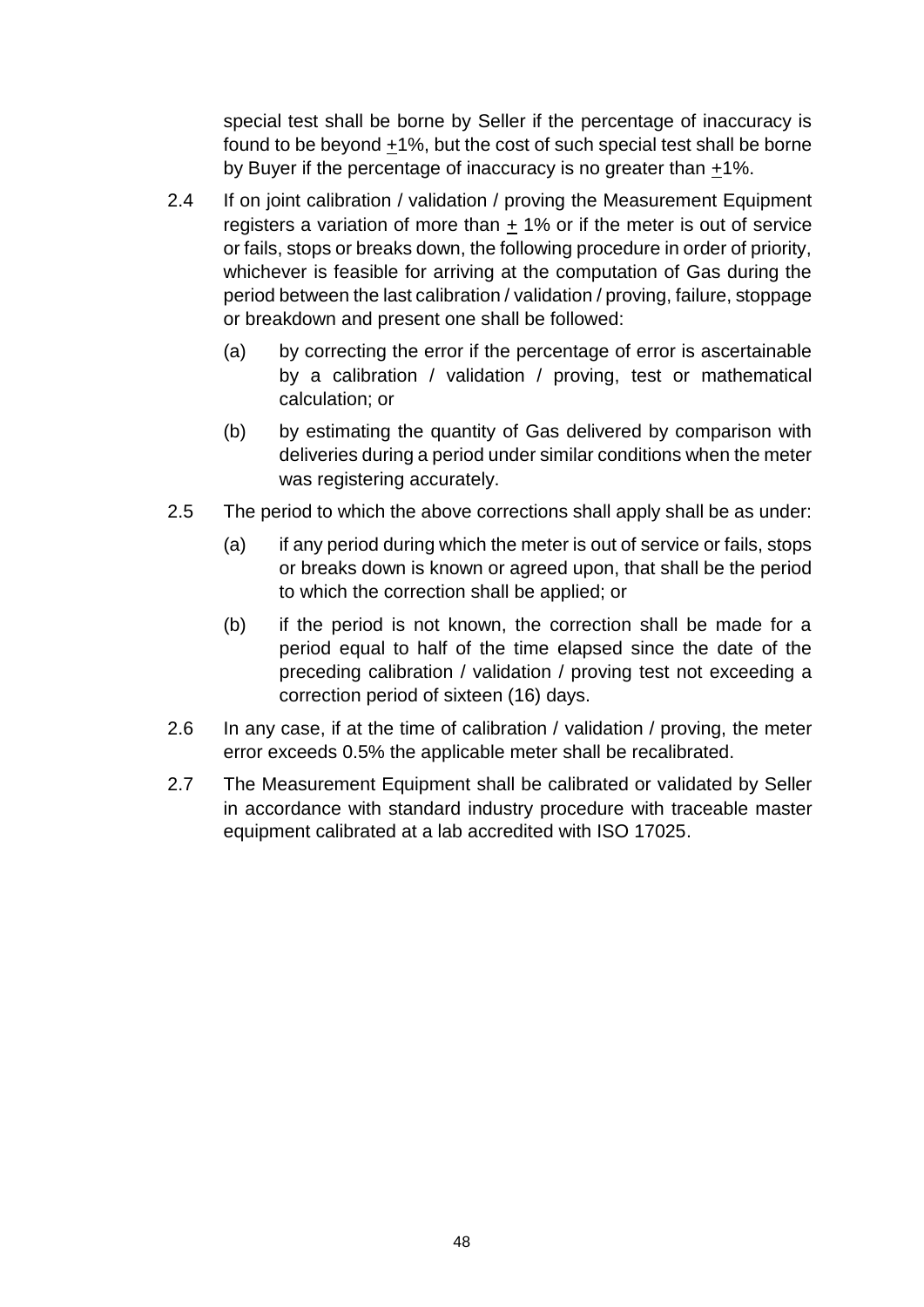## **[TO BE TRANSMITTED IN FIN 700]**

#### **Advising Bank**: HSBC Bank Mumbai

(*Issuing bank should send the issued SBLC to advising Bank requesting them to advise the SBLC to beneficiary details as mentioned under field 78.*)

| 40 A | Form<br>οf<br><b>Documentary Credit</b>           | <b>IRREVOCABLE STANDBY</b>                                                                                                                     |
|------|---------------------------------------------------|------------------------------------------------------------------------------------------------------------------------------------------------|
| 20   | <b>Documentary Credit</b><br><b>Number</b>        | <b>XXXXXXX</b>                                                                                                                                 |
| 31C  | Date of Issue                                     | <b>XXXXXXXX</b>                                                                                                                                |
| 40E  | <b>Applicable Rules</b>                           | <b>UCP LATEST VERSION</b>                                                                                                                      |
| 31D  | Date and Place of<br><b>Expiry</b>                | (*** Expiry to be twelve months from the date of<br><i>issuance</i> )                                                                          |
| 50   | <b>Applicant</b>                                  | <b>XXXXXX</b>                                                                                                                                  |
| 59   | <b>Beneficiary - Name &amp;</b><br><b>Address</b> | RELIANCE INDUSTRIES LTD.<br><address agreement="" as="" per=""></address>                                                                      |
| 32B  | <b>Currency Code,</b><br><b>Amount</b>            | <b>INR XXXX.XX <sblc b="" here="" quoted="" should<="" value=""><br/>be 110% of 30 days DCQ value as per Clause 16<br/>of GSPA &gt;</sblc></b> |
| 39   | <b>Tolerance</b>                                  | + 5% <only exchange="" fluctuations="" for="" rate=""></only>                                                                                  |
| 41D  | <b>Available WithBy</b>                           | ANY BANK IN INDIA<br>BY NEGOTIATION AT SIGHT                                                                                                   |

**45A: Description of Goods/ Services**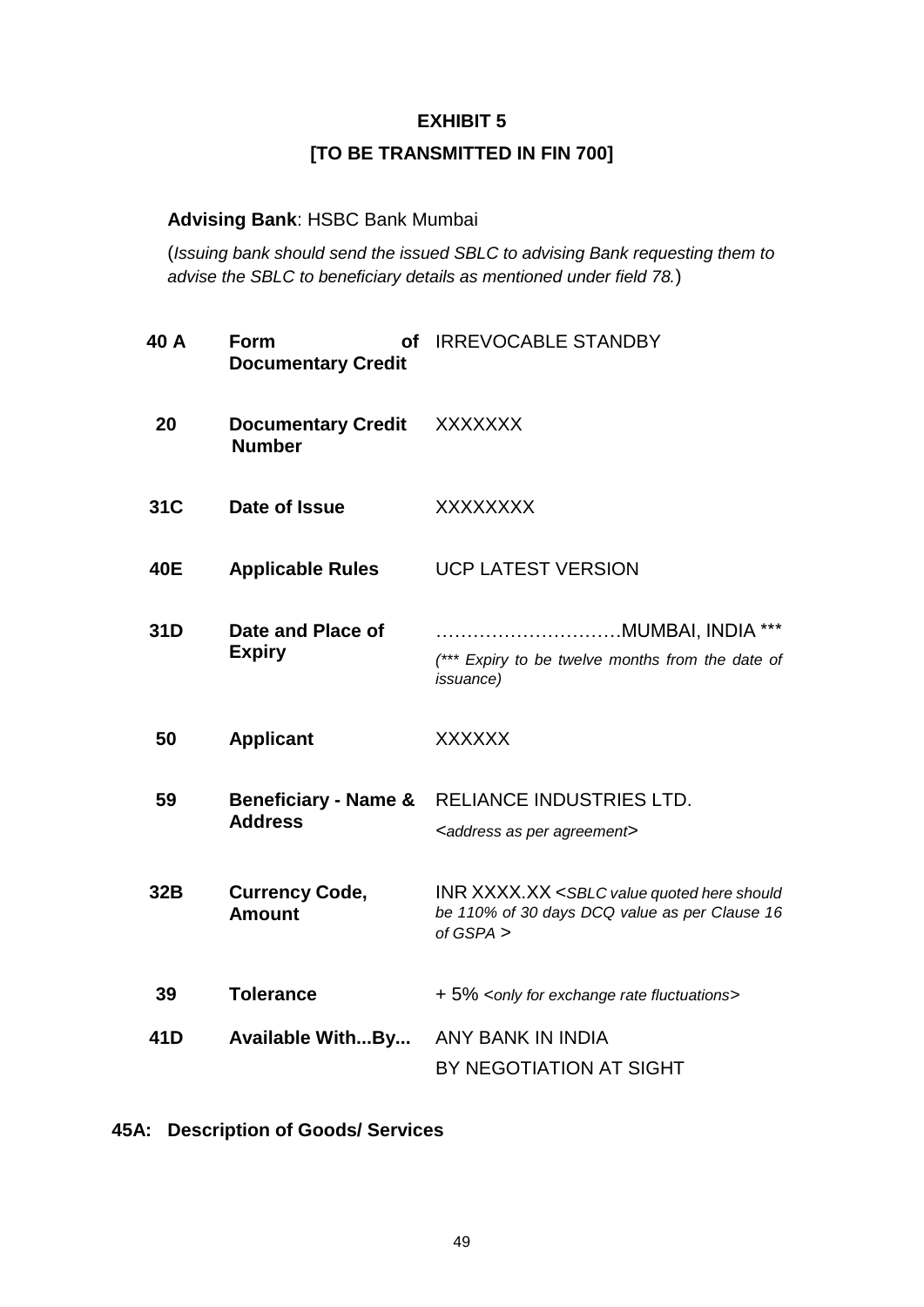SALE OF GAS BY THE BENEFICIARY TO THE APPLICANT FOR USE BY THE APPLICANT AS OUTLINED IN THE GAS SALE AND PURCHASE AGREEMENT ("AGREEMENT") DATED [ $\bullet$ ] EXECUTED BETWEEN THE BENEFICIARY AND THE APPLICANT.

#### **46A: Documents Required**

- 1. BENEFICIARY'S CERTIFICATE CERTIFYING THAT A PARTIAL/FULL <*strike off whichever is not applicable*> VALUE OF UNPAID INVOICE(S) AND/OR DEBIT NOTE(S) AMOUNTING TO INR [•] IS DUE ON (DD/MM/YYYY) PURSUANT TO THE AGREEMENT ON ACCOUNT OF APPLICANT'S FAILURE TO PERFORM OR FULFILL ANY OF ITS OBLIGATION SET FORTH IN THE AFORESAID AGREEMENT.
- 2. COPY OF UNPAID INVOICE(S) AND/OR DEBIT NOTE(S) UNDER THE AGREEMENT AGAINST WHICH THE AMOUNT CLAIMED IS DUE TO BENEFICIARY.

## **47A: Additional Conditions**

1. THIS LETTER OF CREDIT IS ALLOWED TO BE OVERDRAWN FOR AN ADDITIONAL AMOUNT NOT TO EXCEED 5% OF FACE VALUE OF SBLC AS INDICATED UNDER FIELD 32B IN THE EVENT OF DEPRECIATION IN THE VALUE OF INR AGAINST USD OVER AND ABOVE THE 'INITIAL EXCHANGE RATE'. SUCH ADDITIONAL AMOUNT SHALL BE DETERMINED AS THE AMOUNT BY WHICH FACE VALUE WOULD INCREASE WHEN MULTIPLIED BY THE 'APPLICABLE EXCHANGE RATE' AND DIVIDED BY THE 'INITIAL EXCHANGE RATE'.

FOR COMMON UNDERSTANDING OF ABOVE CLAUSE, THE TERMS 'APPLICABLE EXCHANGE RATE' AND 'INITIAL EXCHANGE RATE' ARE DEFINED AS BELOW:

'APPLICABLE EXCHANGE RATE' MEANS THE AVERAGE (MID-RATE AS ROUNDED OFF TO TWO DECIMAL PLACES) OF THE TT (TELEGRAPHIC TRANSFER) BUYING AND SELLING RATES OF EXCHANGE FOR CONVERTING USD TO INR AS QUOTED BY THE STATE BANK OF INDIA ("SBI") APPLICABLE TO THE DAY ON WHICH PAYMENT AGAINST THE DEMAND IS MADE; PROVIDED, HOWEVER, THAT: (I) IF SUCH RATE IS NOT AVAILABLE AS TO ANY DAY, THE LAST AVAILABLE EXCHANGE RATE SHALL BE USED; AND (II) IF SBI RELEASES MORE THAN ONE QUOTE ON THE APPLICABLE DAY, THE FIRST QUOTE OF THE DAY SHALL BE USED.

'INITIAL EXCHANGE RATE' MEANS INR [.] PER USD.

ALL PAYMENTS SUPPORTED BY COMMERCIAL DOCUMENTS DENOMINATED IN USD UNDER THIS LETTER OF CREDIT SHALL BE PAID IN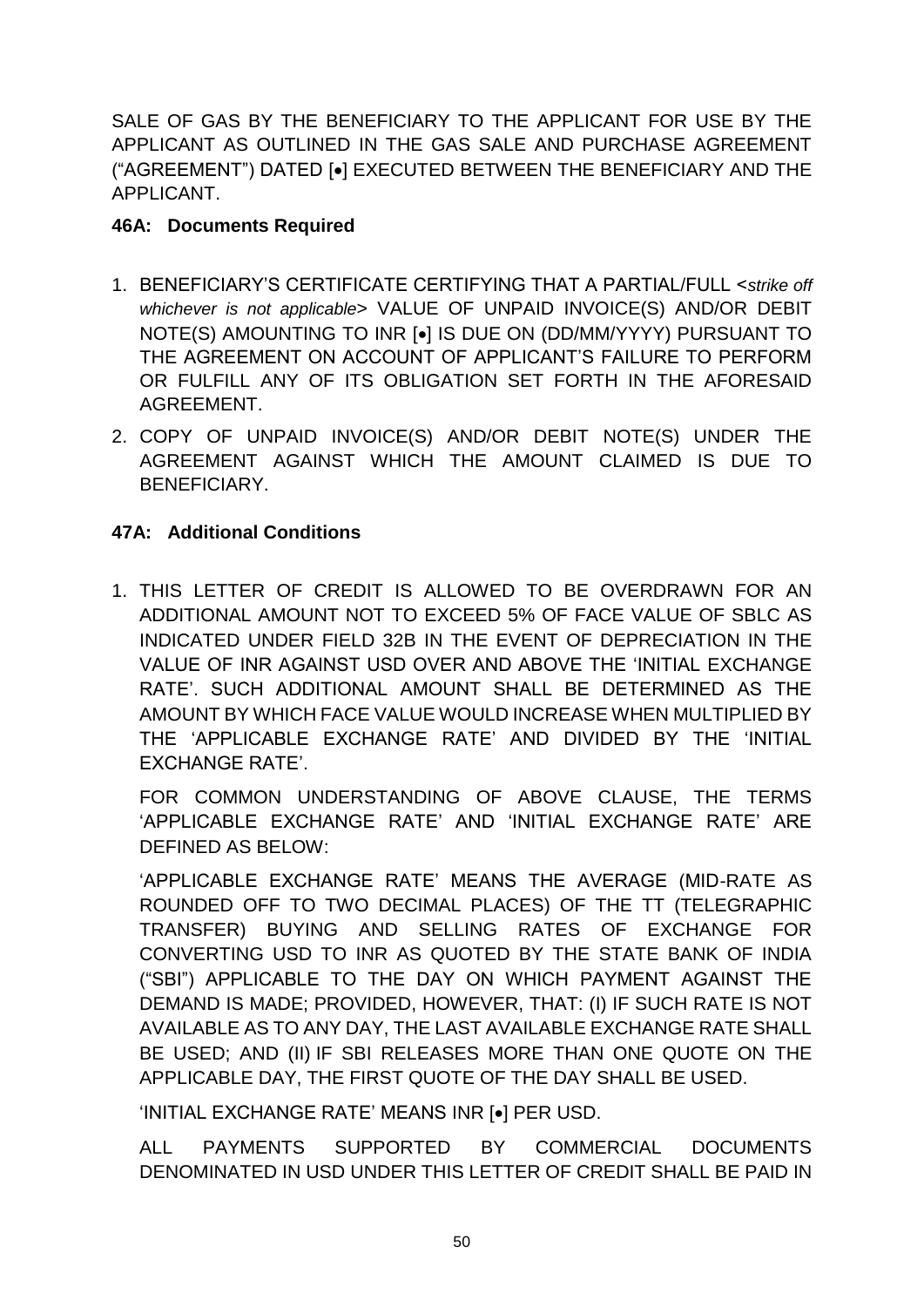EQUIVALENT INR BY CONVERTING THE AMOUNT DUE AT THE 'APPLICABLE EXCHANGE RATE'.

- 2. FOLLOWING ANY PAYMENT PURSUANT TO A CREDIT COMPLYING PRESENTATION, ISSUING BANK SHALL AUTOMATICALLY AND IMMEDIATELY THEREAFTER REINSTATE THE VALUE OF THIS LETTER OF CREDIT BY THE AMOUNT PAID IN ORDER TO RESTORE THIS LETTER OF CREDIT TO ITS FACE VALUE. THE ISSUING BANK SHALL NOTIFY THE BENEFICIARY IMMEDIATELY AFTER ANY REINSTATEMENT OF THIS LETTER OF CREDIT TO THE FACE VALUE. IRRESPECTIVE OF THE NOTIFICATION FROM THE ISSUING BANK, THE LETTER OF CREDIT SHALL STAND REINSTATED TO ITS FACE VALUE UPON PAYMENT OF ANY DRAWINGS UNDER THE LETTER OF CREDIT BY THE ISSUING BANK. THIS SBLC CAN BE REINSTATED UP TO MAXIMUM CUMULATIVE DRAWINGS NOT TO EXCEED INR *(<insert value in INR equivalent to 3 times the face value of SBLC >*) DURING THE VALIDITY OF THE SBLC.
- 3. BENEFICIARY IS ELIGIBLE TO DRAW FULL VALUE OF THE LETTER OF CREDIT IF THE APPLICANT FAILS TO RENEW THIS LETTER OF CREDIT OR REPLACE THIS LETTER OF CREDIT WITH ANOTHER LETTER OF CREDIT FOR FURTHER PERIOD OF 90 DAYS FROM THE EXPIRY DATE, ATLEAST TWENTY-ONE (21) DAYS PRIOR TO THE EXPIRY OF THIS LETTER OF CREDIT STATED UNDER FIELD 31D. DOCUMENTARY EVIDENCE UNDER 46A(2) IS NOT REQUIRED FOR PRESENTATION UNDER SBLC.
- 4. BENEFICIARY IS ELIGIBLE TO DRAW UNDER THE LETTER OF CREDIT, DELAYED PAYMENT INTEREST ON THE AMOUNT DUE, CALCULATED FROM THE DATE PAYMENT IS DUE TO THE BENEFICIARY (AS INDICATED ON BENEFICIARY CERTIFICATE) UNTIL THE DAY ON WHCH PAYMENT IS MADE BY THE ISSUING BANK UNDER THIS LETTER OF CREDIT. THE INTEREST SHALL BE CALCULATED ON THE BASIS OF ONE MONTH STATE BANK OF INDIA MARGINAL COST LENDING RATE (SBIMCLR) PLUS SEVEN AND A HALF (7.50*)* PERCENTAGE POINTS.
- 5. ALL ORIGINAL DOCUMENTS MUST BE IN ENGLISH AND MANUALLY SIGNED.
- 6. PARTIAL AND MULTIPLE DRAWINGS ARE ALLOWED.
- 7. ALL DOCUMENTS SHALL MENTION 'DRAWN UNDER SBLC NUMBER............DATED..............
- **71B Charges ALL CHARGES ARE FOR THE ACCOUNT** OF THE APPLICANT.
- **48 Period for Presentation** WITHIN THE EXPIRY OF THE LC